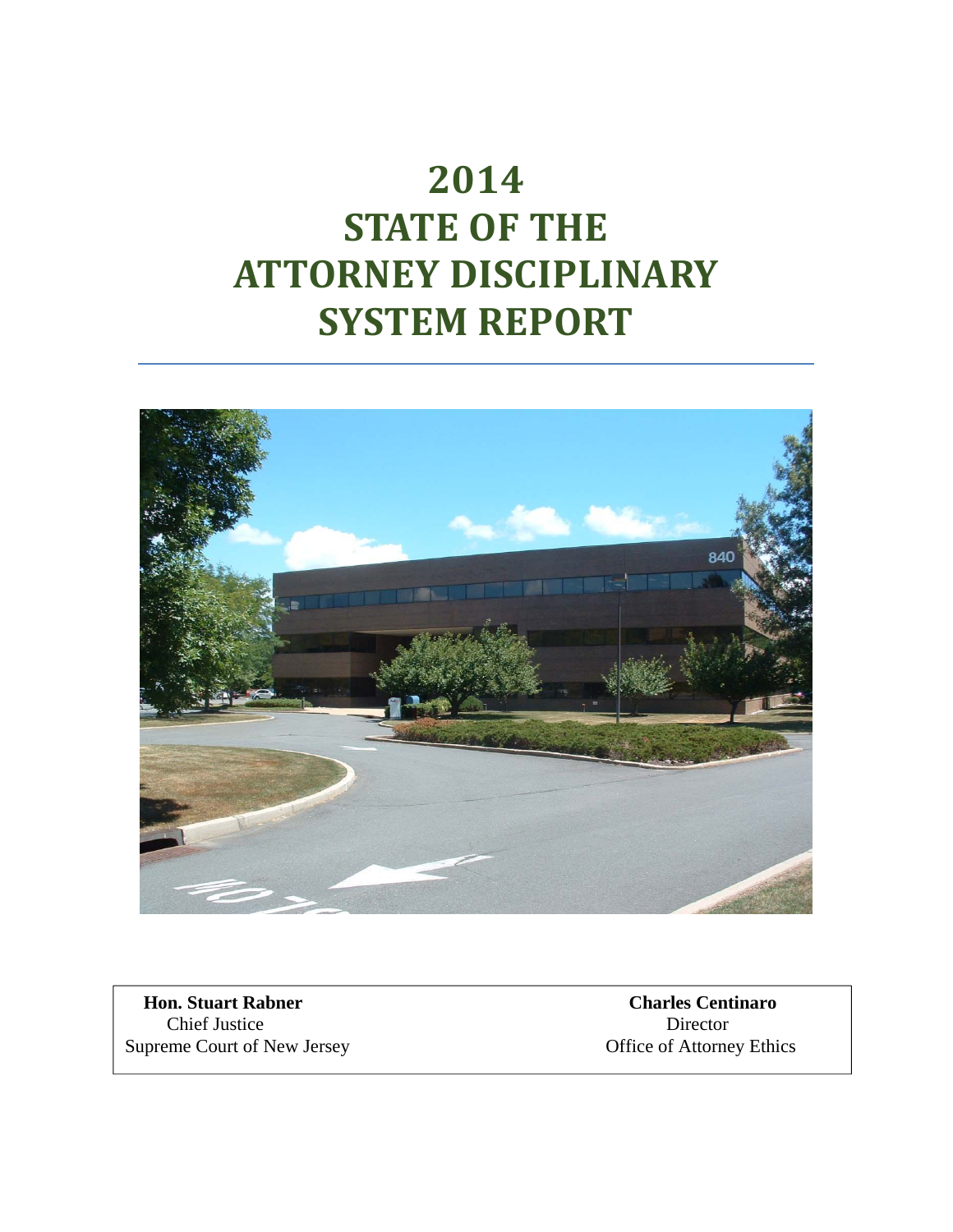

#### **SUPREME COURT OF NEW JERSEY**

CHARLES CENTINARO<br>
CHARLES CENTINARO **OFFICE OF DIRECTOR** 

*Director* **P.O. BOX 963 TRENTON, NEW JERSEY 08625**  Phone: 609-530-4008

May 1, 2015

#### **TO: THE HONORABLE CHIEF JUSTICE STUART RABNER AND ASSOCIATE JUSTICES OF THE NEW JERSEY SUPREME COURT**

It is my pleasure and privilege to present, on behalf of the New Jersey Office of Attorney Ethics, this thirty-first issue of the State of the Attorney Disciplinary System Report. Highlights of the report include:

- Almost two and a half percent (2.4%) more attorneys were disciplined in 2014 (174) than 2013 (170).
- New investigations decreased by 1% (1,327) from last year's filings (1,340).
- New formal complaints (and other charging documents) increased by only .4% percent (226) compared to last year (225).
- OAE's investigative time goal compliance remained at 83%, the same as 2013.
- District Ethics Committees' average time goal compliance for 2014 increased by 2% to 80%.
- OAE ethics counsel appeared before the Supreme Court on 31 occasions for oral argument in 2014.
- District Fee Arbitration Committees arbitrated or settled cases totaling more than \$13.1 million in legal fees.
- The Random Audit Program conducted 389 audits of law firms in 2014.
- Eight lawyers were disciplined (including three disbarments by consent) through the detection efforts of the Random Audit Program.
- As of December 31, 2014, the attorney population was 95,807 one attorney for every 93 New Jersey citizens.
- The Garden State ranks  $6<sup>th</sup>$  in the nation in the number of attorneys admitted to practice.
- New Jersey ranks  $39<sup>th</sup>$  in the country (at \$212) in annual attorney licensing fees charged.
- Nine (9) lawyers were disciplined in 2014 due to the Trust Overdraft Notification Program.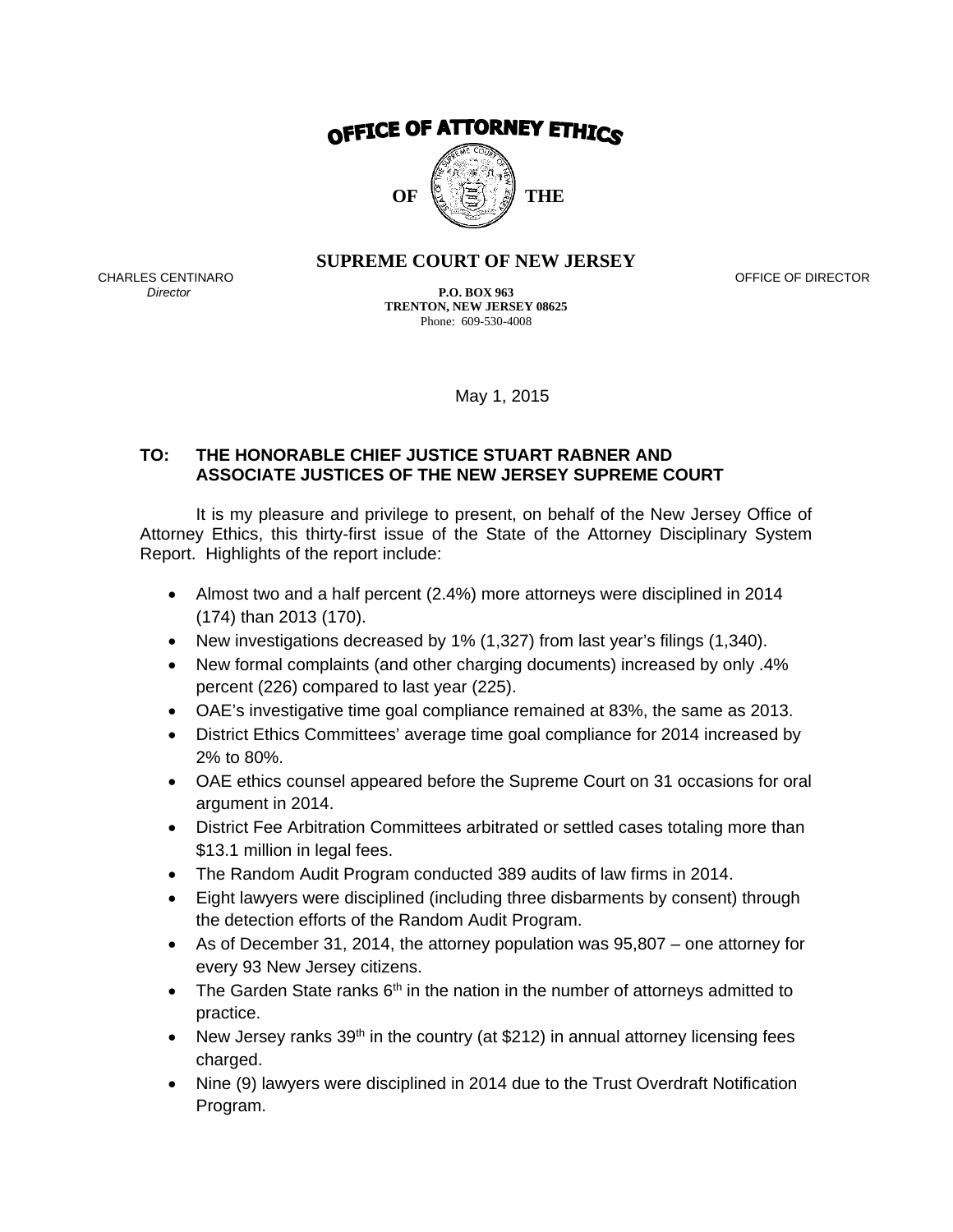These highlights demonstrate the Office of Attorney Ethics' continued commitment to preserving public confidence in our attorney disciplinary and fee arbitration systems.

Respectfully submitted,

Charles Centivaux

Charles Centinaro, Director Office of Attorney Ethics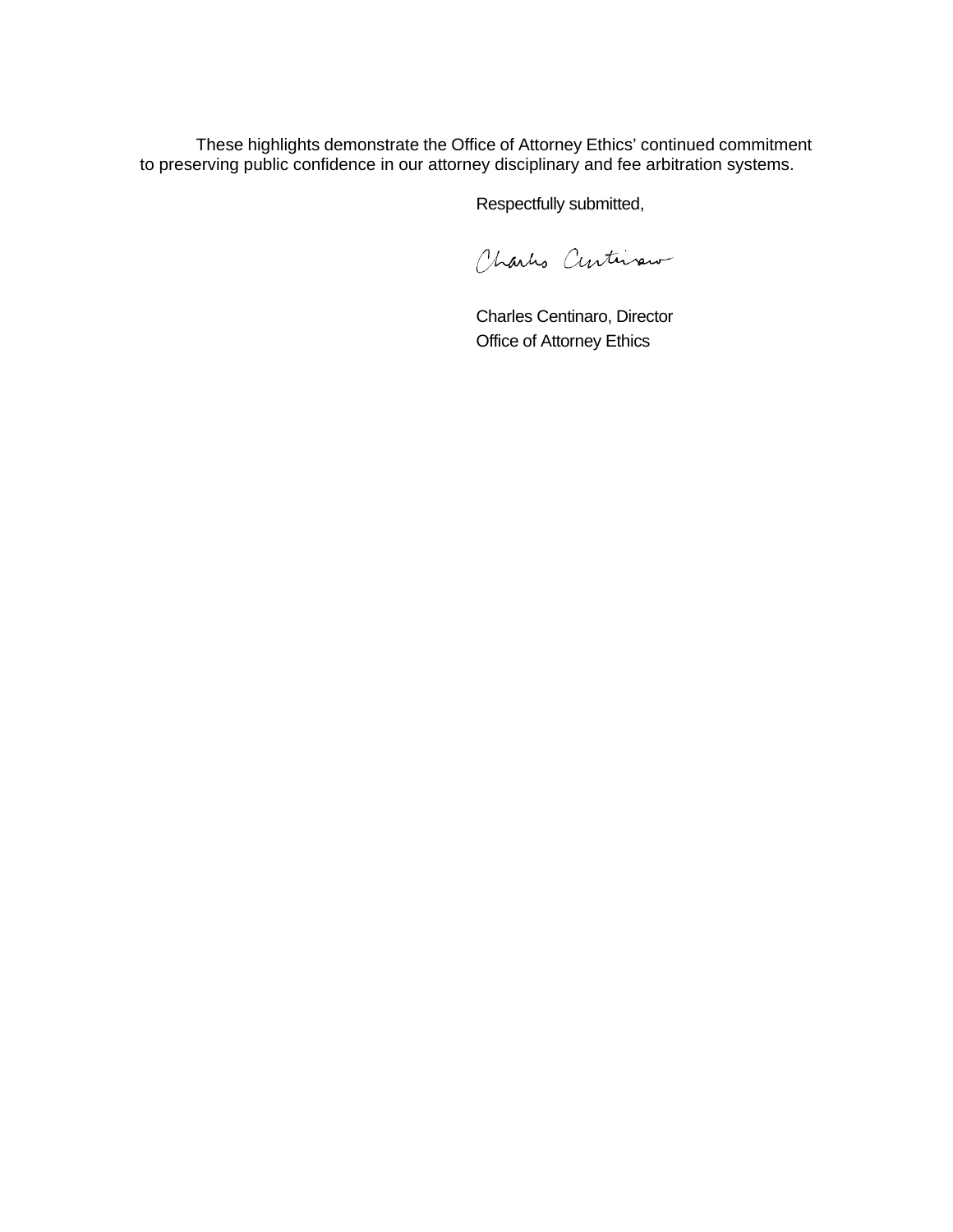#### **TABLE OF CONTENTS**

|      |    |                                             | <u>Page</u>    |
|------|----|---------------------------------------------|----------------|
| I.   |    | The Year in Review                          |                |
|      | А. |                                             | $\mathbf 1$    |
|      | Β. |                                             | $\overline{2}$ |
|      | C. |                                             | $\overline{2}$ |
| ΙΙ.  |    | Attorney Disciplinary Process and Procedure |                |
|      | А. |                                             | 3              |
|      | В. |                                             | 3              |
|      | C. |                                             | 5              |
|      | D. |                                             | 5              |
| III. |    | Sanctions                                   |                |
|      | А. |                                             | $\overline{7}$ |
|      | B. |                                             | $\overline{7}$ |
|      | C. |                                             | 8              |
|      | D. |                                             | 9              |
| IV.  |    | <b>Grounds for Final Discipline</b>         |                |
|      | Α. |                                             | 15             |
|      | В. |                                             | 15             |
|      | C. |                                             | 15             |
|      | D. |                                             | 15             |
|      | Е. |                                             | 16             |
|      | Е. |                                             | 16             |
|      | G. |                                             | 16             |
|      | Η. |                                             | 16             |
|      | L. |                                             | 17             |
|      | J. |                                             | 17             |
|      | Κ. |                                             | 17             |
|      |    |                                             | 17             |
|      | L. |                                             |                |
|      | М. |                                             | 17             |
| V.   |    | <b>Other Related Actions</b>                |                |
|      | А. |                                             | 32             |
|      | В. |                                             | 32             |
|      | C. |                                             | 32             |
|      | D. |                                             | 33             |
|      | Е. |                                             | 33             |
| VI.  |    | <b>Disciplinary Structure</b>               |                |
|      | А. |                                             | 35             |
|      | Β. |                                             | 37             |
|      | C. |                                             | 38             |
|      | D. |                                             | 38             |
|      | F. |                                             | 39             |
| VII. |    | <b>Attorney Fee Arbitration</b>             |                |
|      | Α. |                                             | 42             |
|      | В. |                                             | 42             |
|      | C. |                                             | 42             |
|      | D. |                                             | 45             |
|      | Е. |                                             | 47             |
|      | F. |                                             | 47             |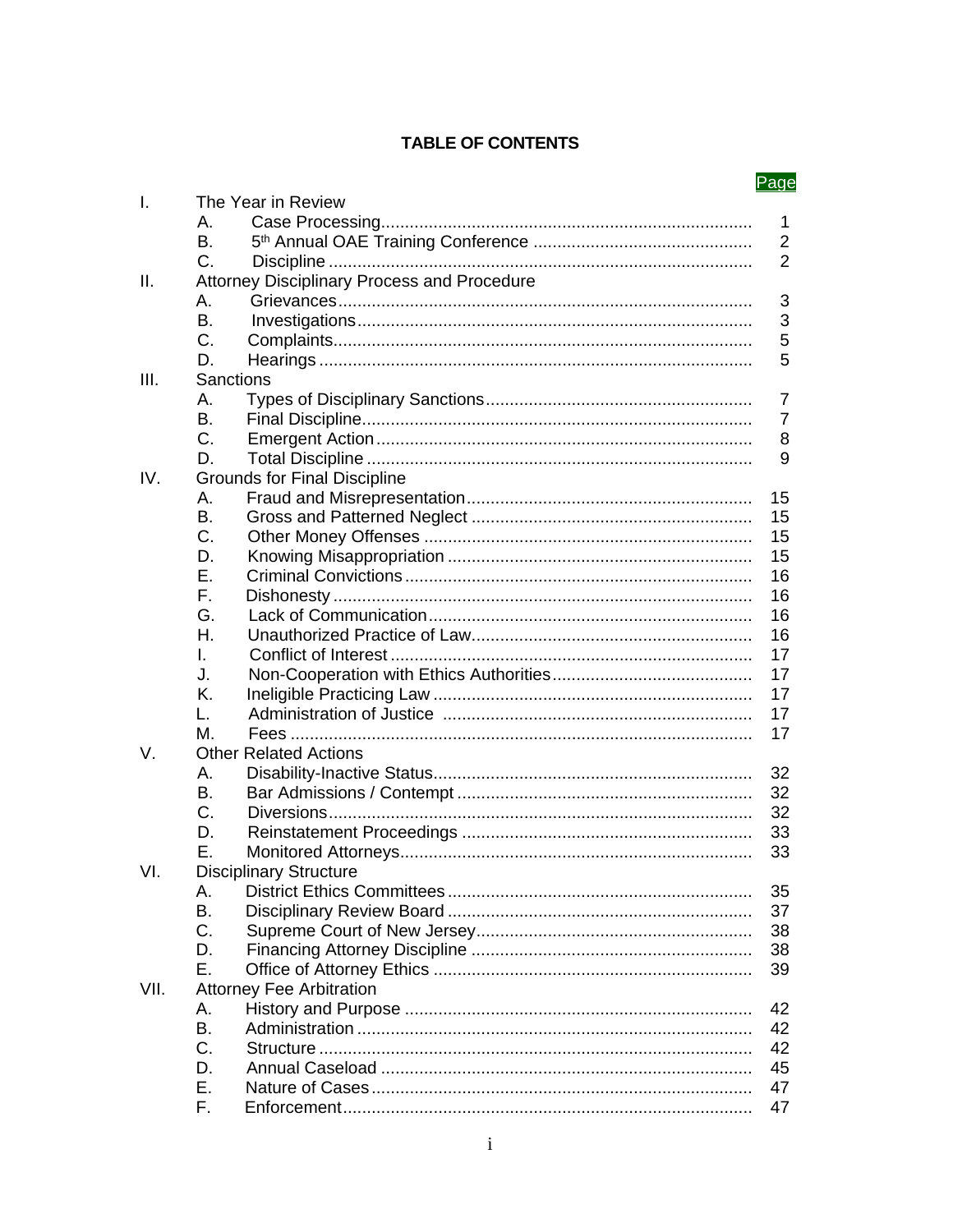## Page

|       |    |                              | ayu |
|-------|----|------------------------------|-----|
| VIII. |    | Random Audit Program         |     |
|       | Α. |                              | 48  |
|       | В. |                              | 49  |
|       | C. |                              | 49  |
|       | D. |                              | 49  |
|       | Е. |                              | 49  |
|       | F. |                              | 50  |
|       | G. |                              | 50  |
| IX.   |    | <b>Attorney Registration</b> |     |
|       | Α. |                              | 52  |
|       | В. |                              | 52  |
|       | C. |                              | 53  |
|       | D. |                              | 54  |
|       | F. |                              | 55  |
|       |    |                              |     |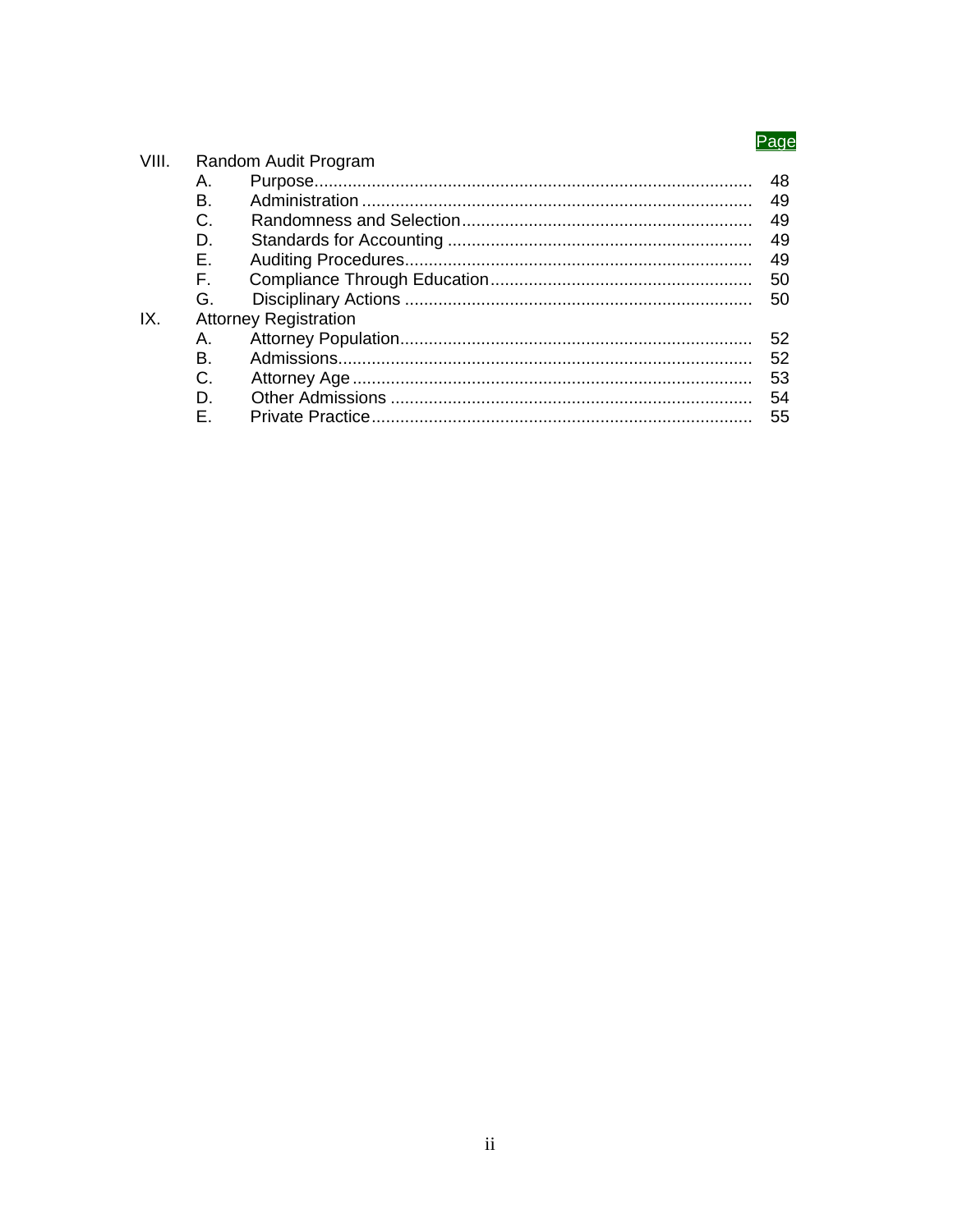## **TABLE OF FIGURES**

| <u>FIGURE</u>  | <b>DESCRIPTION</b>                            |    |  |  |
|----------------|-----------------------------------------------|----|--|--|
| 1              | Changes in Investigations                     | 4  |  |  |
| $\overline{2}$ | Lawyer-Grievance Analysis                     | 4  |  |  |
| 3              | <b>Changes in Complaints</b>                  | 5  |  |  |
| 4              | <b>Five-Year Sanction Trend</b>               | 9  |  |  |
| 5              | <b>Yearly Discipline Report</b>               | 10 |  |  |
| 6              | <b>Disciplinary Summaries</b>                 | 18 |  |  |
| 7              | <b>Attorney Disciplinary System</b>           | 35 |  |  |
| 8              | 2014-2015 District Ethics Committee Officers  | 36 |  |  |
| 9              | 2014-2015 District Fee Committee Officers     | 43 |  |  |
| 10             | <b>Changes in Fee Disputes</b>                | 45 |  |  |
| 11             | 2014 RAP Sanctions                            | 50 |  |  |
| 12             | <b>Attorneys Admitted</b>                     | 52 |  |  |
| 13             | <b>Year Admitted</b>                          | 53 |  |  |
| 14             | <b>Attorney Age Groups</b>                    | 54 |  |  |
| 15             | <b>Other Admissions</b>                       | 54 |  |  |
| 16             | Admissions in Other Jurisdictions             | 55 |  |  |
| 17             | Private Practice of New Jersey Law            | 56 |  |  |
| 18             | <b>Private Firm Structure</b>                 | 56 |  |  |
| 19             | <b>Private Firm Size</b>                      | 57 |  |  |
| 20             | Number of Law Firms                           | 57 |  |  |
| 21             | New Jersey Bona Fide Offices                  | 58 |  |  |
| 22             | New Jersey Bona Fide Private Office Locations | 58 |  |  |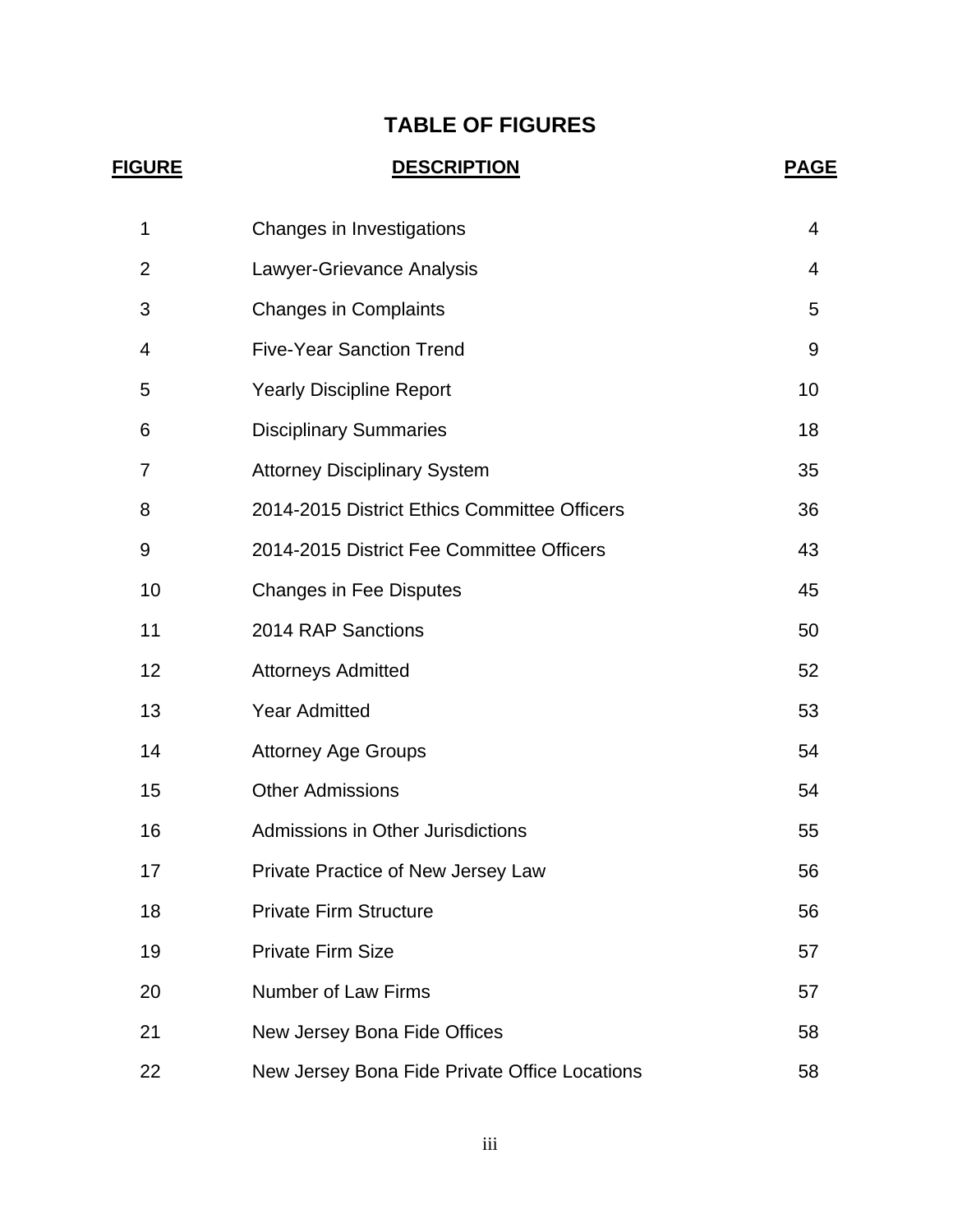## **I. THE YEAR IN REVIEW**

#### **A. CASE PROCESSING**

To ensure swift justice and efficiency, the Supreme Court has established time goals for the thorough and fair completion of all disciplinary investigations and hearings. *R.1:20-8.*

#### *1. Investigations*

a. Time Goal Compliance

The OAE's compliance with the Supreme Court's time goals for investigating cases was 83%, the same as 2013. The Ethics Committees' average time goal compliance for the year increased by 2% to 80%.

b. Age of Investigations

For the first time in six years, the average age of the OAE's pending investigations increased. The average age increased from 153 days for 2013 to 166 days for 2014. Once again, the Ethics Committees reduced the average age of their pending investigations from 131 days for 2013 to 129 days for 2014.

c. Backlog

The OAE's backlog remained at 17% for 2014. However, the percentage of investigations over one year old increased from 8% to 9%. The Ethics Committees reduced their average backlog by 2% to 20%.

d. Decrease in Investigations

In 2014, slightly fewer new investigations were added to the joint docket of the OAE and Ethics Committees than in 2013. Specifically, 1,327 new investigations were commenced in 2014, as opposed to 1,340 investigations in 2013. Stated differently, new investigations decreased by .1% in 2014.

- *2. Hearings* 
	- a. Increase in Age of Hearings

In 2014, the average time it took for the OAE to complete hearings on the complaints it filed increased by .4 months. Similarly, the Ethics Committees' hearings took an average of 1.4 months longer in 2014 than in 2013.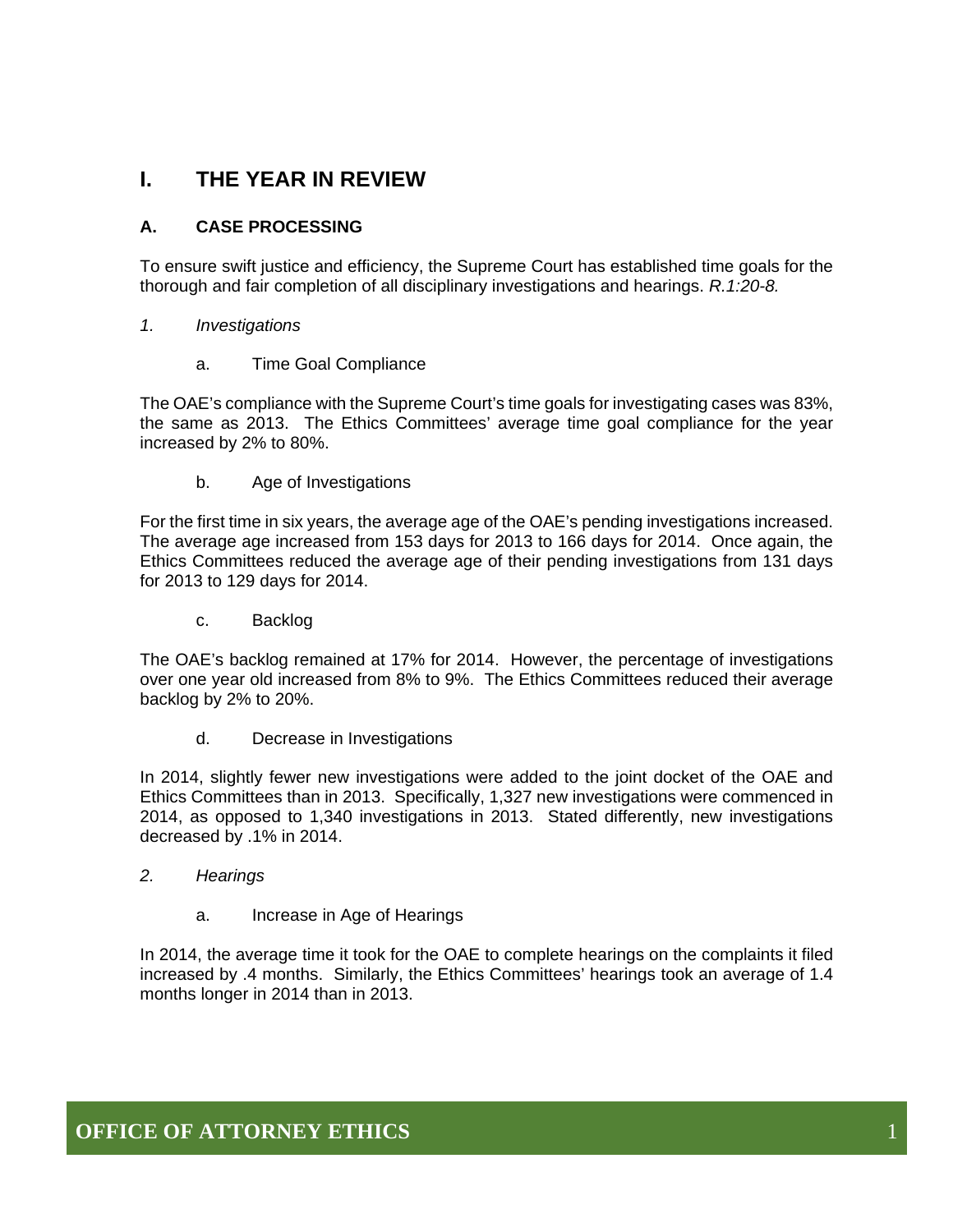b. Increase in Complaints

In 2014, the OAE and Ethics Committees filed just one more complaint in 2014 than in 2013. Two hundred and twenty-six (226) complaints were added in 2014, representing an increase of just .4% over the 225 complaints filed in 2013.

#### **B. 5th ANNUAL OAE TRAINING CONFERENCE**

Improving efficiency is a top priority of the Office of Attorney Ethics, but not at the expense of quality and thorough investigations and fair prosecutions and adjudications. To help ensure and improve the quality and effectiveness of attorney regulation, the Office of Attorney Ethics supplemented its regular training of the professionals and volunteers involved in attorney discipline by hosting an all-day training conference. The  $5<sup>th</sup>$  annual conference was held at The Conference Center at Mercer County Community College on October 3, 2014.

New Jersey Supreme Court Justice Barry Albin opened the OAE Training Conference by recognizing the hard work and dedication of the OAE staff and the hundreds of volunteers serving on the Ethics and Fee Arbitration Committees. He spoke of the importance of attorney regulation and thanked everyone for their service.

Justice Albin's remarks were followed by nine workshops designed to meet the specific training needs of all those involved in the screening, investigation, prosecution, and adjudication of attorney disciplinary matters. Over 215 attendees submitted evaluation forms in which they described the workshops as informative, helpful and well-presented.

#### **C. DISCIPLINE**

A total of 174 attorneys were sanctioned by the New Jersey Supreme Court in 2014. (See "Sanctions" at page 15). This number includes all attorneys on whom final discipline was imposed as well as those against whom emergent action was taken. In 2013, 170 attorneys were sanctioned. Therefore, 2.4% more attorneys were disciplined than one year ago.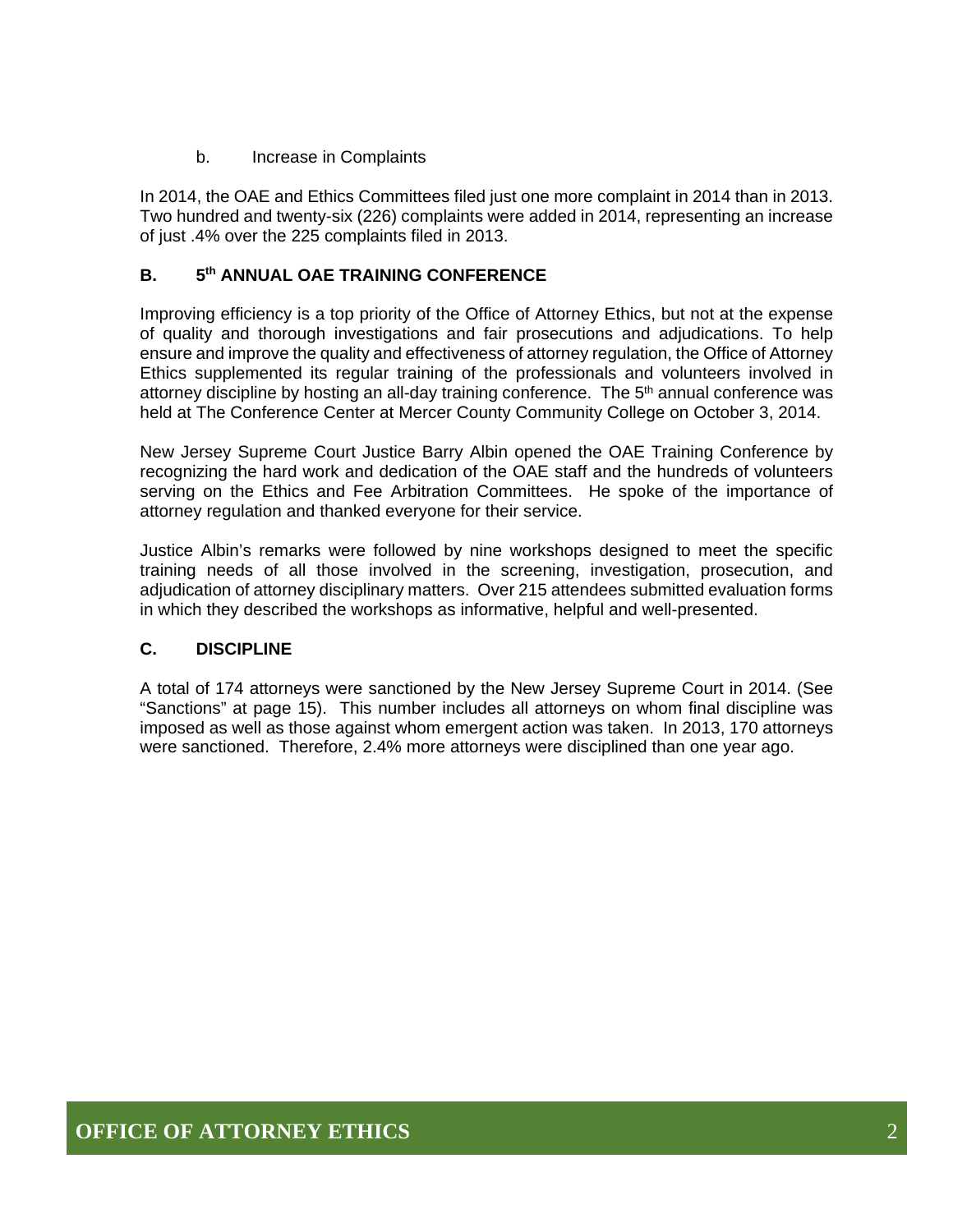## **II. ATTORNEY DISCIPLINARY PROCESS AND PROCEDURE**

### **A. GRIEVANCES**

The attorney disciplinary process usually begins with the filing of a grievance against an attorney. Grievances come from various sources, including clients, other attorneys, judges and the OAE itself. On receipt of a grievance, a determination is made as to whether the facts alleged, if proven, would constitute unethical conduct. If the facts alleged in the grievance would not constitute unethical conduct (for example, where the lawyer did not pay a personal bill), the case will not be docketed. If, on the other hand, a determination is made that the facts alleged in the grievance, if proven, would constitute unethical conduct, and if the grievance is not otherwise properly declined, the grievance is docketed.

#### **B. INVESTIGATIONS**

#### *1. Clear and Convincing Evidence*

Docketed grievances are assigned for investigation to determine whether unethical conduct may have occurred and, if so, whether there is sufficient evidence to prove the charges to a clear and convincing evidence standard. Investigations include communicating with the respondent-attorney, the grievant and any necessary witnesses, as well as securing necessary records and documents.

#### *2. Confidentiality*

Pursuant to *R.1:20-9(b)*, all disciplinary investigations are confidential until and unless a formal complaint or other charging document has been filed and served upon the attorneyrespondent. Disciplinary officials have a duty to maintain the confidentiality of the system and of all non-public documents. *R. 1:20-9(i)*. However, grievants are free to speak about all aspects of the investigation process. Nevertheless, documents gathered during the investigation may not be released publicly by anyone, except as may be permitted by *R.1:20- 9(a)(1)*. Once a formal complaint or other charging document is filed, the complaint and any other document filed thereafter becomes public (with minor limitations) but subject to protective orders in rare situations.

#### *3. Statewide Investigations*

Overall, the disciplinary system entered 2014 with a statewide total of 1,127 investigations carried over from prior years. During the year, 1,327 new investigations were added for a total disposable caseload of 2,454. A total of 1,361 investigations were disposed of, leaving 1,093 pending investigations at year's end.

During 2014, the number of grievances docketed and assigned for investigation (1,327) decreased by 1% compared to the 1,340 new filings recorded in 2013. In comparison to five years ago, the number of grievances docketed in 2014 decreased by 7.3%. **(Figure 1)**.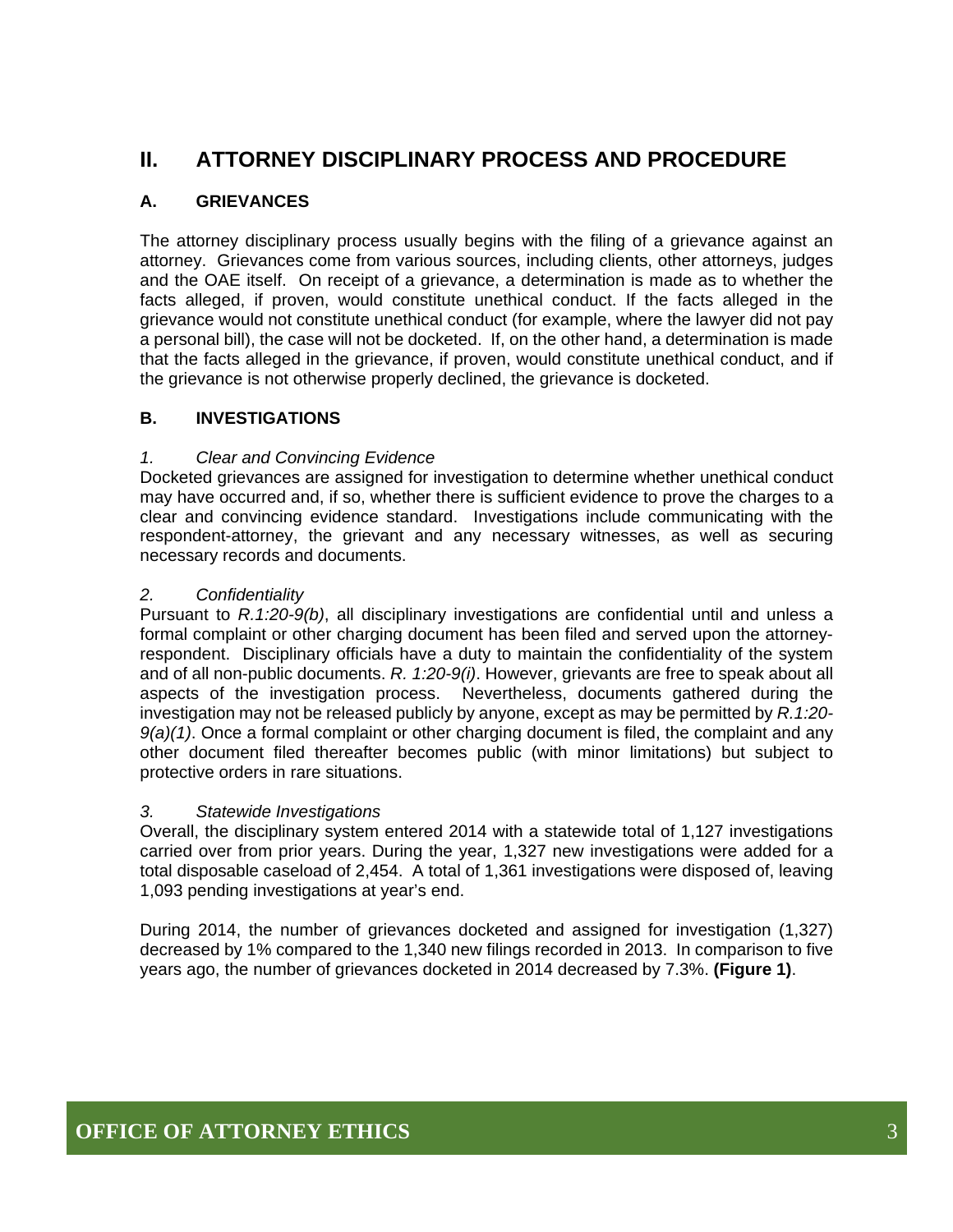#### **Changes in Investigations**

| Year | <b>Filings</b> | Change  | <b>Overall</b> |
|------|----------------|---------|----------------|
| 2014 | 1,327          | $-1%$   |                |
| 2013 | 1,340          | $-7%$   |                |
| 2012 | 1,349          | $-3.1%$ | $-7.3%$        |
| 2011 | 1,392          | $-2.7%$ |                |
| 2010 | 1,431          | $-3%$   |                |

#### **Figure 1**

The number of attorneys against whom grievances are docketed for investigation is generally a very small percentage of the total lawyer population. In 2014, only 1.77% of the 75,108 active lawyers as of December 31, 2014 had grievances docketed against them. (**Figure 2**). This figure has decreased, albeit slightly, every year for the past five years.

#### **Lawyer-Grievance Analysis**

| Year                                                           | <b>Filings</b> | Lawyers* | <b>Percent</b> |  |
|----------------------------------------------------------------|----------------|----------|----------------|--|
| 2014                                                           | 1,327          | 75,108   | 1.77%          |  |
| 2013                                                           | 1,340          | 73,697   | 1.82%          |  |
| 2012                                                           | 1,349          | 71,578   | 1.88%          |  |
| 2011                                                           | 1,392          | 70,804   | 1.97%          |  |
| 2010                                                           | 1,431          | 69,905   | 2.05%          |  |
| * Active Lawyers - Source: Lawyers' Fund for Client Protection |                |          |                |  |

#### **Figure 2**

#### *4. Time Goals*

The Supreme Court has established time frames in which investigations and hearings should be concluded. *R. 1:20-8*. These time goals call for standard investigations to be completed within six months and complex investigations within nine months from the date a grievance is docketed (until an investigative report is filed and the case is dismissed, diverted or a charging document is filed). Most cases handled by the Ethics Committees are classified as standard while almost all OAE cases are classified as complex. The actual time involved necessarily depends on a number of factors, including staffing, the cooperation of the grievant, the respondent and any other witnesses, and the complexity of the matter itself.

The average investigative time goal compliance rate for OAE cases for 2013 was 83% and was again 83% for 2014. The average time goal compliance rate at the Ethics Committee level increased from 78% for 2013 to 80% for 2014.

The OAE's average age of pending investigations increased from 153 days for 2013 to 166 for 2014. The Ethics Committees, however, reduced the average age of their pending investigations from 131 days in 2013 to 129 days for 2014. The average age of the Ethics Committees' investigations was as low as 117 days during the year.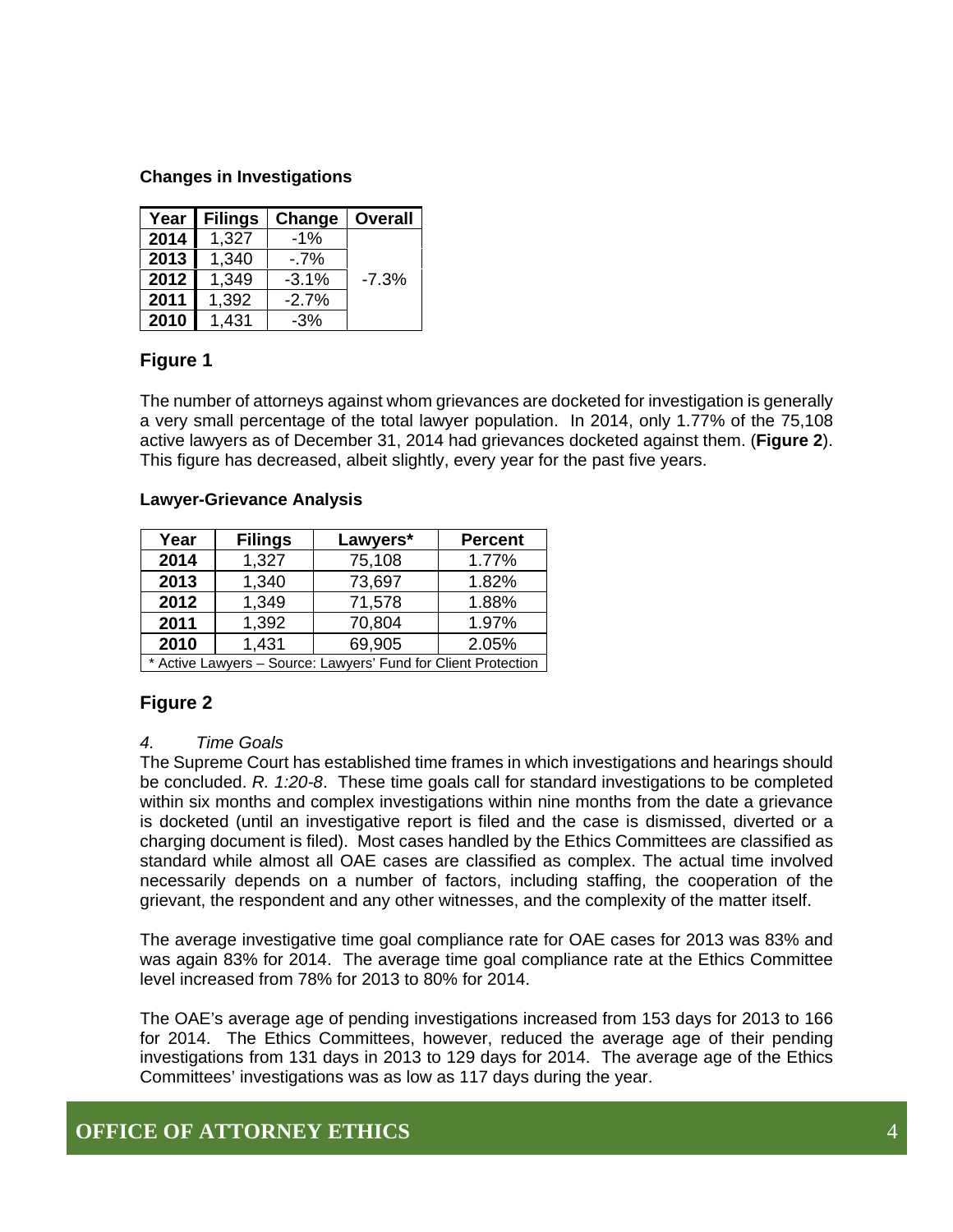The OAE's average backlog of investigations remained at 17% for 2014, the same as for 2013.

The average backlog of the Ethics Committees decreased from 22% for 2013 to 20% for 2014.

#### **C. COMPLAINTS**

At the conclusion of the investigative process, a determination is made as to whether there is adequate proof of unethical conduct. If there is no reasonable prospect of proving unethical conduct to the requisite standard, the matter is dismissed. If, however, there is a reasonable prospect of proving unethical conduct by clear and convincing evidence, and the matter is not diverted (see "Other Related Actions" at page 39), a formal complaint is filed and served on the respondent-attorney, who has 21 days to file an answer.

#### *1. Statewide Formal Complaints*

The disciplinary system began calendar year 2014 with a total of 244 complaints carried over from prior years. During the year, 226 new complaints were added for a total disposable caseload of 470. A total of 225 complaints were disposed of through the hearing process, leaving 245 pending complaints at year's end. Of that number, 25 were in untriable status, leaving an active pending caseload of 220 complaints.

The number of new formal complaints filed in 2014 (226) increased by .4% over 2013 (225). For the most recent five-year period, new formal complaints decreased overall by 5.8%. **(Figure 3)**.

| Year | <b>Filings</b> | Change  | <b>Overall</b> |
|------|----------------|---------|----------------|
| 2014 | 226            | .4%     |                |
| 2013 | 225            | $-5.5%$ |                |
| 2012 | 238            | $-25%$  | $-5.8%$        |
| 2011 | 317            | 32%     |                |
| 2010 | 240            |         |                |

#### **Changes in Complaints**

#### **Figure 3**

#### **D. HEARINGS**

#### *1. Hearing Panels or Special Ethics Masters*

Once an answer is filed, a disciplinary hearing is scheduled and held. In both standard and complex cases, the matter is tried before a hearing panel consisting of three members, composed of two lawyers and one public member. In some complex cases, however, a special ethics master may be appointed by the Supreme Court to hear and decide the matter.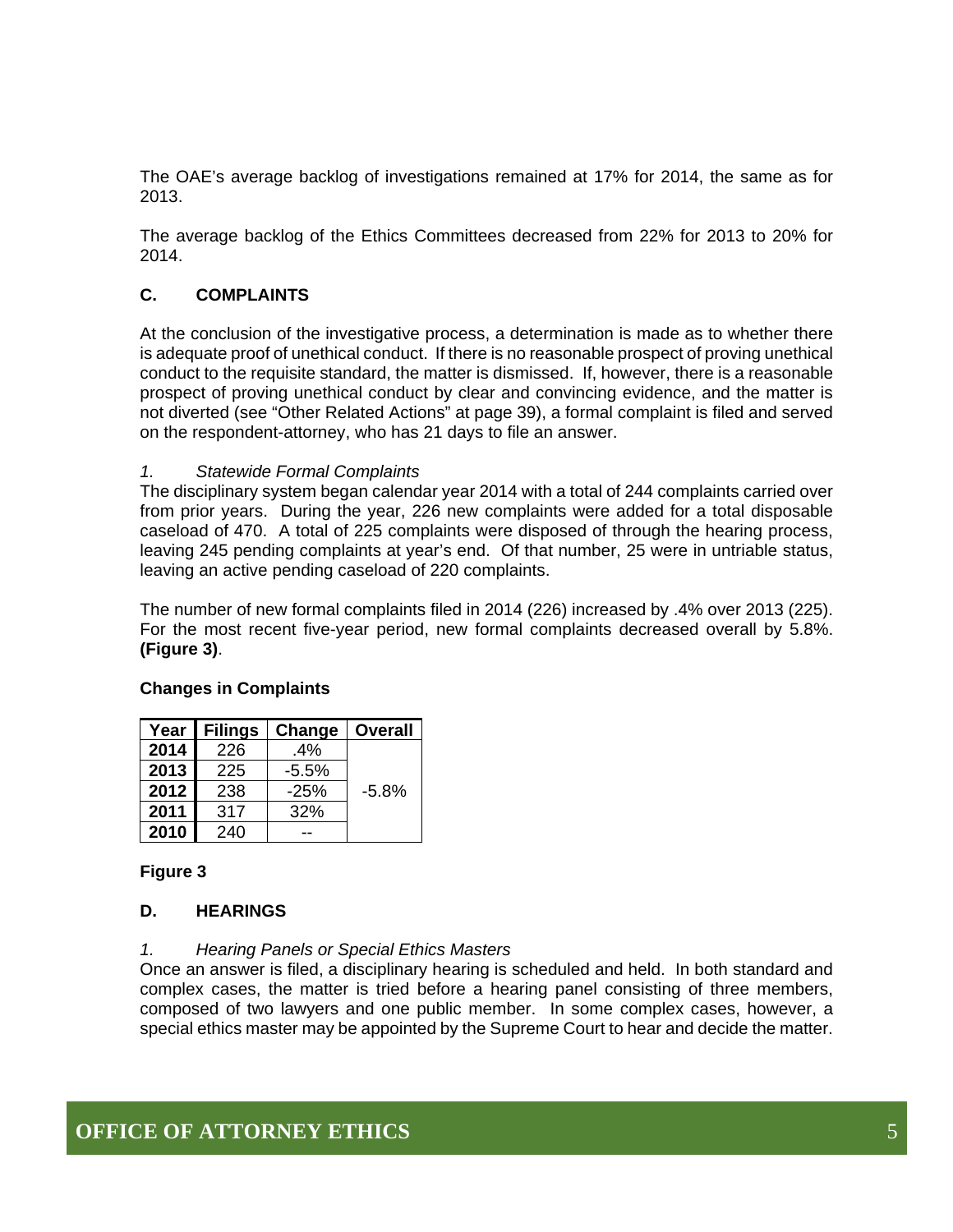#### *2. Procedure*

In disciplinary hearings, the procedure followed is similar to that in court trials. A verbatim record of the entire proceeding is made. Testimony is taken under oath. Attendance of witnesses and the production of records may be compelled by subpoena. After the conclusion of the hearing, the panel or special ethics master deliberates and prepares a hearing report either dismissing the complaint if it determines that the lawyer has not committed unethical conduct, or finding the lawyer guilty of unethical conduct for which discipline is required.

#### *3. Public Hearings*

All hearings are open to the public except in rare circumstances where comprehensive protective orders have been entered.

#### *4. Age of Disposed Hearings*

In 2014, the OAE took an average of .4% longer to complete its hearings than in 2013 (461 days for 2014 compared to 450 days for 2013.) Similarly, the Ethics concluded their hearings an average of 1.4 months longer than the previous year (303 days in 2014 compared to 262 days in 2013).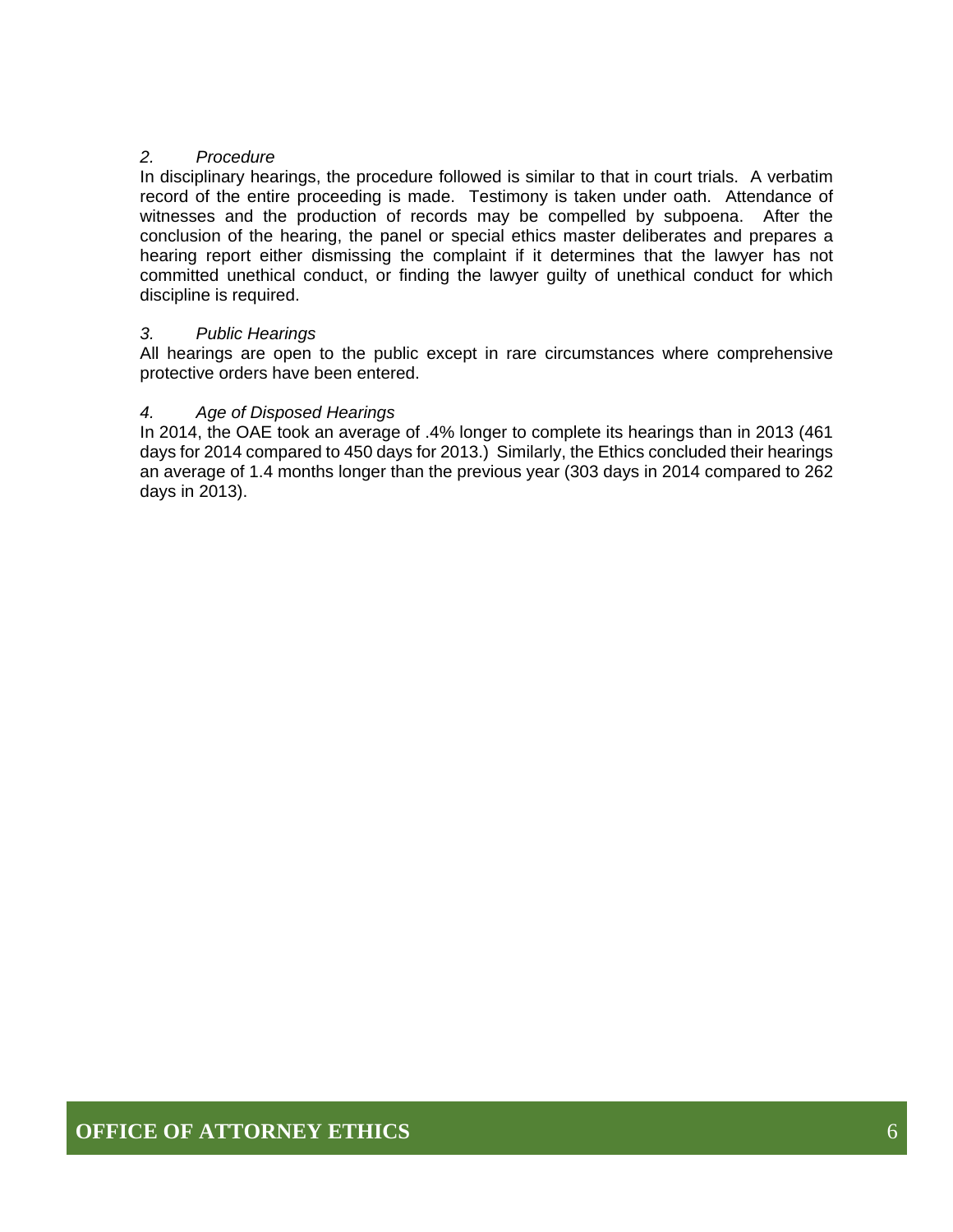## **III. SANCTIONS**

#### **A. TYPES OF DISCIPLINARY SANCTIONS**

There are two types of disciplinary sanctions. The first (and most common) type of disciplinary sanction is final discipline. The second type of disciplinary sanction is imposed as a result of emergent action.

#### **B. FINAL DISCIPLINE**

Final discipline is imposed by the Supreme Court. The Supreme Court imposes final discipline after the attorney is first afforded an opportunity for a disciplinary hearing either at the trial level and/or after the Disciplinary Review Board (Review Board) concludes appellate review (or original review in the case of motions and stipulations). The Supreme Court automatically schedules oral argument in all cases in which the Review Board has recommended disbarment. Other matters are argued only if the Supreme Court grants a party's petition for review or on the Supreme Court's own motion.

The OAE represents the public interest in all arguments before the Supreme Court. OAE attorneys appeared 31 times for oral argument in discipline cases in 2014. Arguments are streamed in real time over the Internet and can be accessed at the Judiciary's Website - www.njcourtsonline.com -- by clicking on the WEB**CAST** icon.

In 2014, the Supreme Court imposed final discipline on 150 New Jersey attorneys. Prior years' totals were: 135 in 2013, 139 in 2012 and 136 in 2011. **Figure 5** at page 18 contains a list of all final and emergent action, as well as all reinstated attorneys for 2014.

#### *1. Forms of Final Discipline*

There are six primary forms of final disciplinary sanctions: disbarment, license revocation, suspension (for a definite or indefinite term), censure, reprimand, and admonition.

a. Disbarment

Disbarment is the most severe form of discipline and may be imposed either by the Supreme Court after oral argument or with the respondent's consent. Disbarment in New Jersey is, for all practical purposes, permanent. *In re Wilson,* 81 *N.J.* 451, 456 *n.*5 (1979) and *R.1:20- 15A(a)(1)*. Like New Jersey, three other states impose disbarment on a permanent basis in all cases (Indiana, Ohio and Oregon). Eight other jurisdictions have recognized the importance of permanency in some, but not all, disbarment cases (Arizona, Alabama, California, Connecticut, Florida, Kansas, Louisiana and Mississippi).

b. License Revocation

A license revocation is an annulment of the right to practice law.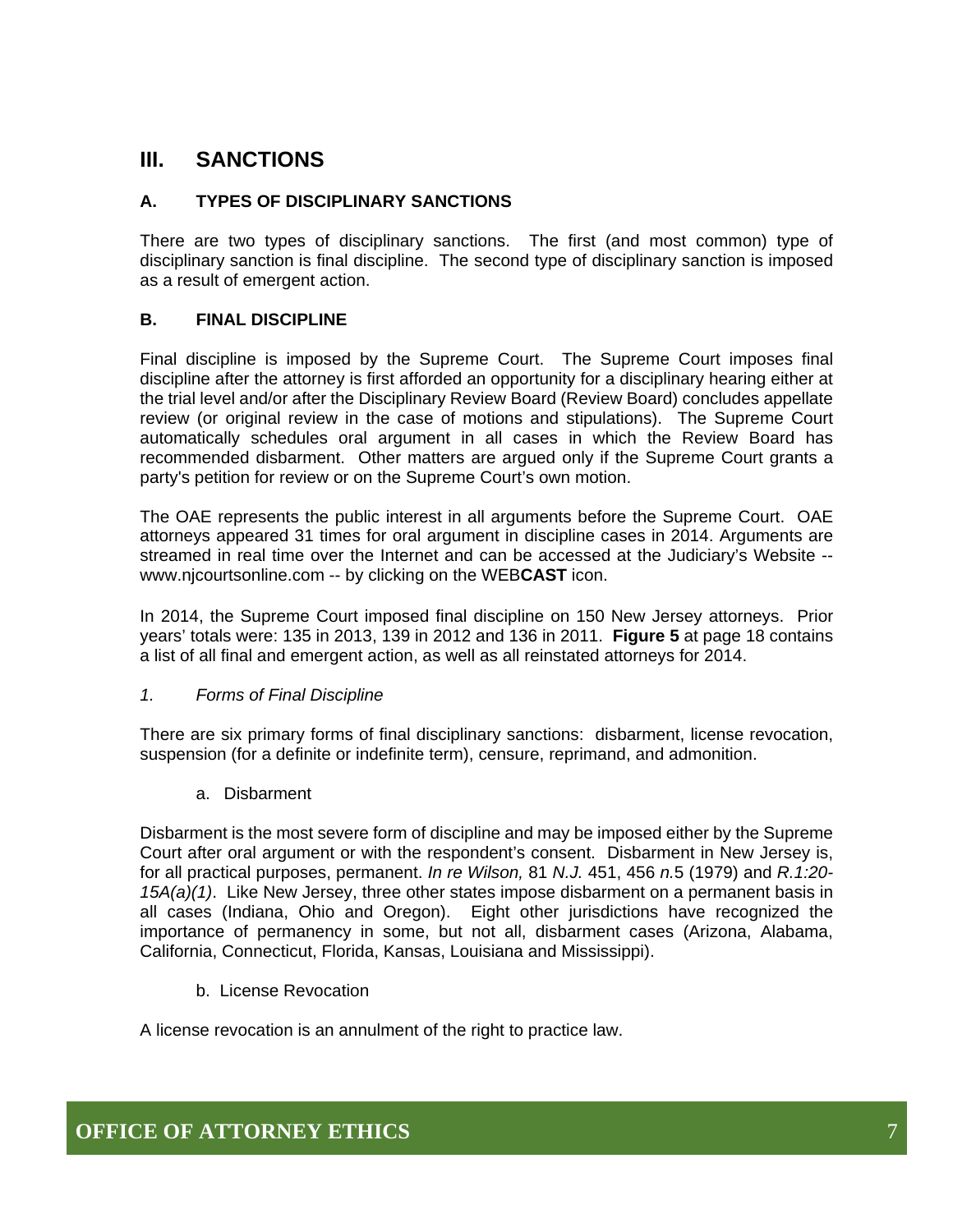c. Suspension

Suspension precludes an attorney from practicing law for the period it is in effect. An attorney may not resume practicing at the end of the suspension until the Supreme Court orders reinstatement. There are two types of suspensions. Term suspensions prevent an attorney from practicing for a specific term between three months to three years. *R. 1:20-15A(a)(3*). Indeterminate suspensions may generally be imposed for a minimum of five years. *R. 1:20- 15A(a)(*3).

d. Censure

Censure is a condemnation of the attorney's misconduct that is imposed by Order of the Supreme Court. *R. 1:20-15A(a)(4).* 

e. Reprimand

A reprimand is a rebuke for an attorney's unethical conduct. *R. 1:15A(a)(*5).

f. Admonition

Admonition, the least serious sanction, is a written admonishment meted out either by letter of the Review Board or by Order of the Supreme Court. *R. 1:20-15A(a)(*6).

*2. Discipline Imposed by the Supreme Court* 

The 150 final sanctions imposed in 2014 include 14 disbarments by Order of the Supreme Court, 17 disbarments by consent of the respondent, no revocations, 35 term suspensions, 1 indeterminate suspension, no suspended suspensions, 25 censures, 29 reprimands and 26 admonitions.

Comparisons of 2014 sanctions with the prior year are as follows: disbarments by Order of the Supreme Court increased by 40% (14 vs. 10); disbarments by consent increased by 21.4% (17 vs. 14); no attorneys' licenses were revoked; term suspensions increased by 65.2% (38 vs. 23); censures decreased by 7.4% (25 vs. 27); reprimands decreased by 19.4% (29 vs. 36); and admonitions increased by 4% (26 vs. 25).

#### **C. EMERGENT ACTION**

Whenever the OAE believes a serious violation of the Rules of Professional Conduct has occurred and that an attorney "poses a substantial threat of serious harm to an attorney, a client or the public" (*R. 1:20-11*), it may file an application seeking the attorney's immediate temporary suspension from practice, pending ongoing investigation. The Supreme Court may either suspend the attorney temporarily or impose a temporary license restriction, which permits the lawyer to continue to practice, but places conditions on that privilege. Conditions may include oversight by a proctor of the attorney and/or trust account.

For 2014, a total of 24 attorneys were the subject of emergent sanctions (24 temporary suspensions and 0 license restrictions). This represents a decrease of 31.4% from the total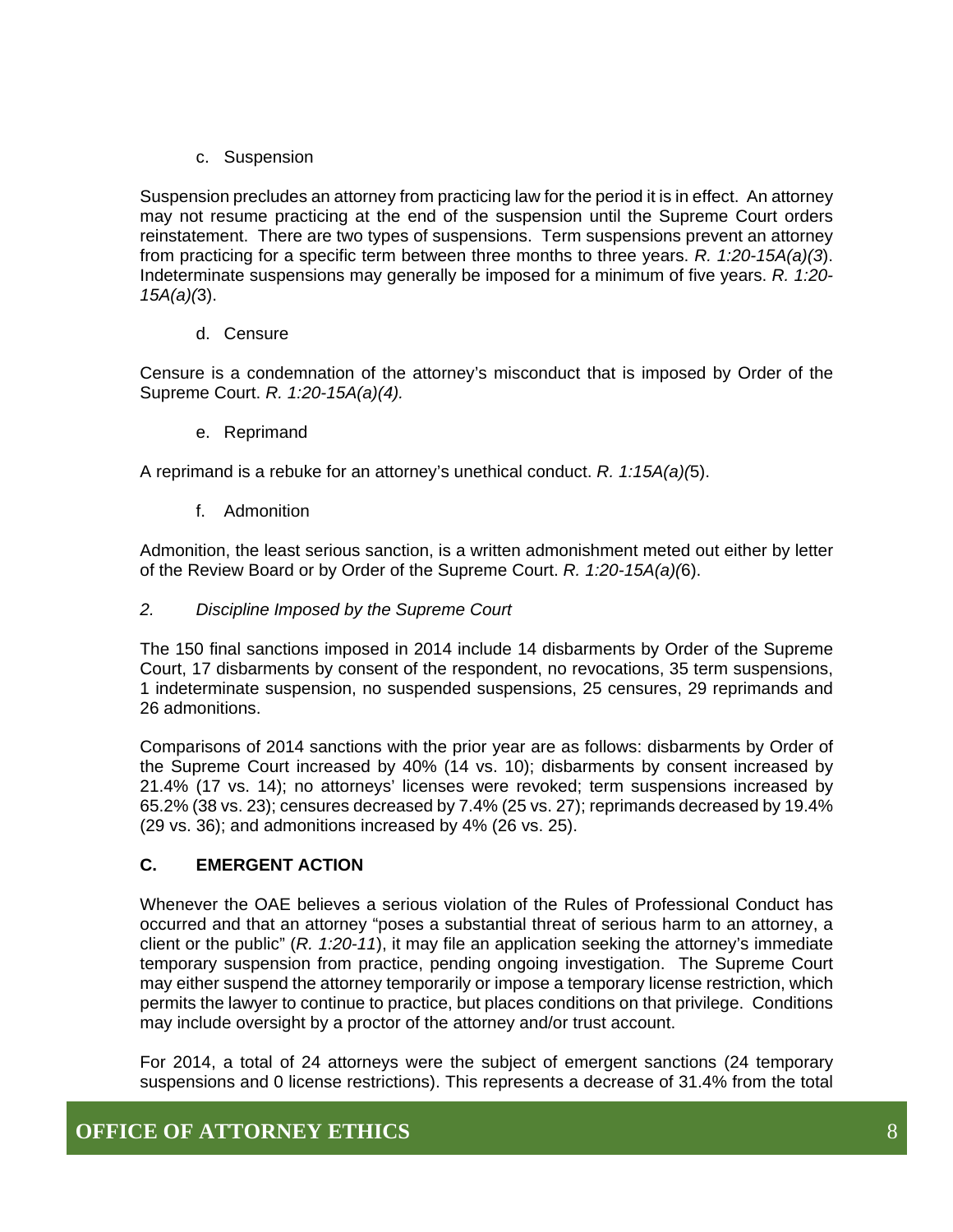last year, when 35 emergent actions were taken (35 temporary suspensions and 0 license restrictions). Prior years' results were: 2012 (40 temporary suspensions and 0 license restrictions); 2011 (35 total – 33 temporary suspensions and 2 license restrictions); and 2010 (24 total – 22 temporary suspensions and 2 license restrictions). During that five-year period, an average of 32 lawyers were subject to emergent action. The names of attorneys emergently disciplined are listed in **Figure 5**.

In 2014, the leading reasons for emergent discipline were: non-cooperation with disciplinary authorities and non-compliance with Supreme Court Orders at 38% (9 cases); the attorney's conviction of a "serious crime" as defined in R.1:20-13 at 20% (5 cases); knowing misappropriation of clients' trust funds at 16.7% (4 cases); non-payment of fee arbitration committee awards at 16.7% (4 cases); and non-payment of disciplinary costs at 8.3% (2 cases).

#### **D. TOTAL DISCIPLINE**

In total, 174 attorneys were sanctioned by the New Jersey Supreme Court in 2014, whereas 170 attorneys were sanctioned in 2013 (representing an increase of 2.4%). Sanction totals for previous years were as follows: 179 in 2012; 171 in 2011; 160 in 2010; and 173 in 2009. The average number of sanctions over the past five years is 171. The number of attorneys sanctioned in 2014 is 1.8% higher than this five-year average.

|      | Attorneys   |
|------|-------------|
| Year | Disciplined |
| 2014 | 174         |
| 2013 | 170         |
| 2012 | 179         |
| 2011 | 171         |
| 2010 | 160         |

#### **Five-Year Sanction Trend**

**Figure 4**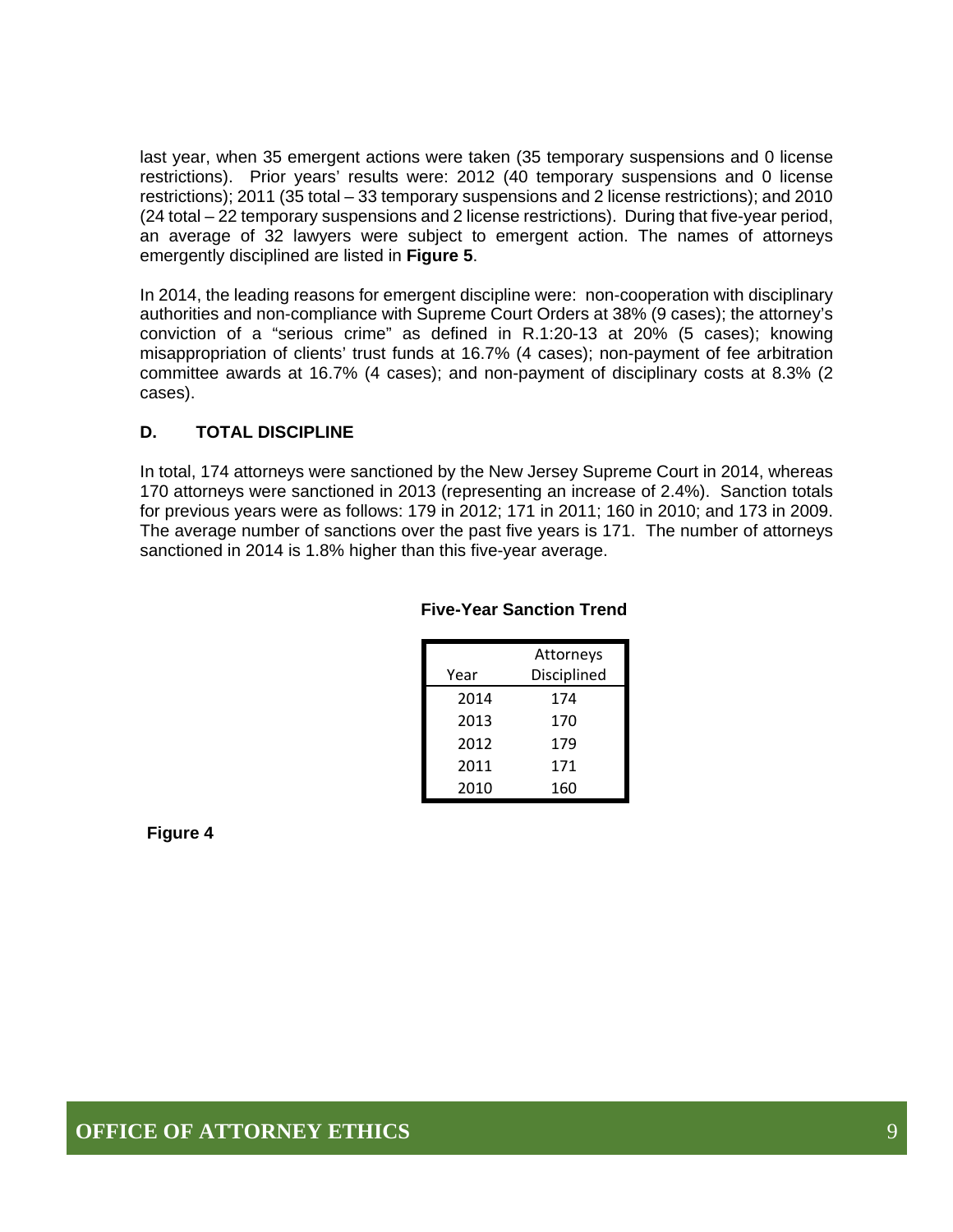#### **YEARLY DISCIPLINE REPORT**

#### **(1/1/2014 to 12/31/2014)**

| <b>DISBARMENT</b> (14)     |                 |                   |                |                  |
|----------------------------|-----------------|-------------------|----------------|------------------|
| <b>ATTORNEY</b>            | <b>ADMITTED</b> | <b>LOCATION</b>   | <b>DECIDED</b> | <b>EFFECTIVE</b> |
| Cammarano, Peter James III | 2002            | Hudson            | 09/17/2014     | 09/17/2014       |
| Chambers, Owen             | 2000            | New York          | 03/20/2014     | 03/20/2014       |
| Delgado-Shafer, Dorca Iris | 2002            | <b>Burlington</b> | 05/15/2014     | 05/15/2014       |
| Frye, Roger Paul           | 1982            | <b>Burlington</b> | 05/22/2014     | 05/22/2014       |
| Gross, Neil Lawrence       | 1994            | <b>Morris</b>     | 10/22/2014     | 10/22/2014       |
| Kellner, Stuart A.         | 1975            | Warren            | 05/06/2014     | 05/06/2014       |
| Langman, Bennett Elliot    | 2007            | Pennsylvania      | 09/10/2014     | 09/10/2014       |
| Leotti, Darren P.          | 1991            | Hunterdon         | 07/03/2014     | 07/03/2014       |
| Livingston, Richard B.     | 1971            | Essex             | 06/05/2014     | 06/05/2014       |
| Luciano, Michael A.        | 1984            | <b>Essex</b>      | 05/12/2014     | 05/12/2014       |
| Manolakis, Peter E.        | 1987            | Middlesex         | 05/29/2014     | 05/29/2014       |
| Marino, Matthew A.         | 1988            | North Carolina    | 05/16/2014     | 05/16/2014       |
| Rak, Samuel                | 1985            | Bergen            | 04/10/2014     | 04/10/2014       |
| Tiffany, John E.           | 1992            | New York          | 05/28/2014     | 05/28/2014       |

#### **DISBARMENT BY CONSENT (17)**

| <b>ATTORNEY</b>             | <b>ADMITTED</b> | <b>LOCATION</b>   | <b>DECIDED</b> | <b>EFFECTIVE</b> |
|-----------------------------|-----------------|-------------------|----------------|------------------|
| Adoff, Leonard H.           | 1991            | Bergen            | 10/16/2014     | 10/16/2014       |
| Bryant, Wayne R.            | 1972            | Camden            | 02/07/2014     | 02/07/2014       |
| Capazzi, Louis Anthony Jr.  | 1990            | Bergen            | 12/01/2014     | 12/01/2014       |
| Carlin, Kevin Joseph        | 1985            | Mercer            | 05/21/2014     | 05/21/2014       |
| Condurso, Robert James Jr.  | 1998            | Ocean             | 08/27/2014     | 08/27/2014       |
| Kirkwood, Christopher James | 1985            | Monmouth          | 01/14/2014     | 01/14/2014       |
| Kurts, John E.              | 1979            | <b>Burlington</b> | 10/29/2014     | 10/29/2014       |
| Lax, Fred Mark              | 1995            | Bergen            | 12/12/2014     | 12/12/2014       |
| Lieberman, Barbara J.       | 1977            | Atlantic          | 12/18/2014     | 12/18/2014       |
| Marum, Scott J.             | 1979            | Morris            | 06/24/2014     | 06/24/2014       |
| Minor, Clifford J.          | 1981            | Essex             | 03/27/2014     | 03/27/2014       |
| Murphy, Thomas L.           | 1990            | Atlantic          | 02/06/2014     | 02/06/2014       |
| Peck, Deborah C.            | 1989            | Florida           | 12/05/2014     | 12/05/2014       |
| Scerbo, Otto J.             | 1983            | New York          | 09/24/2014     | 09/24/2014       |
| Suh, Soon-Mee               | 2006            | Bergen            | 10/29/2014     | 10/29/2014       |
| Wood, Lois Anne             | 1983            | Mercer            | 08/07/2014     | 08/07/2014       |
| Van Dam, T. T.              | 1973            | Bergen            | 10/23/2014     | 10/23/2014       |
|                             |                 |                   |                |                  |

| <b>SUSPENSION TERM (38)</b>  |                 |                 |                |                  |  |  |
|------------------------------|-----------------|-----------------|----------------|------------------|--|--|
| <b>ATTORNEY</b>              | <b>ADMITTED</b> | <b>LOCATION</b> | <b>DECIDED</b> | <b>EFFECTIVE</b> |  |  |
| Bozeman, Wayne D. - 36 Mo.   | 2006            | Pennsylvania    | 06/18/2014     | 06/18/2014       |  |  |
| Brekus, Andrew John - 36 Mo. | 1986            | Pennsylvania    | 10/21/2014     | 10/21/2014       |  |  |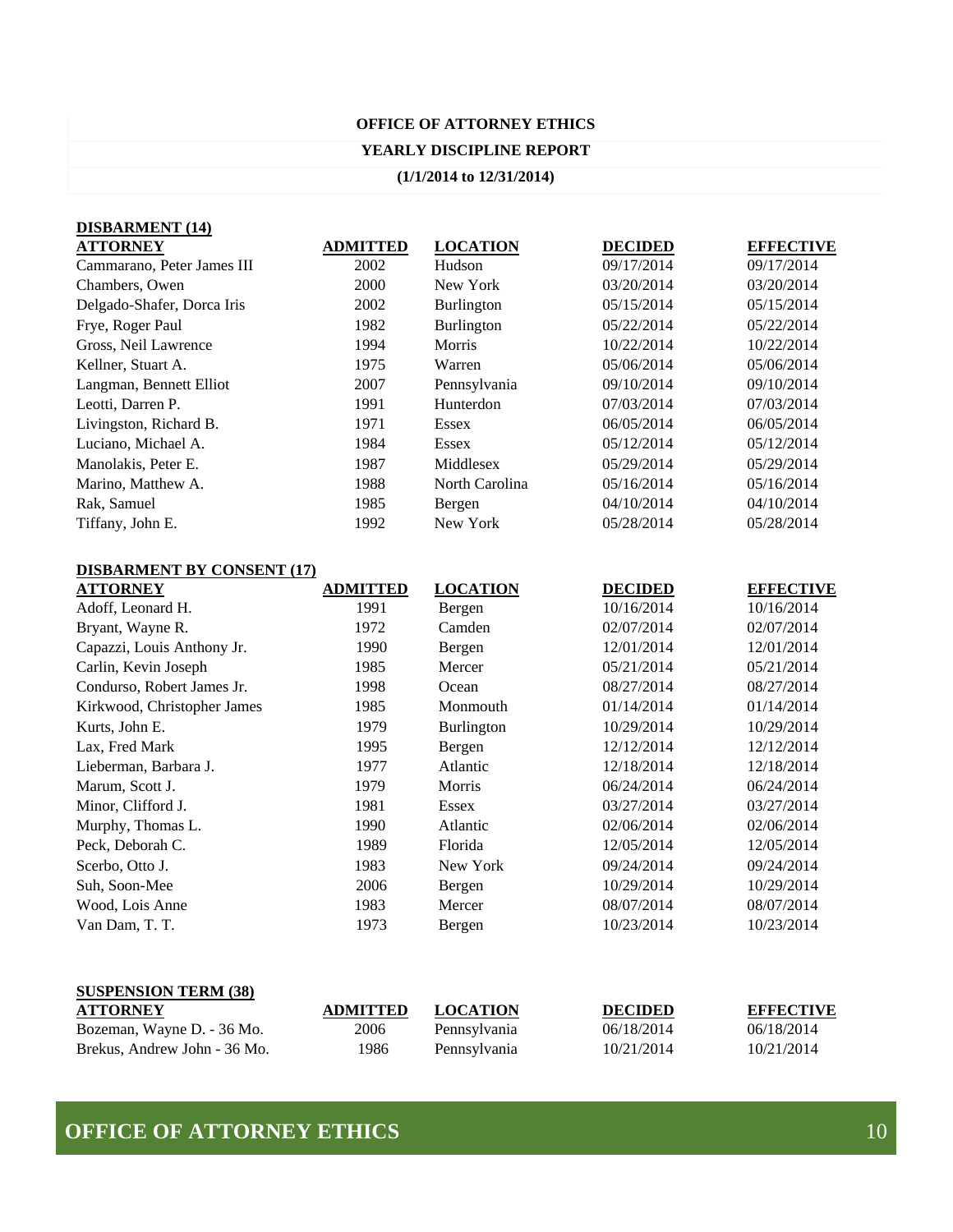| Brollesy, Hany S. - 3 Mo.       | 1994 | Monmouth     | 05/12/2014 | 06/12/2014 |
|---------------------------------|------|--------------|------------|------------|
| Brown, Saleemah Malikah - 3 Mo. | 2008 | Passaic      | 06/18/2014 | 07/17/2014 |
| Carmel, David R. - 3 mo.        | 1972 | Bergen       | 10/08/2014 | 11/07/2014 |
| Chizik, Joseph S. - 3 Mo.       | 1976 | Burlington   | 01/15/2014 | 02/14/2014 |
| Costill, Keith A. - 24 Mo.      | 1990 | Mercer       | 05/16/2014 | 06/09/2014 |
| Day, Neil M. - 3 Mo.            | 1998 | Mercer       | 04/10/2014 | 05/07/2014 |
| Engelhart, Edward G. - 12 Mo.   | 1979 | <b>Essex</b> | 05/16/2014 | 05/22/2013 |
| Filosa, Gregory N. - 12 Mo.     | 2006 | New York     | 11/06/2014 | 02/12/2013 |
| Furino, Ralph V. Jr. - 6 Mo.    | 1981 | Middlesex    | 11/19/2014 | 11/19/2014 |
| Grasso, Donald J. - 24 Mo.      | 1972 | Ocean        | 12/12/2014 | 05/10/2012 |
| Gross, Neil Lawrence - 6 Mo.    | 1994 | Morris       | 01/07/2014 | 01/07/2014 |
| Gruen, David - 12 Mo.           | 1999 | New York     | 07/03/2014 | 08/01/2014 |
| Krain, Jeffery L. - 6 Mo.       | 1978 | Camden       | 02/12/2014 | 03/11/2014 |
| Macchiaverna, Louis - 12 Mo.    | 1998 | Ocean        | 07/17/2014 | 07/17/2014 |
| Macchiaverna, Louis - 24 Mo.    | 1998 | Ocean        | 07/17/2014 | 07/18/2015 |
| Main, Kevin H. - 12 Mo.         | 1988 | Mercer       | 03/26/2014 | 04/25/2013 |
| Manoff, Marc D. - 36 Mo.        | 1990 | Pennsylvania | 09/08/2014 | 09/08/2014 |
| Molina, Wanda - 6 Mo.           | 1989 | Bergen       | 01/31/2014 | 02/28/2014 |
| Morton, Benjamin - 3 Mo.        | 1998 | <b>Essex</b> | 12/10/2014 | 01/06/2015 |
| Moses, Keith O. - 3 Mo.         | 1990 | Hudson       | 01/08/2014 | 02/07/2014 |
| Mueller, Erik - 36 Mo.          | 2000 | Ocean        | 07/03/2014 | 06/24/2011 |
| Nihamin, Felix - 3 Mo.          | 1995 | New York     | 06/18/2014 | 07/17/2014 |
| Olewuenyi, Chris C. - 24 Mo.    | 1998 | Union        | 02/07/2014 | 09/30/2005 |
| Orlovsky, Dale - 24. Mo.        | 1973 | Ocean        | 12/12/2014 | 05/11/2012 |
| Phillips, Duane T. - 3 Mo.      | 1993 | Atlantic     | 02/12/2014 | 03/11/2014 |
| Pinck, Justin M. - 3 Mo.        | 2006 | Passaic      | 08/08/2014 | 08/16/2014 |
| Pinck, Lawrence R. - 3 Mo.      | 1980 | Passaic      | 07/23/2014 | 08/16/2014 |
| Pocaro, Jeffrey R. - 3 Mo.      | 1982 | Union        | 09/24/2014 | 10/23/2014 |
| Sachar, Jonathan Edward - 3 Mo. | 1995 | Cape May     | 05/16/2014 | 06/13/2014 |
| Saluti, Gerald M. - 3 Mo.       | 1992 | Essex        | 01/31/2014 | 02/28/2014 |
| Sigman, Scott P. - 30 Mo.       | 2001 | Pennsylvania | 12/18/2014 | 01/16/2015 |
| Sommer, Goldie C. - 12 Mo.      | 1976 | <b>Essex</b> | 05/16/2014 | 05/22/2013 |
| Steiert, Geoffrey L. - 6 Mo.    | 1980 | Camden       | 12/10/2014 | 12/10/2014 |
| Stolz, Jared - 3 Mo.            | 1990 | Hunterdon    | 09/04/2014 | 10/03/2014 |
| Tarter, Mitchel - 3 Mo.         | 2003 | Middlesex    | 01/16/2014 | 01/16/2014 |
| Van Syoc, Clifford L. - 6 Mo.   | 1980 | Camden       | 01/16/2014 | 02/14/2014 |

| <b>CENSURE (25)</b>    |                 |                 |                |                  |
|------------------------|-----------------|-----------------|----------------|------------------|
| <b>ATTORNEY</b>        | <b>ADMITTED</b> | <b>LOCATION</b> | <b>DECIDED</b> | <b>EFFECTIVE</b> |
| Balliette, Anthony J.  | <b>2000</b>     | Cape May        | 04/10/2014     | 04/10/2014       |
| Block, Adam Kenneth    | 1993            | Union           | 02/14/2014     | 02/14/2014       |
| Block, Adam Kenneth    | 1993            | Union           | 11/20/2014     | 11/20/2014       |
| Boyman, Christopher D. | 1987            | Union           | 05/16/2014     | 05/16/2014       |
| Breslin. James Jr.     | 1968            | Bergen          | 03/27/2014     | 03/27/2014       |
| Brown, Stephen Darryl  | 1986            | <b>Essex</b>    | 07/28/2014     | 07/28/2014       |
| Carlitz, Debbie Ann    | 1987            | Middlesex       | 07/03/2014     | 07/03/2014       |
| Cellino, Peter Roy     | 2005            | Georgia         | 05/16/2014     | 05/16/2014       |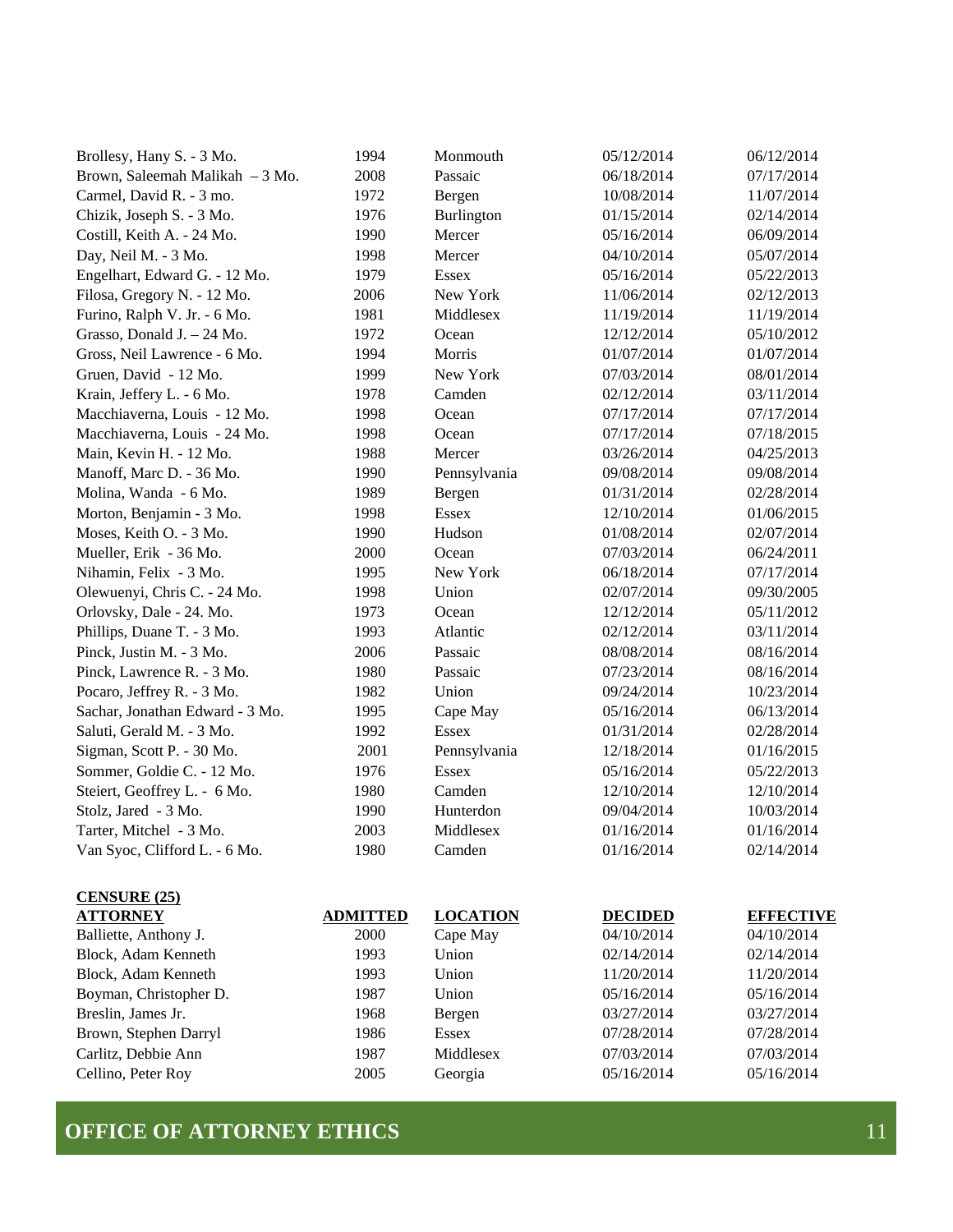| Daly, Charles B.            | 1971 | Monmouth          | 09/05/2014 | 09/05/2014 |
|-----------------------------|------|-------------------|------------|------------|
| Daniels, David P.           | 1979 | Camden            | 03/14/2014 | 03/14/2014 |
| Darienzo, Marc              | 1993 | Union             | 03/14/2014 | 03/14/2014 |
| Einhorn, Barbara Kirsch     | 1985 | Somerset          | 05/29/2014 | 05/29/2014 |
| Ford, Mark William          | 1983 | Camden            | 04/01/2014 | 04/01/2014 |
| Gahwyler, William E. Jr.    | 1990 | Bergen            | 03/27/2014 | 03/27/2014 |
| Gensib, Carl David          | 1990 | Middlesex         | 12/12/2014 | 12/12/2014 |
| Key, James A. Jr.           | 1974 | Middlesex         | 11/20/2014 | 11/20/2014 |
| Lane, Joseph C.             | 1992 | Monmouth          | 09/24/2014 | 09/24/2014 |
| Milita, Martin J. Jr.       | 1981 | Hunterdon         | 02/12/2014 | 02/12/2014 |
| Palfy, Marc Z.              | 1999 | Monmouth          | 11/20/2014 | 11/20/2014 |
| Powell, Wayne               | 1985 | Camden            | 09/05/2014 | 09/05/2014 |
| Russell, Felicia B.         | 1982 | Monmouth          | 09/05/2014 | 09/05/2014 |
| Thompson, Ronald B.         | 1990 | <b>Burlington</b> | 09/05/2014 | 09/05/2014 |
| Velahos, Efthemois D.       | 1991 | Gloucester        | 12/12/2014 | 12/12/2014 |
| Woitkowski, Matthew William | 1996 | New York          | 10/02/2014 | 10/02/2014 |
| Yelland, Maria A.           | 1994 | Mercer            | 10/30/2014 | 10/30/2014 |

| <b>PUBLIC REPRIMAND (29)</b> |                 |                   |                |                  |
|------------------------------|-----------------|-------------------|----------------|------------------|
| <b>ATTORNEY</b>              | <b>ADMITTED</b> | <b>LOCATION</b>   | <b>DECIDED</b> | <b>EFFECTIVE</b> |
| Bogard, Mark D.              | 2008            | New York          | 11/20/2014     | 11/20/2014       |
| Botcheos, George J. Jr.      | 1976            | Camden            | 03/13/2014     | 03/13/2014       |
| Brandmayr, Ronald J. Jr.     | 2002            | Monmouth          | 11/20/2014     | 11/20/2014       |
| Braverman, Fred R.           | 1980            | Camden            | 10/30/2014     | 10/30/2014       |
| Calpin, Brian Le Bon         | 2001            | Gloucester        | 06/19/2014     | 06/19/2014       |
| Cataline, Anne P.            | 1994            | <b>Burlington</b> | 10/02/2014     | 10/02/2014       |
| Chatterjee, Suchis Mita      | 2004            | Pennsylvania      | 03/04/2014     | 03/04/2014       |
| Christoffersen, David Gray   | 1984            | Mercer            | 10/21/2014     | 10/21/2014       |
| Cooper, Edward Seth          | 1989            | Union             | 07/11/2014     | 07/11/2014       |
| Falkenstein, Francis J.      | 2005            | Camden            | 12/12/2014     | 12/12/2014       |
| Fell, Joseph Jerome          | 1992            | Morris            | 09/29/2014     | 09/29/2014       |
| Frayne, Clifford G.          | 1975            | Ocean             | 10/29/2014     | 10/29/2014       |
| Futterweit, Marc Allen       | 1989            | <b>Morris</b>     | 05/16/2014     | 05/16/2014       |
| Gembala, Joseph A. III       | 1985            | Pennsylvania      | 03/13/2014     | 03/13/2014       |
| Hoffberg, Barry Alan         | 1993            | New York          | 10/01/2014     | 10/01/2014       |
| Larkins, Daniel G.           | 1983            | Bergen            | 02/14/2014     | 02/14/2014       |
| Liptak, Christine            | 1992            | North Carolina    | 02/12/2014     | 02/12/2014       |
| Lowden, Susan A.             | 1991            | Camden            | 09/05/2014     | 09/05/2014       |
| Morin, Philip J. III         | 1994            | Warren            | 07/11/2014     | 07/11/2014       |
| Murray, Andrew Kevin         | 1995            | Morris            | 12/05/2015     | 12/05/2014       |
| Picker, Cheryl H.            | 1988            | Hudson            | 07/28/2014     | 07/28/2014       |
| Resnick, Michael L.          | 1988            | Morris            | 10/15/2014     | 10/15/2014       |
| Schiff, Howard P.            | 1968            | Monmouth          | 05/29/2014     | 05/29/2014       |
| Tan, Herbert Joni            | 1998            | Bergen            | 03/14/2014     | 03/14/2014       |
| Tyler, Kimberly S.           | 1990            | Somerset          | 05/29/2014     | 05/29/2014       |
| Walcott, Brandon D.          | 2011            | Cape May          | 05/14/2014     | 05/14/2014       |
| Wecht, David L.              | 1989            | Bergen            | 06/19/2014     | 06/19/2014       |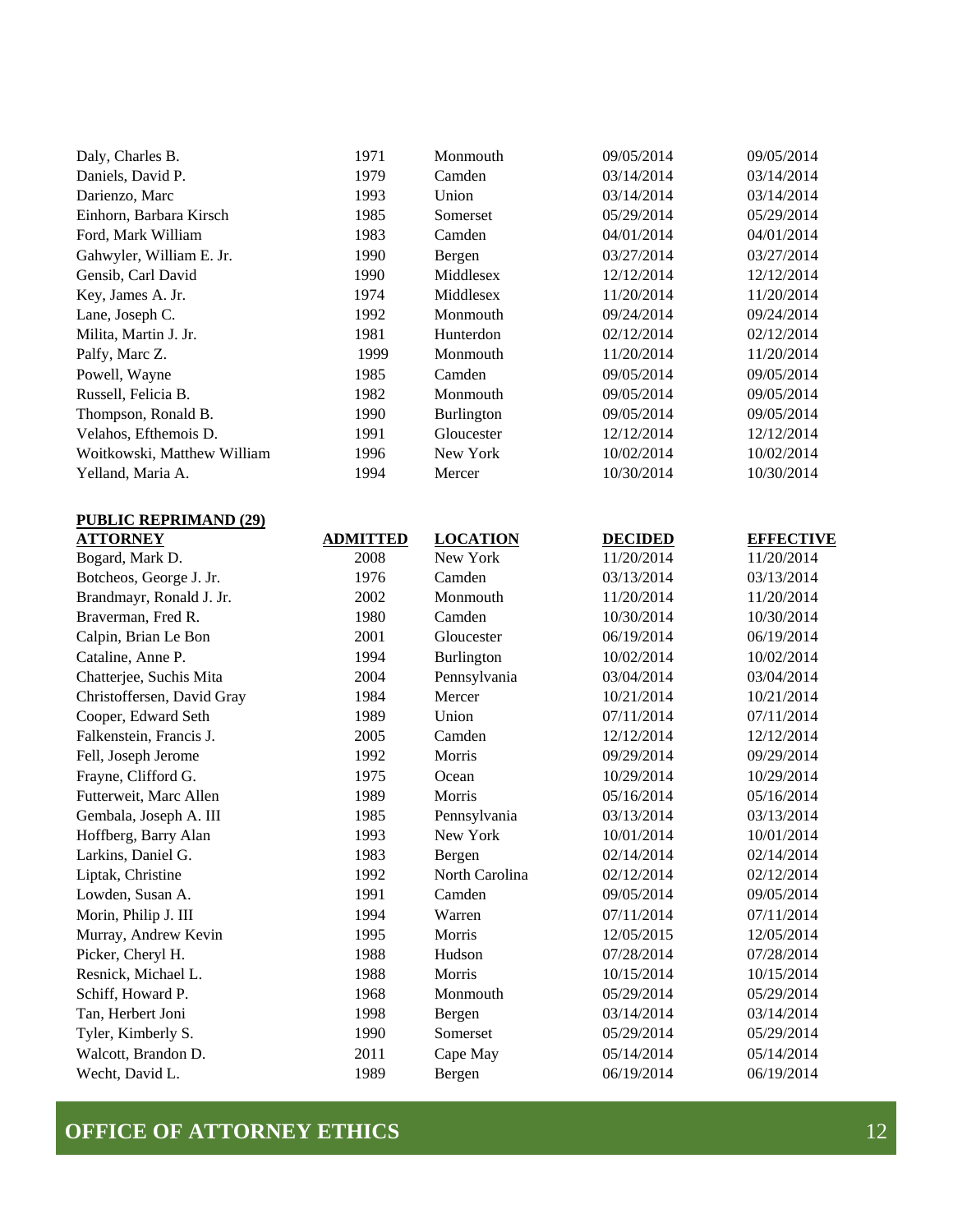| Weiner, Benjamin C.               | 1986            | <b>Essex</b>                    | 03/13/2014                   | 03/13/2014       |
|-----------------------------------|-----------------|---------------------------------|------------------------------|------------------|
| Winston, Eric M.                  | 2002            | Monmouth                        | 10/01/2014                   | 10/01/2014       |
| <b>ADMONITION (26)</b>            |                 |                                 |                              |                  |
| <b>ATTORNEY</b>                   | <b>ADMITTED</b> | <b>LOCATION</b>                 | <b>DECIDED</b>               | <b>EFFECTIVE</b> |
| Adams, Jeffrey M.                 | 1990            | Ocean                           | 11/25/2014                   | 11/25/2014       |
| Beckerman, David M.               | 1951            | Essex                           | 07/22/2014                   | 07/22/2014       |
| Branigan, Sean Lawrence           | 2005            | <b>Essex</b>                    | 06/23/2014                   | 06/23/2014       |
| Breitman, Mark .L                 | 1980            | Monmouth                        | 01/28/2014                   | 01/28/2014       |
| Gabry, Deborah Ann                | 1990            | <b>Essex</b>                    | 11/26/2014                   | 11/26/2014       |
| Gerstein, Ralph                   | 2000            | Mercer                          | 06/19/2014                   | 06/19/2014       |
| Gilgallon, Craig S.               | 2002            | Morris                          | 10/20/2014                   | 10/20/2014       |
| Gonzalez, Osualdo                 | 1987            | Hudson                          | 05/21/2014                   | 05/21/2014       |
| Graham, William Robb              | 1983            | Burlington                      | 01/23/2014                   | 01/23/2014       |
| Greenman, Jonathan                | 2003            | Bergen                          | 01/23/2014                   | 01/23/2014       |
| Hartman, Frances Ann              | 1984            | Burlington                      | 07/22/2014                   | 07/22/2014       |
| Ibezim, Sebastian Onyi Jr.        | 1997            | <b>Essex</b>                    | 03/26/2014                   | 03/26/2014       |
| Kraemer, Gary A.                  | 1977            | <b>Sussex</b>                   | 06/24/2014                   | 06/24/2014       |
| Lloyd, James David                | 1996            | Union                           | 06/25/2014                   | 06/25/2014       |
| Manigault, Samuel M.              | 1985            | Union                           | 02/28/2014                   | 02/28/2014       |
| Matheke, Cynthia A.               | 1973            | Essex                           | 07/17/2014                   | 07/17/2014       |
| Miller, Leonard S.                | 1965            | Bergen                          | 09/23/2014                   | 09/23/2014       |
| Murphy, Kendall S.                | 1995            | Mercer                          | 11/24/2014                   | 11/24/2014       |
| Polazzi, David G.                 | 2005            | Bergen                          | 01/28/2014                   | 01/28/2014       |
| Poltrock, Harold J.               | 1980            | <b>Essex</b>                    | 01/23/2014                   | 01/23/2014       |
| Porwich, Alan S.                  | 1979            | Hudson                          | 10/29/2014                   | 10/29/2014       |
| Roesler, Bruce H.                 | 1977            | Gloucester                      | 01/21/2014                   | 01/21/2014       |
| Schnitzer, Stephen                | 1968            | Essex                           | 03/26/2014                   | 03/26/2014       |
| Seltzer, Richard L.               | 1981            | <b>Essex</b>                    | 01/28/2014                   | 01/28/2014       |
| Stewart, Clifford G.              | 1983            | <b>Essex</b>                    | 04/22/2014                   | 04/22/2014       |
| Traylor, Stephen A.               | 1984            | Mercer                          | 04/22/2014                   | 04/22/2014       |
| <b>SUSPENSION INDEFINITE (1)</b>  |                 |                                 |                              |                  |
|                                   | <b>ADMITTED</b> |                                 |                              | <b>EFFECTIVE</b> |
| <b>ATTORNEY</b><br>Cohen, Neil M. | 1978            | <b>LOCATION</b><br><b>Essex</b> | <b>DECIDED</b><br>10/23/2014 | 01/13/2011       |
|                                   |                 |                                 |                              |                  |
|                                   |                 | <b>TOTAL FINAL DISCIPLINE</b>   |                              |                  |
|                                   |                 |                                 |                              |                  |

| <b>TEMPORARY SUSPENSION (24)</b> |                 |                   |                |                  |
|----------------------------------|-----------------|-------------------|----------------|------------------|
| <b>ATTORNEY</b>                  | <b>ADMITTED</b> | <b>LOCATION</b>   | <b>DECIDED</b> | <b>EFFECTIVE</b> |
| Barringer, Jennifer Lee          | 2008            | Unknown           | 05/15/2014     | 05/15/2014       |
| Bernhammer, Roger C.             | 1996            | Passaic           | 02/12/2014     | 02/12/2014       |
| Cataline, Anne P.                | 1994            | <b>Burlington</b> | 10/08/2014     | 10/08/2014       |
| Climmons, Gwendolyn Faye         |                 | Texas             | 10/17/2014     | 10/17/2014       |
| Diorio, Robert C.                | 1975            | Union             | 09/04/2014     | 09/04/2014       |
| Einhorn, Barbara Kirsch          | 1985            | Somerset          | 05/23/2014     | 05/23/2014       |
| Engelhardt, Suzanne L.           | 1991            | Middlesex         | 04/25/2014     | 04/25/2014       |
| Ezor, Herbert R.                 | 1971            | Passaic           | 02/12/2014     | 02/12/2014       |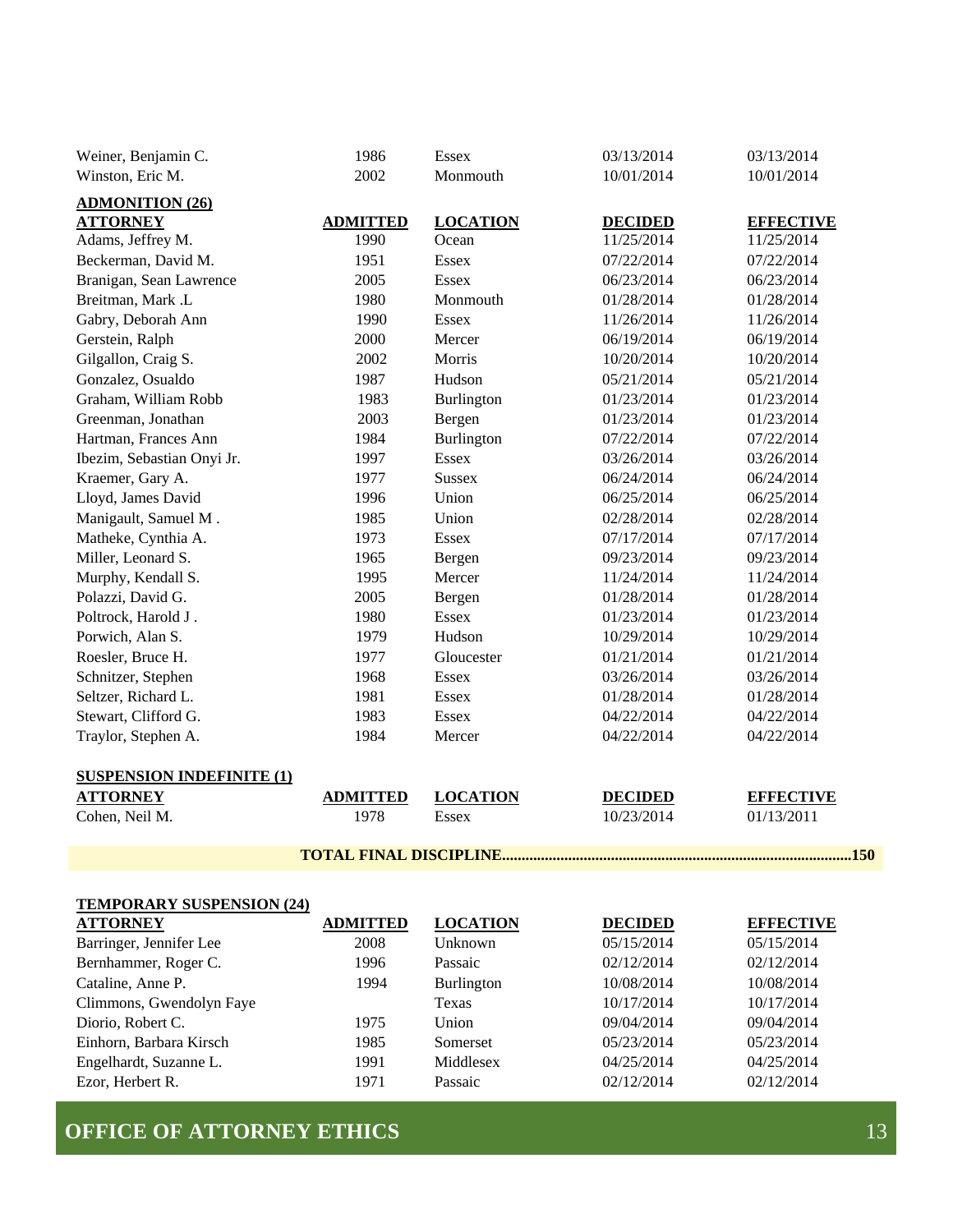| Ezor, Herbert R.           | 1971             | Passaic         | 09/23/2014     | 09/23/2014       |
|----------------------------|------------------|-----------------|----------------|------------------|
| Frank, Barry N.            | 1977             | Bergen          | 09/16/2014     | 09/16/2014       |
| French, Steven R.          | 2002             | Hudson          | 04/08/2014     | 04/08/2014       |
| Ioannou, John Michael      | 1983             | New York        | 04/08/2014     | 04/08/2014       |
| Kapalin, Charles Brian     | 1982             | <b>Essex</b>    | 12/12/2014     | 12/12/2014       |
| Kelley, Daniel B.          | 1998             | Camden          | 05/19/2014     | 05/19/2014       |
| Lieberman, Barbara J.      | 1977             | Atlantic        | 06/04/2014     | 06/04/2014       |
| Mac Duffie, Edward A. Jr.  | 1971             | Ocean           | 01/08/2014     | 01/08/2014       |
| Meadows, William T.        | 2003             | Camden          | 05/28/2014     | 05/28/2014       |
| O'Hara, John J. III        | 2005             | Morris          | 09/04/2014     | 09/04/2014       |
| Oliver, Raymond A.         | 1979             | Warren          | 09/09/2014     | 10/09/2014       |
| Payton, Ben W.             | 1992             | Union           | 05/22/2014     | 05/22/2014       |
| Pinck, Justin M.           | 2006             | Passaic         | 08/16/2014     | 08/16/2014       |
| Pinck, Lawrence            | 1980             | Passaic         | 08/16/2014     | 08/16/2014       |
| Sica, Pauline E.           | 1993             | Florida         | 03/12/2014     | 03/12/2014       |
| Werner, Edward G.          | 1989             | Burlington      | 03/12/2014     | 03/12/2014       |
|                            |                  |                 |                | .24              |
|                            |                  |                 |                |                  |
| <b>REINSTATEMENTS (12)</b> |                  |                 |                |                  |
| <b>ATTORNEY</b>            | <b>SUSPENDED</b> | <b>LOCATION</b> | <b>DECIDED</b> | <b>EFFECTIVE</b> |

| ALIURNEI                   | <b>SUSPENDED</b> | LUCATION      | DECIDED    | <b>LILLUL</b> |
|----------------------------|------------------|---------------|------------|---------------|
| Arzadi, Karim K.           | 01/03/2014       | Middlesex     | 07/07/2014 | 07/07/2014    |
| Brollesy, Hany S.          | 06/12/2014       | Monmouth      | 09/25/2014 | 09/25/2014    |
| Brown, Saleemah Malikah K. | 07/17/2014       | Passaic       | 12/10/2014 | 12/10/2014    |
| Clark, Thomas Andrew       | 12/16/2013       | Middlesex     | 02/12/2014 | 02/12/2014    |
| Engelhart, Edward G.       | 05/22/2013       | <b>Essex</b>  | 06/26/2014 | 06/26/2014    |
| Ezor, Herbert R.           | 02/12/2014       | Passaic       | 05/07/2014 | 05/07/2014    |
| Felsen, Stuart David       | 07/05/2013       | <b>Morris</b> | 03/24/2014 | 03/24/2014    |
| Felsen, Stuart David       | 07/27/2013       | Morris        | 03/24/2014 | 03/24/2014    |
| Krain, Jeffery L.          | 03/11/2014       | Camden        | 09/23/2014 | 09/23/2014    |
| Lewis, David A.            | 12/15/2011       | <b>Morris</b> | 01/27/2014 | 01/27/2014    |
| Molina, Wanda              | 02/28/2014       | Bergen        | 09/25/2014 | 09/25/2014    |
| Sommer, Goldie C.          | 05/22/2013       | <b>Essex</b>  | 06/26/2014 | 06/26/2014    |
|                            |                  |               |            |               |

**TOTAL REINSTATEMENTS........................................................................................12** 

**FIgure 5**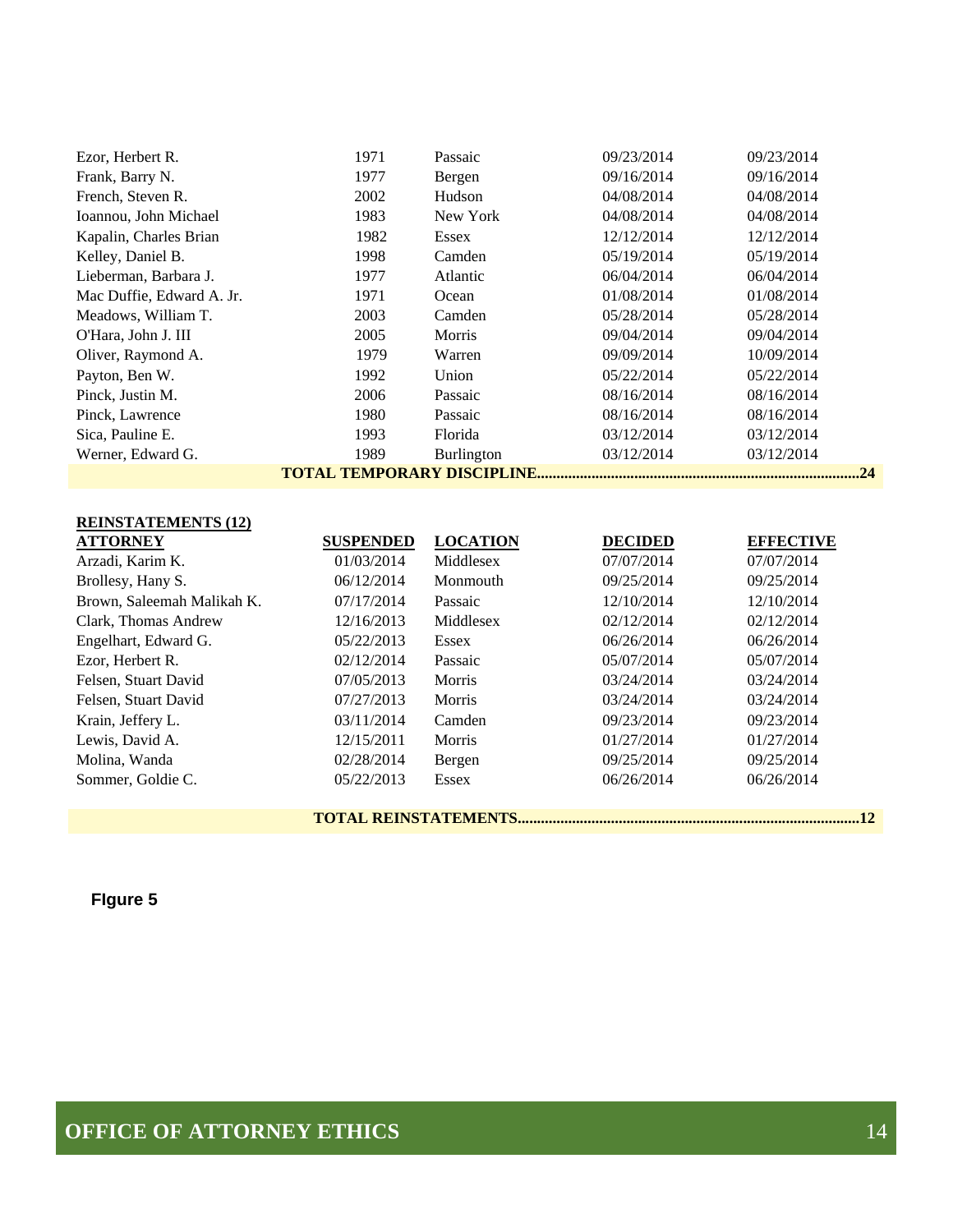## **IV. GROUNDS FOR FINAL DISCIPLINE**

The type of misconduct committed in final discipline cases is as follows:

#### **A. FRAUD AND MISREPRESENTATION**

In first place for 2014 was the grouping of fraud and misrepresentation (whether resulting from criminal or disciplinary findings), which account for 12.7% of all final discipline cases (19 of 150 cases.) This grouping was also in first place for 2013.

Tied for second place this year, each at 12% (18 of 150 cases), are the categories of Gross and Patterned Neglect, Other Money Offenses, and Knowing Misappropriation.

#### **B. GROSS AND PATTERNED NEGLECT**

Attorneys who engage in grossly negligent conduct are a danger to the public. While New Jersey does not discipline single instances of simple neglect, multiple instances of simple neglect may form a pattern of neglect that constitutes unethical conduct. This category was tied for second place last year, accounting for 11.9% of all sanctions.

#### **C. OTHER MONEY OFFENSES**

"Other Money Offenses" include negligent or reckless misappropriation, serious trust account recordkeeping deficiencies, and failure to safeguard funds and escrow violations. In 2013, this category was tied for second place with Gross and Patterned Neglect at 11.9%.

#### **D. KNOWING MISAPPROPRIATION**

Knowing misappropriation cases are of special importance in this state. New Jersey maintains a uniform and unchanging definition of this offense as set forth in the landmark decision of *In re Wilson,* 81 *N.J.* 451 (1979)*.* It is simply taking and using a client's money knowing that it is the client's money and that the client has not authorized its use. Knowing misappropriation cases, involving either client trust/escrow funds or law firm funds, mandate disbarment.

#### *1. Trust Overdraft Notification*

New Jersey has the most pro-active financial programs of any state in the country, including Trust Overdraft Notification (Overdraft Program) and Random Audits (RAP). The Overdraft Program requires that all financial institutions report to the OAE whenever an attorney trust account check is presented against insufficient funds. During the 30 years of its existence, the Overdraft Program has been the sole source for the discipline of 180 New Jersey lawyers. Almost one half of the attorneys (49%) so disciplined were disbarred. In 2014, nine (9) attorneys were detected and disciplined through this program: James Breslin from Bergen County was censured; Saleemah Brown from Passaic County was suspended; William Gahwyler from Bergen County was censured; Christopher Kirkwood from Monmouth County was disbarred by consent; Richard Livingston from Essex County was disbarred; Scott Marum from Morris County was disbarred by consent; Cheryl Picker from Hudson County was reprimanded; Bruce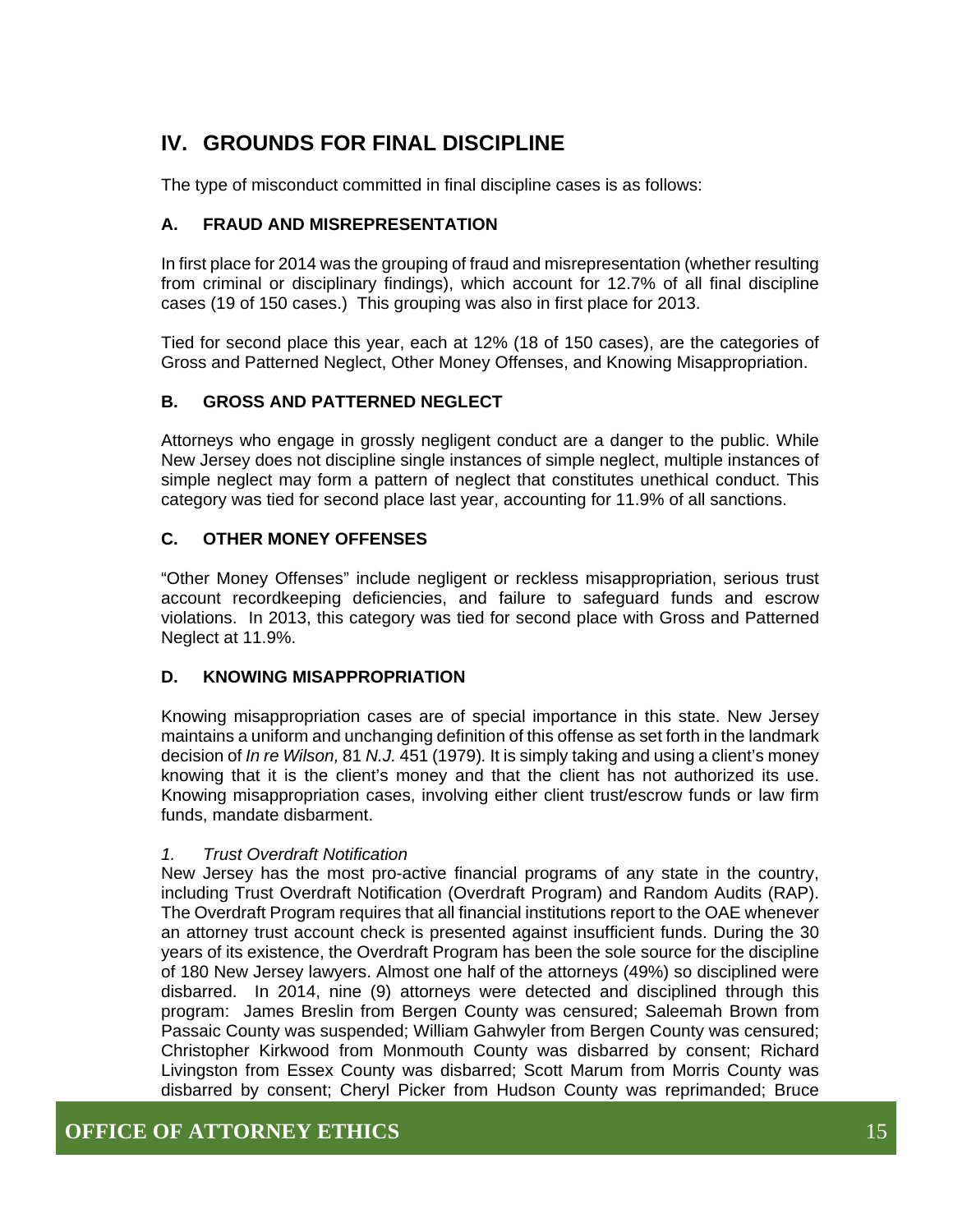Roesler from Gloucester County was admonished; and Soon-Mee Suh from Bergen County was disbarred by consent.

#### *2. Random Audit Program*

The Random Audit Program began conducting audits in 1981. While not designed primarily to detect misappropriation, audits have resulted in the detection of some serious financial violations. Over the 33 years of its operation, a total of 177 attorneys, detected solely by this program, have been disciplined for serious ethics violations. Fiftyseven percent (57%) of those attorneys were disbarred or suspended. In 2014, eight (8) attorneys were disciplined for committing serious financial violations: Leonard H. Adoff from Bergen County was disbarred by consent; David G. Christoffersen from Mercer County was reprimanded; Robert J. Condurso, Jr. from Ocean County was disbarred by consent; David P. Daniels from Camden County was censured; Samuel M. Manigault from Union County was admonished; Harold J. Poltrock from Essex County was admonished; Stephen Schnitzer from Essex County was admonished; and T.T. Van Dam from Bergen County was disbarred by consent.

Knowing misappropriation of trust funds was the third most common reason for lawyer sanctions in 2013 at 10.4%.

#### **E. CRIMINAL CONVICTIONS**

In 2014, the category of "Criminal Convictions" (excluding misappropriation, fraud and drug convictions) ranked third at 9.3% (14 of 150 cases). In 2013, this category was in sixth place at 6.7%.

#### **F. DISHONESTY**

Coming in fourth place at 7.3% (11 of 150 cases) was the category of "Dishonesty."

#### **G. LACK OF COMMUNICATION**

"Lack of Communication" is the category that came in fifth place with 6% (9 of 150 cases). Lawyers are ethically required by *RPC* 1.4 to "keep a client reasonably informed about the status of a matter and promptly comply with reasonable requests for information." They also must "explain a matter to the extent reasonably necessary to permit the client to make informed decisions regarding the representation." This group was in ninth place in 2012 at 4.4%

#### **H. UNAUTHORIZED PRACTICE OF LAW**

*RPC* 5.5 defines the Unauthorized Practice of Law to include not only an attorney practicing New Jersey law after his license to practice here has been revoked, but also when an attorney admitted here assists a non-lawyer in the performance of activity that constitutes the unauthorized practice of law. For 2014, this category achieved the sixth place ranking with 5.3% (8 of 150 cases). This category has not appeared in the top ten in over a decade.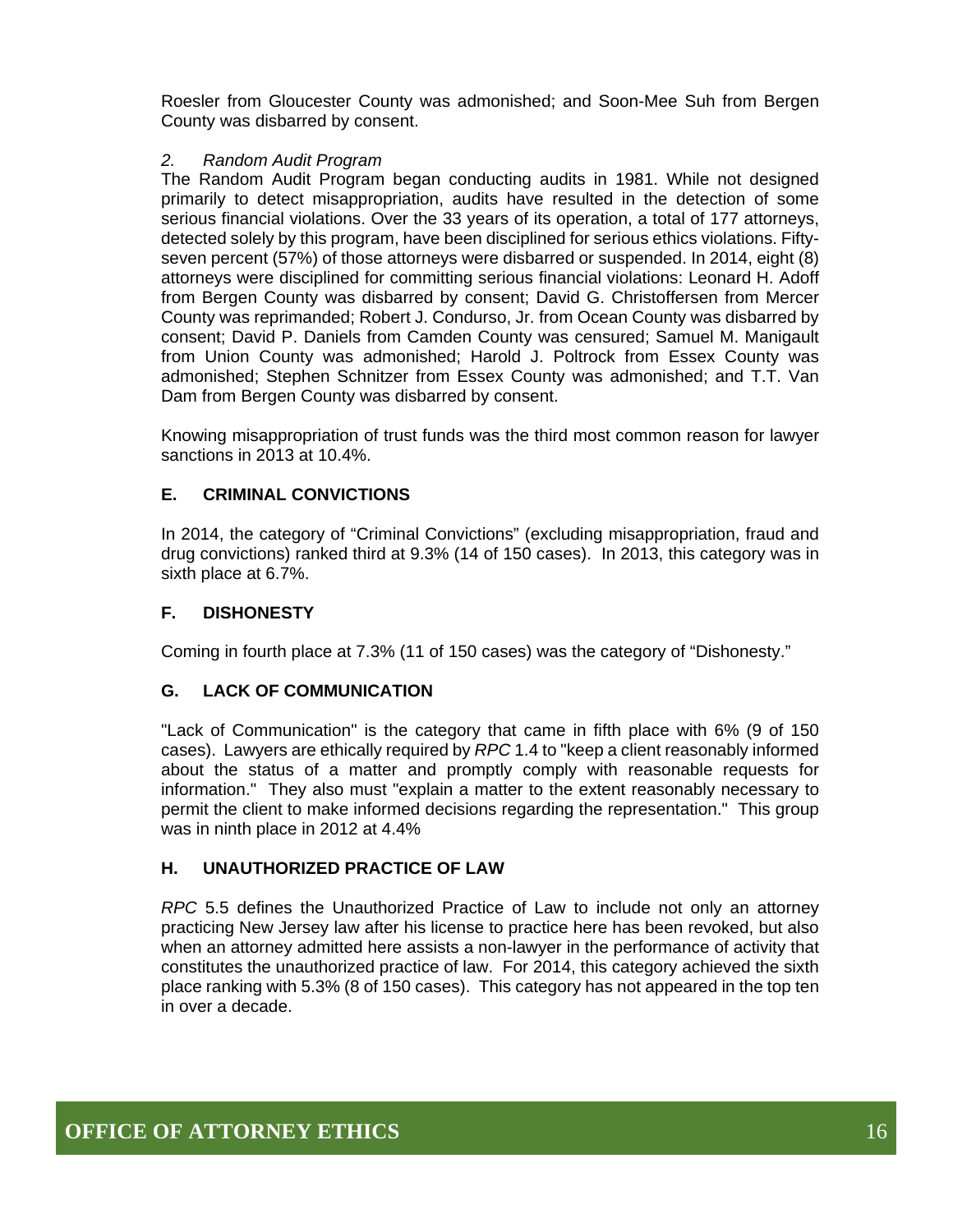#### **I. CONFLICT OF INTEREST**

"Conflict of Interest" came in seventh place, accounting for 4.6% of all final discipline cases (7 of 150 cases). This group was in fourth place in 2013 at 8.9%.

#### **J. NON-COOPERATION WITH ETHICS AUTHORITIES**

Also tied for seventh place was the category of "Non-cooperation with Ethics Authorities" at 4.6% (7 of 150 cases). Attorneys have an ethical obligation under *RPC* 8.1(b) and *R.1:20-3(g)(3)* to cooperate during the investigation, hearing and processing of disciplinary matters. Some lawyers are disciplined for non-cooperation even though the grievance originally filed against them was ultimately dismissed because there was no proof of unethical conduct. The disciplinary system could not properly function and endeavor to meet its goals for timely disposition of cases without the attorney's cooperation.

#### **K. INELIGIBLE PRACTICING LAW**

The grouping "Ineligible Practicing Law" was in eighth place this year at 4% (6 of 150 cases). This violation arises when lawyers continue to engage in the practice of law after they are ordered by the Supreme Court to cease practicing because they have failed to make payment of the mandatory annual attorney registration licensing fee. This grouping has been in the top ten grounds for discipline in 2004, 2006, 2008, 2009, 2011, 2012 and 2013.

#### **L. ADMINISTRATION OF JUSTICE**

In ninth place, "Administration of Justice" accounted for 3.3% of all final discipline cases (5 of 150 cases). This category has appeared on the list in 2012, 2008, 2006, 2005 and 2013.

#### **M. FEES**

In tenth place at 1.3% (2 of 150 cases) was the category of "Fees." Lawyers are required under *RPC* 1.5 to charge no more than a reasonable fee. When a fee becomes grossly excessive or violates other related rules, such as the requirement to have a fee agreement in writing, discipline is imposed.

Summaries of each of the 150 final discipline cases can be found in **Figure 6.**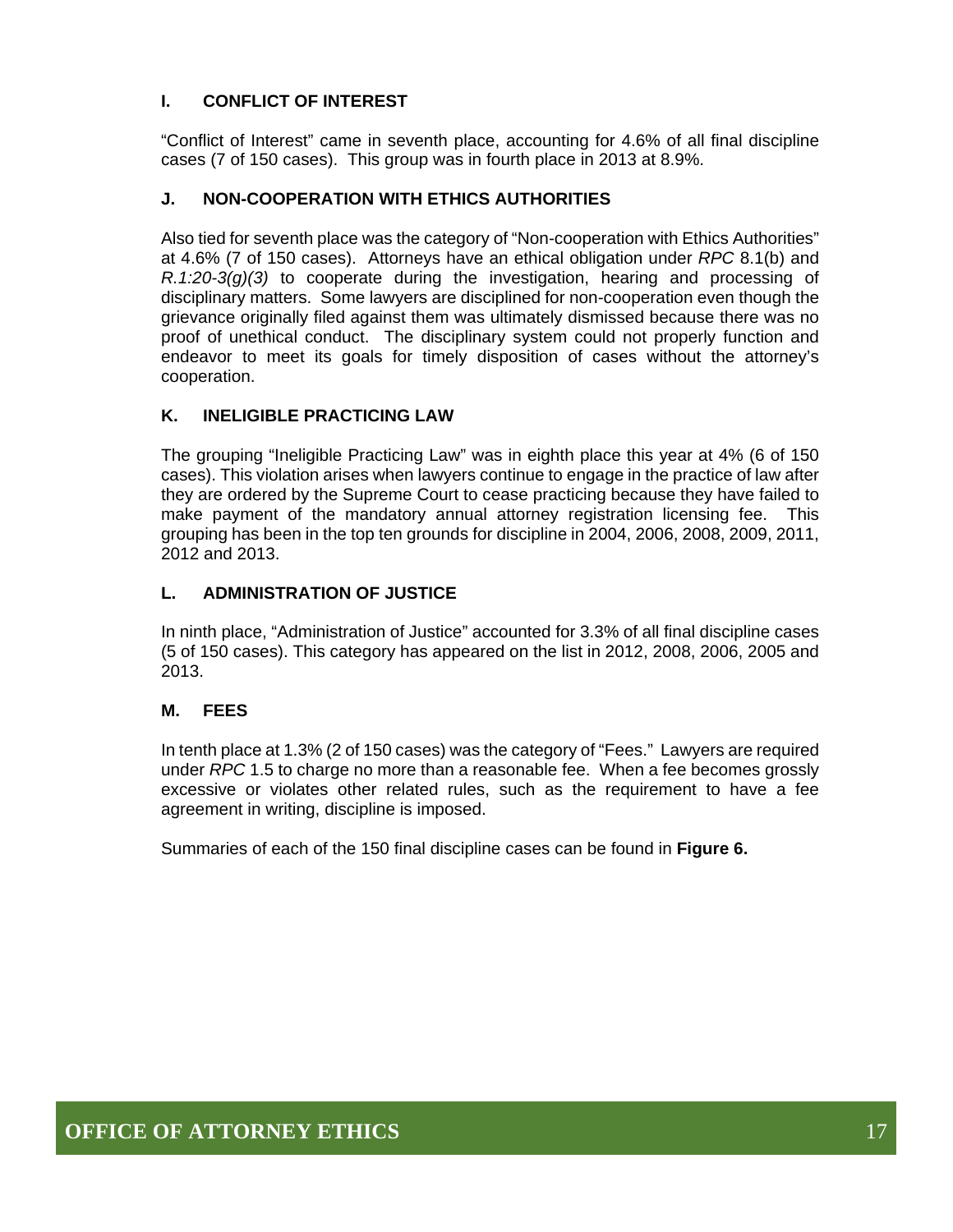**Figure 6** 

#### **2014 Disciplinary Summaries**

**Jeffrey M. Adams** - Admonished on November 25, 2014 (*Unreported*) for failing to cooperate with a district ethics committee's investigation, in violation of *RPC* 8.1(b). Terrance L. Turnbach represented District IIIA before the DRB and respondent was *pro se*.

**Leonard H. Adoff** – Disbarred by consent on October 16, 2014, (219 *N.J.* 621) for the knowing misappropriation of client funds. Jason D. Saunders represented the OAE and David B. Rubin represented the respondent.

**Anthony J. Balliette** – Censured on a certified record on April 10, 2014 (217 *N.J.* 277) for threatening criminal prosecution if his client's former wife did not execute a property settlement agreement in violation of *RPC* 3.4(g). Edward Duffy represented District I before the DRB and respondent defaulted. The respondent was previously disciplined: Admonished in 2012.

**David M. Beckerman –** Admonished on July 22, 2014 (*Unreported*) for failing to advise his client to consult with independent counsel before providing financial assistance to the client. Also, respondent failed to provide the client with written disclosure and obtain informed written consent of the terms of the transactions. Philip B. Vinick appeared before the DRB for District VC and Elliot Abrutyn appeared on behalf of the respondent.

**Adam Kenneth Block** - Censured on a certified record on February 14, 2014 (217 *N.J.* 21) for violation of *RPC* 5.5 (a) (practicing law while ineligible) and *RPC* 8.1 (b) (failure to cooperate with disciplinary authorities). Jeffrey R. Jablonski represented District VI and respondent was *pro se*. The respondent was previously disciplined: Reprimanded in 2013.

**Adam Kenneth Block** – Censured on a certified record on November 18, 2014 (220 *N.J.* 33) for practicing while ineligible and failing to cooperate with disciplinary authorities. N. Ari Weisbrot represented District IIB and respondent was *pro se*. The respondent was previously disciplined: Reprimanded in 2013 and censured in 2014.

**Mark D. Bogard** – Reprimanded on November 20, 2014 (220 *N.J.* 44) for violating *RPC* 1.1(a) (gross neglect), *RPC* 1.3 (lack of diligence), and *RPC* 1.4(b) (failure to keep client reasonably informed about the status of a matter and to promptly comply with reasonable requests for information) in connection his representation of homeowners during a loan modification and eventual sheriff's sale. Ruth V. Simon represented District XII and respondent was *pro se*.

**George J. Botcheos, Jr. -** Reprimanded by consent on March 13, 2014 (217 *N.J.* 147) for violating *RPC* 1.8(a) (entering into a business transaction with a client without advising in writing of the desirability of seeking the advice of independent counsel and without obtaining the written consent of the client to the transaction). Respondent borrowed a total of \$1,175,000 from his client to purchase two pieces of real estate in exchange for mortgages, which respondent failed to record. For the first loan made in 1995 for the amount of \$425,000, respondent repaid the same upon the sale of the property in 2008. For the second loan made in 2004 for the amount of \$750,000, the client recorded the mortgage when he discovered respondent had failed to do so. In October 2011, the client initiated foreclosure proceedings when respondent fell behind on his payments, ultimately gaining title to the property. William B. Hildebrand represented District IV and respondent was *pro se*.

**Christopher D. Boyman** – Censured on a certified record on May 16, 2014 (217 *N.J.* 359) for violating *RPC* 8.1(b) (failing to cooperate with disciplinary authorities) and *RPC* 8.4(b) (conduct prejudicial to the administration of justice). Christina Blunda Kennedy appeared before the DRB for the OAE and respondent did not appear. The respondent was previously disciplined: Censured in 2010.

**Wayne D. Bozeman** – Suspended for three years effective June 18, 2014 (217 *N.J.* 613) based on respondent's criminal conviction for conspiracy to defraud the United States in violation of 18 U.S.C. §371. Respondent failed to pay personal income tax on income acquired from his game repair and resale business Keystone Game Supply, Inc., from 1999 through 2007. Melissa A. Czartoryski appeared before the Court for the OAE and David H. Dugan, III represented the respondent.

**Ronald J. Brandmayr, Jr.** - Reprimanded on a certified record on November 20, 2014 (220 *N.J.* 34) for violating RPC 1.3 (lack of diligence), and RPC 1.4(b) (failure to communicate with the client). Mark F. Heinze represented District IIB and respondent was *pro se*. The respondent was previously disciplined: Reprimanded in 2012.

**Sean Lawrence Branigan** – Admonished on June 23, 2014 (*Unreported*) for failing to keep a matrimonial client reasonably informed about the status of her case and failing to promptly comply with her request for an accounting of the work he had performed and the amount that the client owed. Jeffrey Michael Wactlar represented District VC and respondent was *pro se*.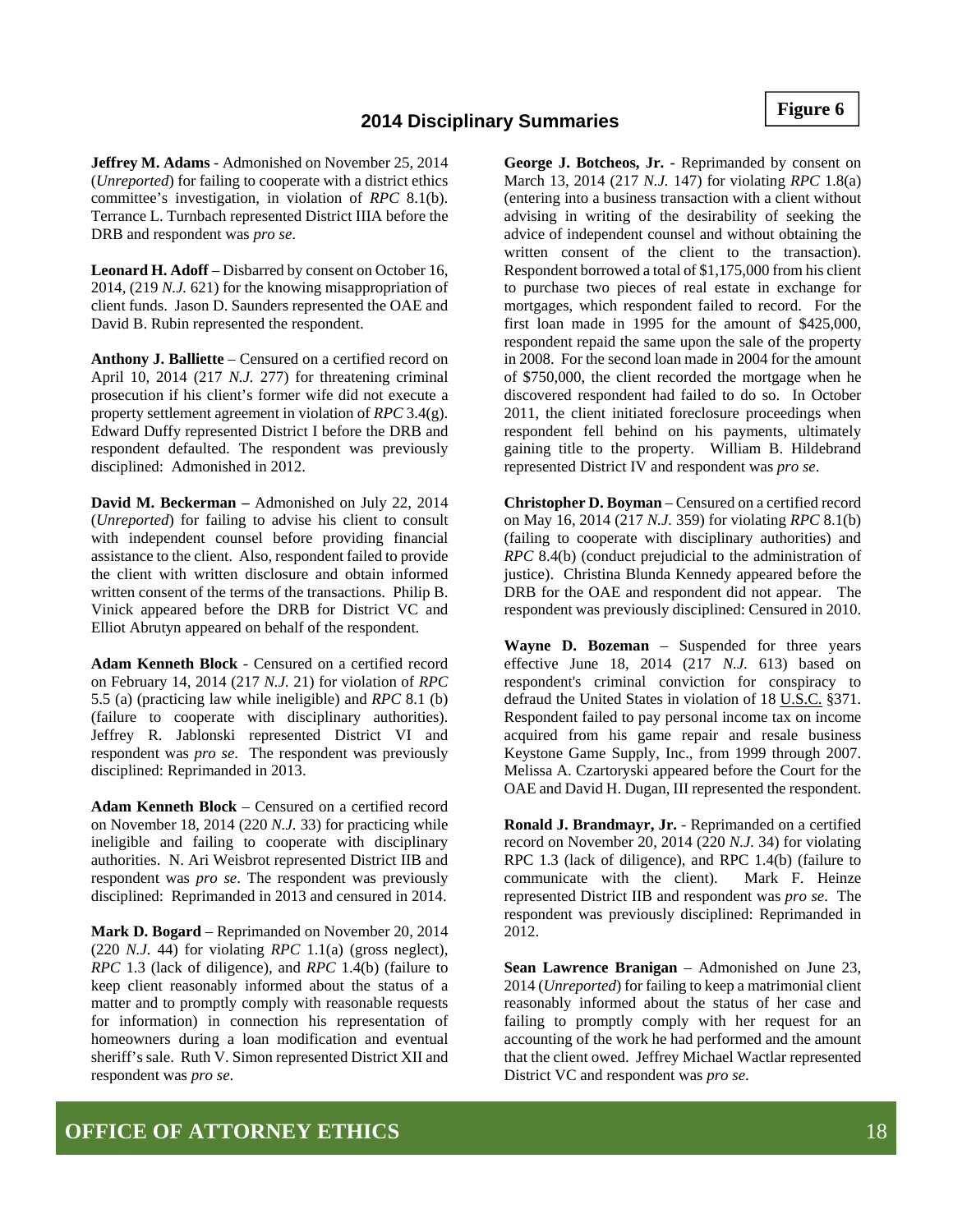**Fred R. Braverman** – Reprimanded on October 30, 2014 (220 *N.J.* 25) for violating *RPC* 1.1(a) (gross neglect), *RPC* 1.3 (lack of diligence), *RPC* 1.4(b) (failure to keep a client reasonably informed about the status of a matter), *RPC* 3.2 (failure to expedite litigation), *RPC* 8.1(b) (failure to cooperate with disciplinary authorities), and *RPC* 8.4(c) (conduct involving dishonesty, fraud, deceit or misrepresentation). Respondent grossly neglected his personal injury client who had been gravely injured in a motor vehicle accident in Maryland. Jason Sunkett represented District IV and Robert N. Braverman represented the respondent.

**Andrew Brekus** – Suspended on a certified record for three years effective October 21, 2014 (220 *N.J.* 1) for violating *RPC* 8.1(b) (failing to cooperate with disciplinary authorities) and *RPC* 8.4(b) (conduct prejudicial to the administration of justice). Christina Blunda Kennedy appeared before the Supreme Court for the OAE and respondent did not appear. The respondent was previously disciplined: Admonished in 2000, reprimanded in 2006, censured in 2009, suspended for one year in 2009, suspended for one year in 2010, and suspended for two years in 2011.

**James A. Breslin, Jr.** - Censured on March 27, 2014 (217 *N.J.* 217) for gross neglect, lack of diligence, failure to safeguard trust funds, record keeping violations, and failure to cooperate with disciplinary authorities. Christina Blunda Kennedy appeared before the DRB for the OAE and Robert Ramsey appeared for the respondent. The respondent was previously disciplined: Censured in 2002.

**Hany S. Brollesy –** Suspended for 3 months by consent on May 12, 2014 (217 *N.J.* 307) for violating *RPC* 1.1(a) (gross neglect), *RPC* 1.3 (lack of diligence), *RPC* 1.4(b) (failure to communicate with client), and *RPC* 8.4(c) (conduct involving dishonesty, fraud, deceit or misrepresentation). Christina Blunda Kennedy appeared before the DRB for the OAE and respondent was *pro se*.

**Saleemah Malikah K. Brown –** Suspended for three months on a certified record on June 18, 2014 (217 *N.J.* 614), effective July 17, 2014, for violating *RPC* 1.4(b) (failure to keep a client reasonably informed about the status of a matter), *RPC* 1.5(a) (unreasonable fee), *RPC* 1.15(b) (failure to promptly notify a client about the receipt of funds or to promptly turn over funds that the client is entitled to receive), *RPC* 1.15(c) (failure to keep separate funds in which a lawyer and another claim an interest, until the dispute concerning their respective interests is resolved), and *RPC* 1.15(d) and R.1:21-6 (recordkeeping), *RPC* 8.1(a) (false statement to disciplinary authorities), and *RPC* 8.1(b) (failing to cooperate with disciplinary authorities). Christina Blunda

Kennedy appeared before the DRB for the OAE and respondent did not appear.

**Stephen D. Brown** – Censured on July 28, 2014 (218 *N.J.* 387) following a stipulation of discipline by consent in which respondent agreed that he violated *RPC* 1.1(a) (gross neglect), *RPC* 1.1(b) (pattern of neglect), *RPC* 1.15(a) (negligent misappropriation), *RPC* 1.15(d) and R.1:21-6 (recordkeeping violations), *RPC* 5.3(a) and (b) (failing to adequately supervise a non-lawyer), and *RPC* 8.4(c) (conduct involving dishonesty, deceit or misrepresentation). Respondent failed to discover forged checks and other improprieties committed by his longtime employee because he neither properly reconciled his attorney trust account nor supervised his non-lawyer assistant. Maureen G. Bauman represented the OAE on a stipulation of discipline by consent and Gerard E. Hanlon represented the respondent. The respondent was previously disciplined: Suspended for three months in 1996.

**Wayne R. Bryant** – Disbarred by consent on February 7, 2014 (216 *N.J.* 597) following respondent's criminal conviction in the United States District Court, District of New Jersey for six counts of honest services fraud, in violation of 18 U.S.C. §§ 1341, 1343, and 1346; one count of bribery, in violation of 18 U.S.C.  $\S$  666 (a); and five counts of mail fraud, in violation of 18 U.S.C. § 1341. Hillary Horton represented the OAE before the Supreme Court and Carl D. Poplar represented the respondent.

**Brian L. Calpin** – Reprimanded by consent on June 19, 2014 *(*217 *N.J.* 617*)* for violating *RPC* 1.1(a) (gross neglect), *RPC* 1.3 (lack of diligence), and *RPC* 1.4(b) (failure to adequately communicate with the client). Vanessa James represented District IV and respondent was *pro se*.

**Peter J. Cammarano** - Disbarred on September 17, 2014 (219 *N.J.* 415) on a Motion for Final Discipline following his guilty plea in United States District Court for the District of New Jersey to one count of conspiracy to obstruct interstate commerce by extortion under color of official right, in violation of 18 U.S.C. § 1951(a). The Court issued an opinion in which it held that respondent's unethical conduct, offering, while running for and holding the position of Mayor of Hoboken, favored status to a private real estate developer in exchange for money, betrayed "a solemn public trust" and undermined public confidence in honest government warranting respondent's disbarment. Missy Urban represented the OAE in the Supreme Court and Joseph A. Hayden, Jr. represented the respondent.

**Louis A. Capazzi –** Disbarred by consent on December 1, 2014 (220 *N.J.* 45) for knowingly misappropriating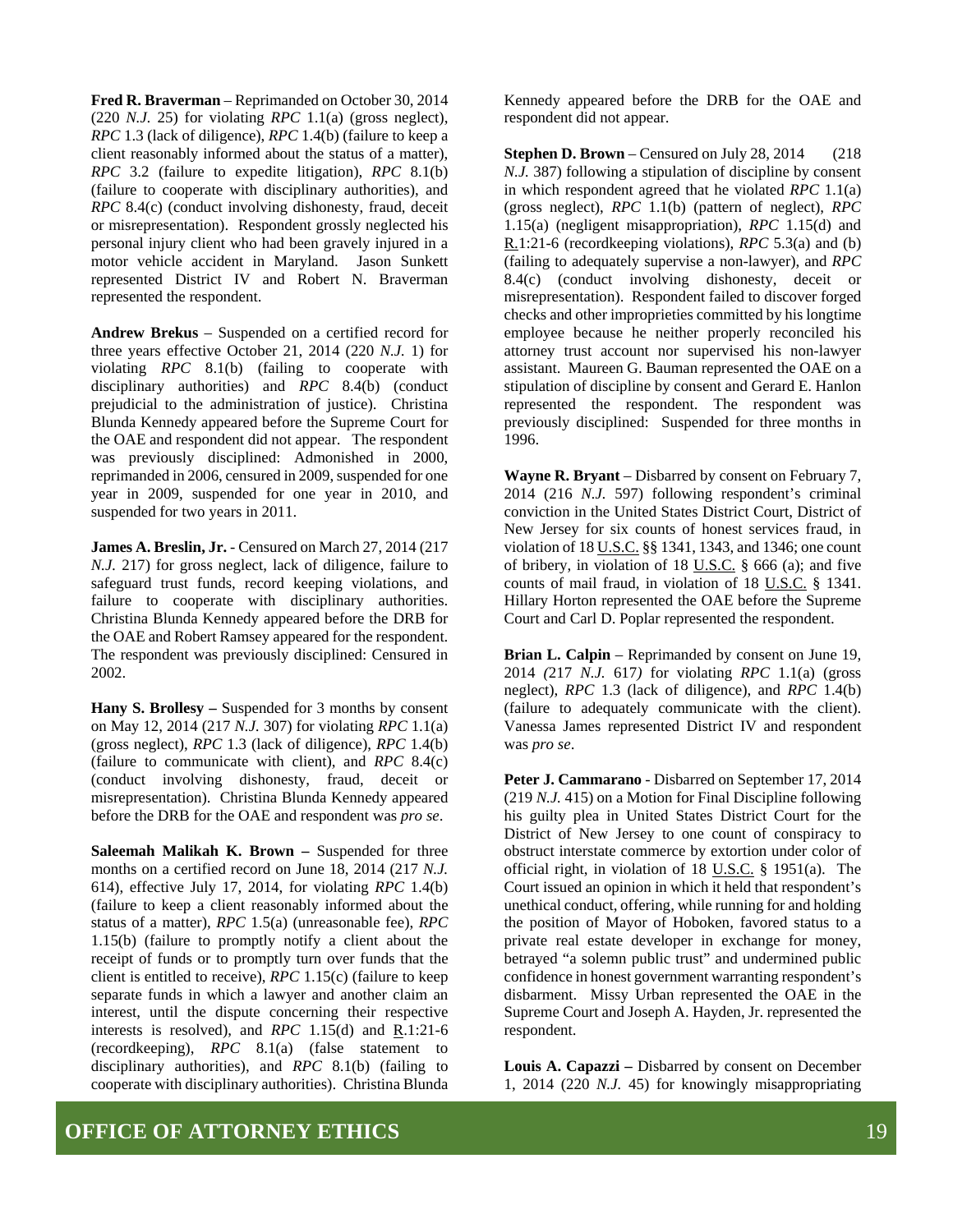and/or stealing client's escrowed funds. Christina Blunda Kennedy appeared before the Supreme Court for the OAE and E. Carr Cornog III represented the respondent. The respondent was previously disciplined: Suspended for one year in 2007.

**Kevin Joseph Carlin** - Disbarred by consent on May 21, 2014 (217 *N.J.* 428) for knowingly misappropriating client funds to be held in escrow for mortgage payments on behalf of two clients. HoeChin Kim represented the OAE and Robert E. Ramsey represented the respondent. The respondent was previously disciplined: Reprimanded in 2003; censured in 2006; suspended for three months in 2009; suspended for one year in 2012; and suspended for two years in 2013.

**Debbie Ann Carlitz** - Censured on July 3, 2014 (218 *N.J.* 2) for unethical conduct in Pennsylvania including failing to properly supervise her paralegal, aiding her paralegal in the unauthorized practice of law, permitting her paralegal access to her attorney trust account, practicing law while ineligible, and failing to notify her clients that she was on inactive status in Pennsylvania. Missy Urban represented the OAE on a motion for reciprocal discipline and respondent was *pro se*.

**David R. Carmel** – Suspended for three months effective November 7, 2014 (219 *N.J.* 539*)* for fabricating a *lis pendens* document and affixing a court's seal to it in an attempt to convince the IRS that its lien was junior to that of the respondent's client so that the IRS would then release its tax lien. Maureen G. Bauman represented the OAE and respondent appeared *pro se*.

**Anna P. Cataline** – Reprimanded on October 2, 2014 on a certified record (219 *N.J.* 429) for failing to file a personal injury lawsuit on behalf of a client prior to the statute of limitations, failing to communicate with the client, and failing to cooperate with disciplinary authorities. Theresa Brown represented District IIIB and respondent was *pro se*.

**Peter R. Cellino** – Censured on May 16, 2014 (217 *N.J.*  361) for undertaking the representation of a client in a divorce matter in Georgia, a state in which he was not admitted to practice. Respondent's actions amounted to the unauthorized practice of law, in violation of *RPC* 5.5(a)(1). Maureen G. Bauman represented the OAE and respondent defaulted. The respondent was previously disciplined: Censured in 2010.

**Owen Chambers –** Disbarred on a certified record on March 20, 2014 (217 *N.J.* 196) for failure to promptly deliver funds to a third person, failure to cooperate with disciplinary authorities, a criminal act that reflects adversely on a lawyer's honesty, trustworthiness or fitness

as a lawyer, conduct involving dishonesty, fraud deceit or misrepresentation, conduct prejudicial to the administration of justice, and violations of N.J.S.A. 2C:20-3 (theft by taking) and N.J.S.A. 2C:21-34 (submission of a fraudulent claim for payment pursuant to a government contract). Christina Blunda Kennedy appeared before the Supreme Court for the OAE and respondent failed to appear. The respondent was previously disciplined: Suspended for three months in 2012 and six months in 2013.

**Suchis Mita Chatterjee -** Reprimanded by consent on March 4, 2014 *(*217 *N.J.* 55*)* for violating *RPC* 8.4(c) (conduct involving dishonesty, fraud, deceit or misrepresentation). Respondent misrepresented to her Pennsylvania employer that she was admitted to practice law in Pennsylvania when, in fact, she had passed the Pennsylvania Bar exam but never obtained admission to the Bar. Respondent also accepted reimbursement from her employer of an alleged \$175 payment of her 2008 Bar dues. The employer discovered the misconduct only after respondent's reduction-in-force layoff in 2009. Thomas McKay III represented District IV and David H. Dugan III represented respondent.

**Joseph S. Chizik** – Suspended for three months on a certified record, effective February 14, 2014, (216 *N.J.* 399) for a lack of diligence, failure to communicate with clients, and failure to enter into a written fee agreement in two client matters. Respondent also failed to cooperate in the ethics investigations. Linda A. Hynes represented District IIIB and respondent was *pro se*. The respondent was previously disciplined: Reprimanded in 1997 and 2013.

**David G. Christoffersen** – Reprimanded on October 20, 2014 (220 *N.J.* 2) for negligent misappropriation of client funds, recordkeeping violations, and failure to segregate funds subject to a legal fee dispute. Melissa A. Czartoryski appeared before the Court for the OAE and Joseph P. Depa, Jr. appeared for the respondent.

**Neil M. Cohen** - Suspended indeterminately on October 23, 2014, retroactive to January 13, 2011, (220 *N.J.* 7) following his guilty plea to second-degree endangering the welfare of a child, contrary to N.J.S.A.  $2C:24-4(b)(5)(a)$ . The Court ruled that respondent's guilty plea and conviction based upon the discovery of pornographic images of children on a state-issued desktop computer and in a receptionist's desk drawer at the district office of New Jersey's Twentieth Legislative District, and on his private law office computer warranted an indeterminate suspension. Respondent may not apply for reinstatement for five years from January 13, 2011, the date of his temporary suspension. Hillary Horton represented the OAE before the DRB and Michael J.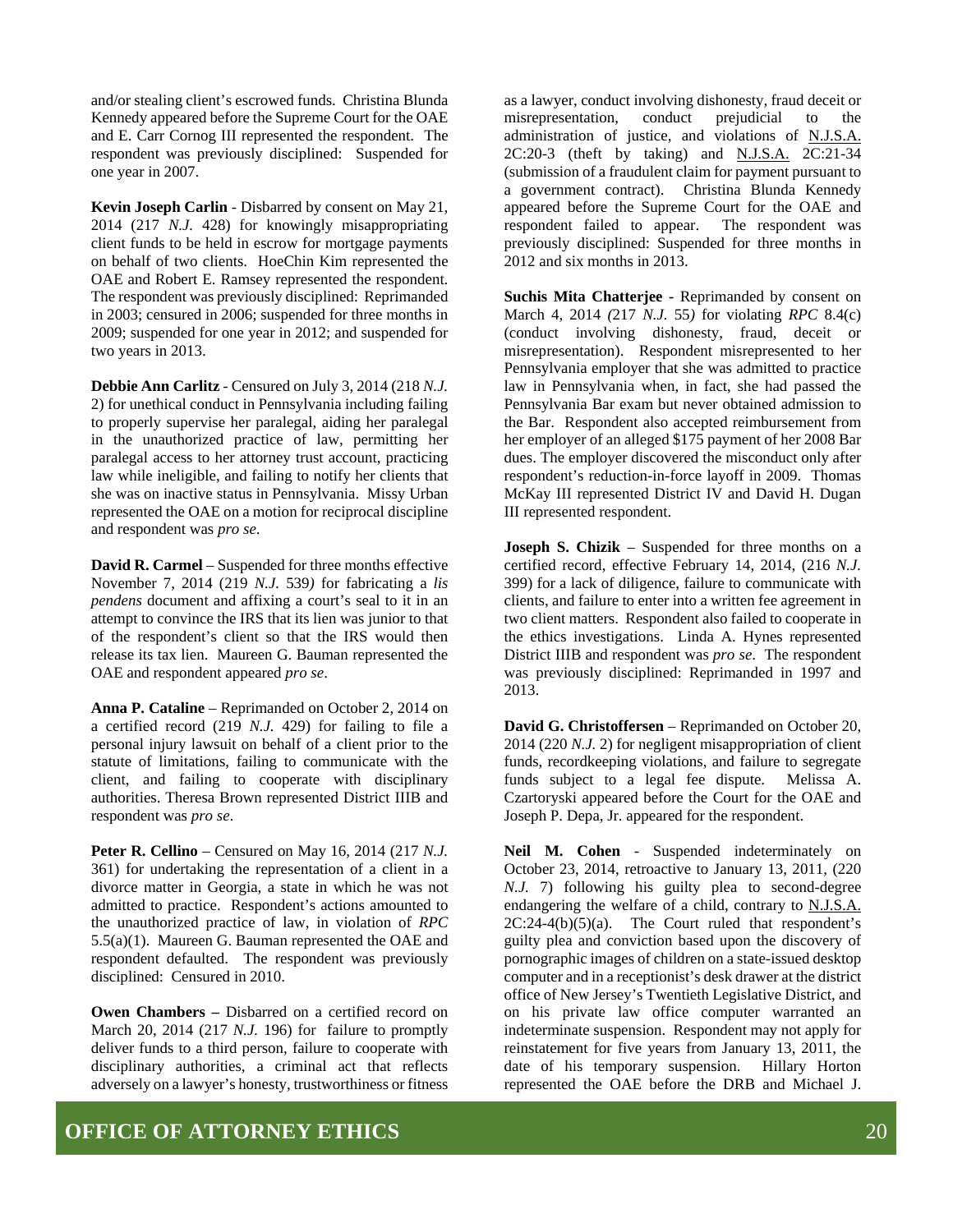Sweeney argued the case in the Supreme Court. Daniel J. McCarthy represented the respondent.

**Robert J. Condurso** – Disbarred by consent on August 27, 2014 (219 *N.J.* 122) for knowing misappropriation of trust account funds. Maureen G. Bauman represented the OAE and Eric J. Marcy represented respondent. This matter was discovered solely as a result of the Random Audit Program.

**Edward S. Cooper –** Reprimanded by consent on July 11, 2014 (218 *N.J.* 162) for violating *RPC* 1.15(a) (failure to safeguard finds of a client or third party), *RPC* 1.15(b) (failure to promptly notify a person of receipt of funds and to promptly turn over funds), and *RPC* 3.4(c) (knowingly disobeying an obligation under the rules of a tribunal). Christina Blunda Kennedy appeared before the DRB for the OAE and Rubin Sinins represented respondent.

**Keith A. Costill** - Suspended for two years on May 16, 2014 (217 *N.J.* 354), effective June 9, 2014, following his conviction in the Superior Court of New Jersey, to one count of fourth-degree assault by auto, in violation of N.J.S.A. 2C:12-1c(1). Respondent's conviction for reckless driving, which resulted in the victim's death, established a violation of *RPC* 8.4(b) (criminal act that reflects adversely on the lawyer's honesty, trustworthiness or fitness as a lawyer). Hillary Horton represented the OAE on a Motion for Final Discipline and respondent was *pro se*. The respondent was previously disciplined: Reprimanded in 2002.

**Charles B. Daly** – Censured on September 5, 2014 (219 *N.J.* 126) for violating *RPC* 1.7(a) (concurrent conflict of interest) and *RPC* 1.7(b) (1) (failure to obtain informed, written consent to the representation, after full disclosure and consultation with independent counsel). Jason D. Saunders appeared before the DRB for the OAE and the respondent was *pro se*. The respondent was previously disciplined: Reprimanded in 2008 and suspended for eighteen months in 2005.

**David P. Daniels** – Censured on March 14, 2014 (217 *N.J.* 150) for negligent misappropriation of client funds, recordkeeping violations, and failure to file suit in a personal injury matter prior to the expiration of the statute of limitations. Melissa A. Czartoryski appeared before the DRB for the OAE and the respondent waived appearance. The respondent was previously disciplined: Reprimanded in 1999.

**Marc D'Arienzo** - Censured on March 14, 2014 (217 *N.J.* 151) for practicing law while ineligible. Robert Logan appeared before the DRB for District XII and respondent was *pro se*. The respondent was previously disciplined: Admonished in 2001; admonished and suspended for three months in 2004; censured in 2011; and reprimanded in 2013.

**Neil M. Day** - Suspended for three months on April 10, 2014, effective May 7, 2014, (217 *N.J.* 280) for violating *RPC* 8.4 (c) (conduct involving dishonesty, fraud, deceit or misrepresentation) by fraudulently billing for time that he did not spend preparing-for and attending depositions. Timothy J. McNamara appeared before the DRB for the OAE and respondent was represented by John D. Arseneault.

**Dorca Iris Delgado-Shafer** – Disbarred on May 14, 2014 (217 *N.J.* 309) for gross neglect of immigration matters and failure to cooperate with disciplinary authorities. Disbarment ordered after consideration was given to respondent's serious disciplinary history and repeated disdain for the disciplinary system. Melissa A. Czartoryski appeared before the Supreme Court for the OAE and respondent was *pro se*. Respondent was previously disciplined: Suspended for two years in 2009; suspended for one year in 2011; and suspended for three years in 2012.

**Barbara K. Einhorn** – Censured on May 29, 2014 (217 *N.J.* 523) for violations of *RPC* 1.3 (failure to act with reasonable diligence), *RPC* 1.4(a) (failure to communicate with a client), and *RPC* 8.1(b) (failure to cooperate with disciplinary authorities) while representing a client seeking to obtain a Retirement Benefits Court Order for her deceased husband's Thrift Savings Plan, as well as a Civil Service Retirement System Court Order. Elizabeth A. Weiler represented District XII and respondent was *pro se* on the matter which proceeded to the DRB as a default.

**Edward G. Engelhart** - Suspended for one year on May 16, 2014 (217 *N.J.* 357), effective May 22, 2013, following his conviction in the United States District Court, District of New Jersey, to one count of conspiracy to structure transactions to evade a reporting requirement, in violation of 31 <u>U.S.C.</u> §5324(a)(3) and  $5234(d)(1)$  and 18 U.S.C. §371. Respondent's conviction for unlawfully structuring \$354,000 to assist a client in hiding funds from his wife during a divorce action established a violation of *RPC* 8.4(b) (criminal act that reflects adversely on the lawyer's honesty, trustworthiness or fitness as a lawyer). Hillary Horton represented the OAE on a Motion for Final Discipline and Scott B. Piekarsky represented respondent.

**Francis J. Falkenstein** – Reprimanded on December 12, 2014 (220 *N.J.* 110) for his violations of *RPC* 1.1(a) (gross neglect), *RPC* 1.3 (lack of diligence), *RPC* 1.4(b) (failure to communicate with the client), *RPC* 1.16(b) (failure to terminate the representation of a client when the client insists upon taking action with which the lawyer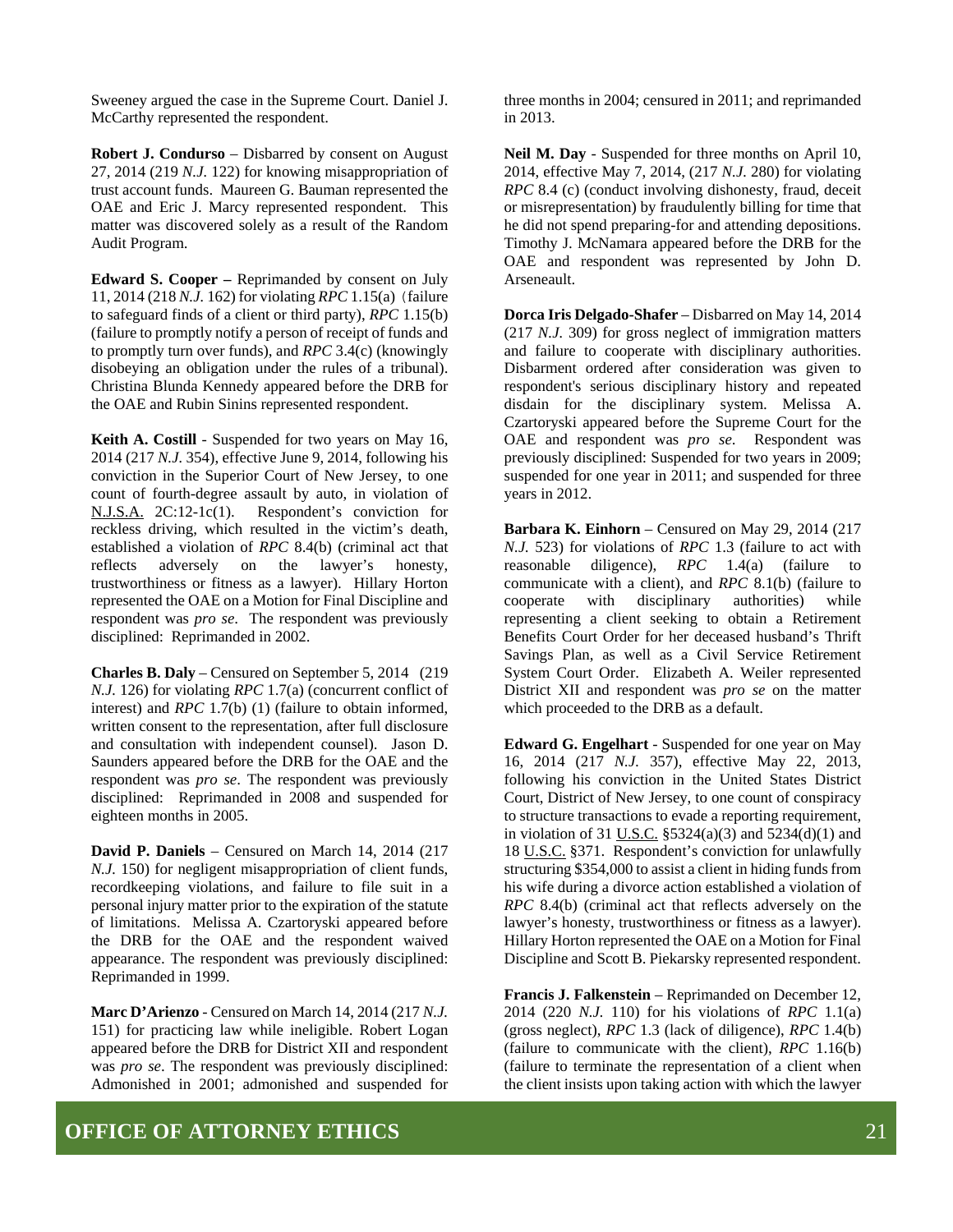fundamentally disagrees), *RPC* 5.5(a)(1) (practicing law while ineligible), and *RPC* 8.4(c) (conduct involving dishonesty, fraud, deceit or misrepresentation). Marian I. Kelly appeared before the DRB for District IV and Robert N. Agre appeared on behalf of respondent.

**Joseph J. Fell** - Reprimanded by consent on September 29, 2014 (219 *N.J.* 425) for violating *RPC* 5.5(a)(1) (practicing law while ineligible). Douglas Ciolek represented District XB and respondent was *pro se* on a Motion for Discipline by Consent granted by the Disciplinary Review Board. Respondent was previously disciplined: Admonished in 2011 and reprimanded in 2012.

**Gregory N. Filosa** - Suspended for one year on November 6, 2014, effective February 12, 2013 (220 *N.J.* 28) for providing opposing counsel with an inaccurate economist's expert report that failed to reflect the fact that the plaintiff in an employment discrimination suit had already obtained new employment at a higher salary than she had been earning previously. Respondent also failed to correct false answers that his client provided at depositions and attempted to leverage the false expert report into a favorable settlement. Hillary Horton represented the OAE in a Motion for Reciprocal Discipline before the DRB and respondent was *pro se.*

**Mark W. Ford** - Censured on April 1, 2014 (217 *N.J.*  251) for violating *RPC* 1.4(b) (failure to communicate with a client), *RPC* 1.4(c) (failure to explain a matter sufficiently to enable a client to make informed decisions about the representation), and *RPC* 1.5(b) (failure to communicate the basis or rate of the fee in writing). Christopher L. Soriano represented District IV and respondent was *pro se*. The respondent was previously disciplined: Reprimanded in 1998; admonished in 2002; reprimanded in 2009; and censured in 2011.

**Clifford G. Frayne** – Reprimanded on October 29, 2014 on a certified record (220 *N.J.* 23) for violating *RPC*  1.4(b) (failure to keep a client reasonably informed about the status of a matter), *RPC* 5.5(a)(1) (practicing law while ineligible), and *RPC* 8.1(b) (failure to cooperate with disciplinary authorities). Laura M. Halm represented District IIIA and respondent was *pro se*.

**Roger P. Frye** – Disbarred on May 22, 2014 (217 *N.J.* 438) based on respondent's guilty plea in the Superior Court of New Jersey to endangering the welfare of a child, in violation of N.J.S.A. 2C:24-4(a), conduct that violated RPC 8.4(b) (criminal act that reflects adversely on the lawyer's honesty, trustworthiness, or fitness as a lawyer). Maureen G. Bauman appeared before the Supreme Court for the OAE and respondent appeared *pro se*.

**Ralph V. Furino** – Suspended on a certified record for six months effective November 19, 2014 (220 *N.J.* 30) for violating *RPC* 1.1(a) (gross neglect), *RPC* 1.3 (lack of diligence), *RPC* 1.4(b) (failure to promptly comply with reasonable requests for information), *RPC* 1.15(b) (failure to promptly deliver to the client any funds that the client is entitled to receive), *RPC* 1.15(d) (recordkeeping) and *RPC* 8.1(b) (failing to cooperate with disciplinary authorities). Christina Blunda Kennedy appeared before the DRB for the OAE and respondent did not appear. The respondent was previously disciplined: Reprimanded in 2010, suspended for three months twice in 2012.

**Marc A. Futterweit** - Reprimanded on May 14, 2014 (217 *N.J.* 362) for violating *RPC* 1.5(b) (failure to memorialize the basis or rate of the legal fee), and *RPC* 1.8(a) (conflict of interest; business transaction with a client). John C. Maloney, Jr. appeared before the DRB for District XB and Gerard E. Hanlon appeared for respondent.

**Deborah Ann Gabry** – Admonished on November 26, 2014 *(Unreported)* for failing to obtain a client's written consent in a loan transaction involving respondent's husband, in which the parties' interests were directly adverse to one another, in violation of RPC 1.7(A)(2). Charles D. Craig, Jr. represented the District XB Ethics Committee and Rubin M. Sinins represented the respondent.

**William E. Gahwyler** – Censured on a certified record on March 27, 2014 (216 *N.J.* 218) for recordkeeping violations, in violation of *RPC* 1.15(d) and failure to cooperate with disciplinary authorities, in violation of *RPC* 8.1(b). Jason D. Saunders represented the OAE and respondent was *pro se*. The respondent was previously disciplined: Censured in 2012 and suspended in 2013.

**Joseph A. Gembala III -** Reprimanded on March 13, 2014 (217 *N.J.* 148) for violating *RPC* 1.5(b) (failure to communicate the basis or rate of the legal fee in writing) and *RPC* 1.15(d) and R.1:21-6(c)(1)(A) (recordkeeping violation for not complying with trust account electronic transfer requirements). Salvatore J. Siciliano represented District IV and Mark J. Molz represented respondent.

**Carl D. Gensib** - Censured on December 12, 2014 (220 *N.J.* 109) for his violations of *RPC* 1.1(a) (gross neglect), *RPC* 1.3 (lack of diligence), *RPC* 1.4(b) (failure to communicate with client), *RPC* 7.1(a) (false or misleading communication about the lawyer, the lawyer's services, or any matter in which the lawyer has or seeks a professional involvement), and *RPC* 8.4(c) (conduct involving dishonesty, fraud, deceit or misrepresentation). HoeChin Kim appeared before the DRB for the OAE and David H. Dugan III appeared on behalf of respondent.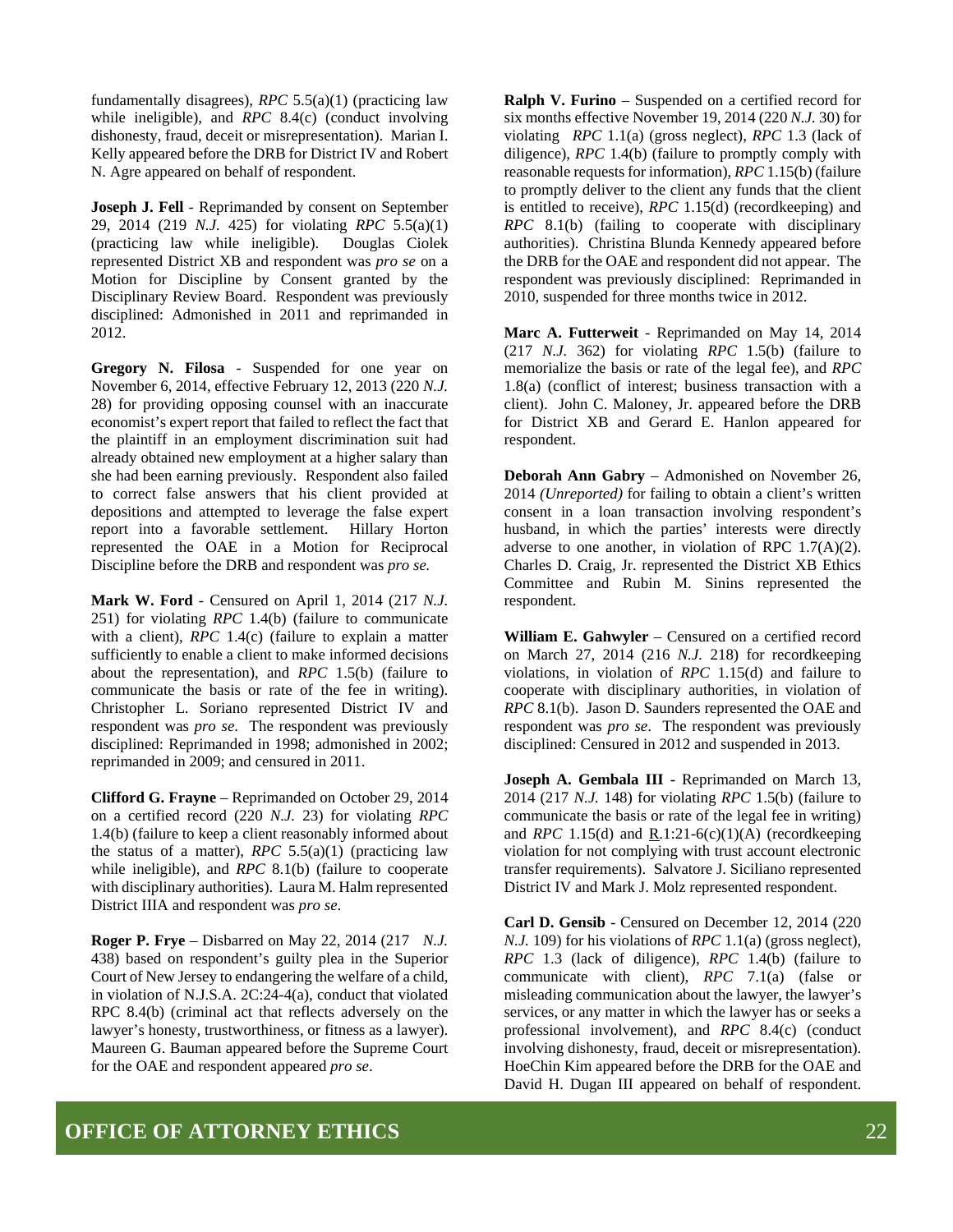The respondent was previously disciplined: Reprimanded in 2005, censured in 2011, suspended for six months in 2012, and censured in 2012.

**Ralph Gerstein** – Admonished on June 19, 2014 (*Unreported*) for gross neglect, lack of diligence, and failure to communicate in two client matters. In one of those client matters, respondent also made a misrepresentation about the status of the case, failed to return the file upon termination of the representation, and failed to promptly cooperate with the ethics investigator. Wendy M. Rosen represented District VII and Marc David Garfinkle represented the respondent.

**Craig S. Gilgallon** - Admonished on October 20, 2014 (*Unreported*) for recordkeeping irregularities and for failing to promptly satisfy the seller's mortgage from the closing proceeds while acting as a closing agent in a real estate matter. HoeChin Kim represented to OAE and Fredric L. Shenkman represented the respondent.

**Donald J. Grasso** - Suspended for two years on December 12, 2014, effective May 10, 2012 (220 *N.J.* 105) following his conviction in the United States District Court for the District of New Jersey to conspiracy to defraud the United States by conspiring to conceal income from the IRS, contrary to 18 U.S.C. §371. Respondent conspired to hide cash income at a restaurant/bar in which he was a 50% partner. Hillary Horton represented the OAE on a Motion for Final Discipline and Joseph P. La Sala represented respondent.

**Neil L. Gross** – Suspended for six months on a certified record effective January 7, 2014 (216 *N.J.* 401) for failing to promptly turn over funds to a third person, knowingly making a false statement of material fact to a tribunal, practicing law while ineligible, knowingly making a false statement of material fact to a disciplinary authority, failing to reply to a lawful demand for information from a disciplinary authority, and conduct involving dishonesty, fraud, deceit, or misrepresentation. Prior to reinstatement respondent is required demonstrate his fitness to practice as attested to by an OAE-approved mental health professional and to cooperate fully with the OAE in all disciplinary matters. Christina Blunda Kennedy appeared before the DRB for the OAE and respondent failed to appear. The respondent was previously disciplined: Censured in 2011 and 2012.

**Neil L. Gross –** Disbarred on a certified record on October 22, 2014 (220 *N.J.* 3) for violating *RPC* 1.3, lack of diligence, *RPC* 1.4(b) failure to communicate, *RPC* 5.5(a)(i) practicing while suspended, *RPC* 8.1(b) failure to cooperate with disciplinary authorities, *RPC* 8.4(c) and *RPC* 8.4(d) failing to file a  $R$ . 1:20-20 affidavit, following his 2012 temporary suspension. Christina

Blunda Kennedy appeared before the Supreme Court for the OAE and respondent failed to appear. Respondent had previously been disciplined: Censured in 2011 and 2012 and suspended for six months in 2014.

**David Gruen** - Suspended for one year, effective August 1, 2014 (218 *N.J.* 4), for misconduct perpetrated in New York including improper fee sharing with a non-lawyer, overcharging clients, recordkeeping violations, and filing inaccurate forms with the Office of Court Administration. Hillary Horton represented the OAE in a Motion for Reciprocal Discipline before the DRB and David H. Dugan, III represented respondent.

**Frances Ann Hartman –** Admonished on July 22, 2014 (*Unreported*) for failing to act with diligence after complaint was dismissed and by not returning client's repeated phone calls and emails for an entire year. Also, respondent failed to follow up and explain in detail what was problematic with the claim filed so that the client could make a decision whether to proceed or not. Linda A. Hynes appeared before the DRB for District IIIB and respondent was *pro se*.

**Barry A. Hoffberg –** Reprimanded by consent on October 1, 2014 (219 *NJ* 426) for violating *RPC* 1.1(a) gross neglect, *RPC* 1.4(b) failure to keep his clients reasonably informed about the status of their matter and failure to comply with their reasonable requests for information; *RPC* 1.16(d) failure to refund a retainer and *RPC* 5.5(a) knowingly practicing law while ineligible and after his license was revoked. In addition, if respondent applies for readmission, his readmission should be withheld for one year and he may not be admitted pro hac vice until further Order of the Court. Christina Blunda Kennedy appeared before the DRB for the OAE respondent was *pro se*. Respondent was previously disciplined: Reprimanded in 2005.

**Sebastian Onyi Ibezim, Jr.** - Admonished on March 26, 2014 (*Unreported*) for maintaining outstanding, and in some cases unidentified, client balances in his attorney trust account. Maureen G. Bauman represented the OAE on a Motion for Discipline by Consent and respondent was *pro se*.

**Stuart A. Kellner** – Disbarred on a certified record on May 6, 2014 (217 *N.J.* 335) for knowingly misappropriating \$100,000 in client funds intended for a real estate purchase in violation of *RPC* 1.15(a) and the principles of In Re Wilson, 81 *N.J*. 451 (1979). Jason D. Saunders represented the OAE.

**James A. Key, Jr.** – Censured on November 20, 2014 (220 *N.J.* 31) for violating *RPC* 1.15(d) (recordkeeping violations), *RPC* 3.1 (asserting a frivolous claim), and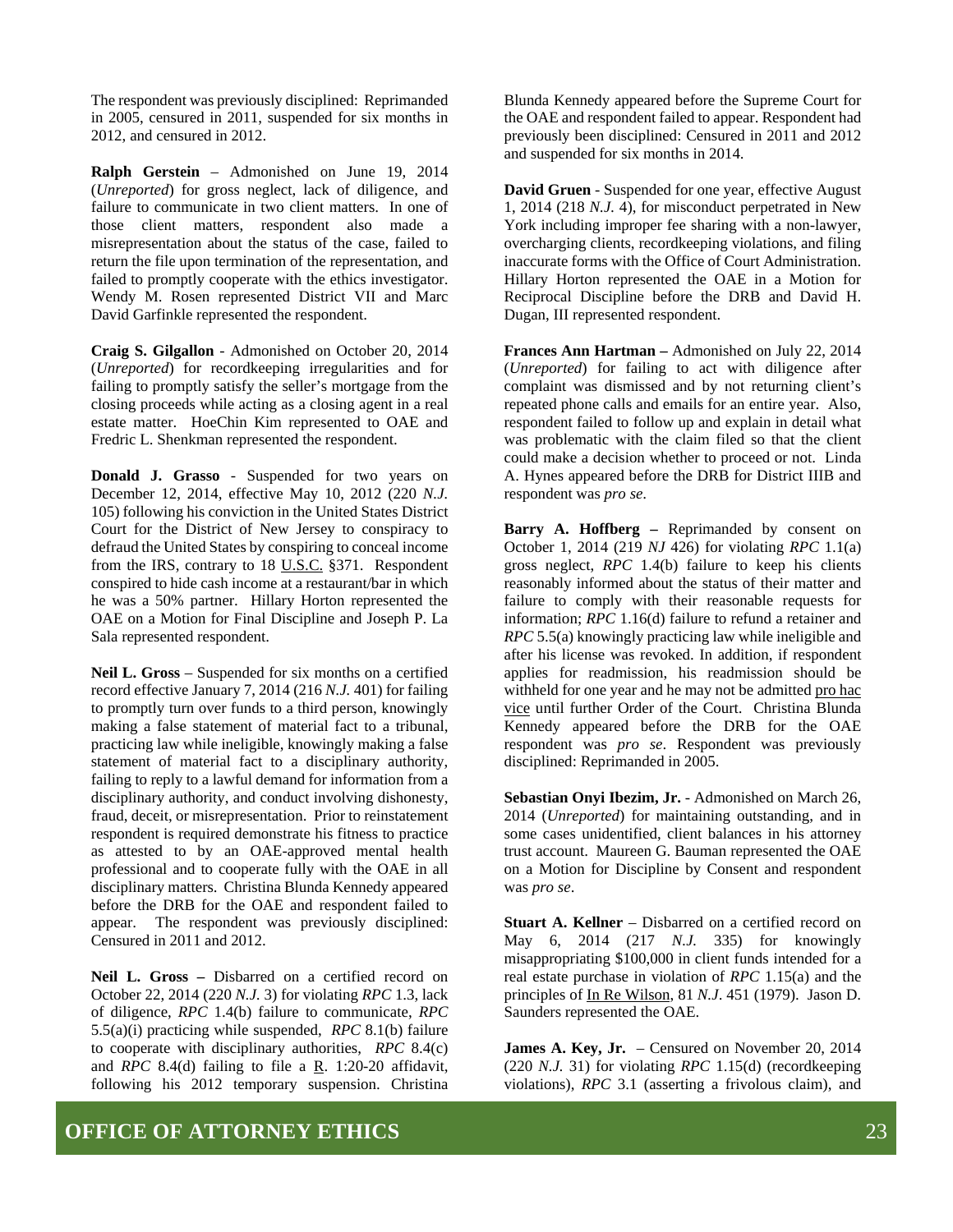*RPC* 5.3 (failure to supervise non-lawyer employees). Willard Shih represented District VIII before the DRB and the respondent was *pro se*. The respondent was previously disciplined: Admonished twice in 1996 and reprimanded in 2007.

**Christopher J. Kirkwood** – Disbarred by consent on January 14, 2014 (216 *N.J.* 398) for knowingly misappropriating approximately \$76,000 from several clients and using the money for unrelated matters without the clients' knowledge, authority or consent. Maureen G. Bauman represented the OAE and Raymond S. Londa and Joseph Gachko represented the respondent.

**Jeffrey L. Krain** – Suspended for six months effective March 11, 2014 (216 *N.J.* 585) for an improper fee sharing arrangement with an immigration paralegal, whom he assisted in the practice of law and for whom he understated earnings on the paralegal's IRS 1099 forms. Melissa A. Czartoryski appeared before the DRB for the OAE and respondent appeared *pro se*. The respondent was previously disciplined: Suspended for one year in 2008.

**Gary A. Kraemer** – Admonished by consent on June 24, 2014 (*Unreported*) for lack of diligence, failure to communicate, and failure to promptly turn over the file to appellate counsel in two matters litigated in Sussex County on behalf of one client. Jeffrey W. Lorell represented District XA and George T. Daggett represented respondent.

**John E. Kurts** - Disbarred by consent on October 28, 2014 (220 *N.J.* 22) following charges that he told his client that the court had ordered a reduction in alimony when no such order existed; that he told his client that he needed an additional \$1,500.00 in order to get a copy of said order when this order did not exist; and that he took \$1,500.00 payment from his client to get a copy of the signed order which he knew did not exist. Respondent acknowledged that these allegations were true and if he went to a hearing, he could not successfully defend himself against those charges. Timothy J. McNamara represented the OAE and Frances A. Hartman represented respondent. The respondent was previously disciplined: Reprimanded in 2011.

**Joseph C. Lane** – Censured on September 24, 2014 (219 *N.J.* 321) for violating *RPC* 1.15(a) (failure to safeguard funds), *RPC* 1.15(b) (failure to promptly deliver funds to a client or third person), and *RPC* 1.7(a)(2) (concurrent conflict of interest). Jason D. Saunders represented the OAE and respondent was *pro se*. Respondent was previously disciplined: Admonished in 2009 and reprimanded in 2012.

**Bennett E. Langman** - Disbarred on September 10, 2014 (219 *N.J.* 183) for misconduct in the course of representation of two elevator companies in numerous matters in Pennsylvania state court. Respondent submitted two cases to binding arbitration without consulting with his client and took steps to conceal his actions from his client, opposing counsel, and his firm in another case which he settled without settlement authority. He also submitted fraudulent time sheets in more than 24 cases, billing for more than \$115,000 worth of legal work that he did not conduct. He also failed to report his address change to the Pennsylvania Office of Attorney Registrar and failed to timely file an answer to a Pennsylvania Petition for Discipline. Respondent was disbarred by consent in Pennsylvania. Hillary Horton represented the OAE before the Supreme Court on a Motion for Reciprocal Discipline and respondent was *pro se*.

**Daniel G. Larkins** - Reprimanded on a certified record on February 14, 2014 (217 *N.J.* 20) for violating *RPC* 8.1(b) (failure to cooperate with ethics authorities). Mary E. WanderPolo represented District VB and respondent was *pro se*. The respondent was previously disciplined: Admonished in 2009 and censured in 2013.

**Fred Lax** - Disbarred by consent on December 12, 2014 (220 *N.J.* 111) following his conviction in New York Supreme Court, New York County to one count of second-degree Grand Larceny, a Class C felony, and one count of third-degree Grand Larceny, a Class D felony. Hillary Horton represented the OAE and Brian J. Neville represented the respondent.

**Darren P. Leotti** – Disbarred on July 1, 2014 (218 *N.J*. 6) for the knowing misappropriation of law firm funds. Melissa A. Czartoryski appeared before the Supreme Court for the OAE and respondent failed to appear. The respondent was previously disciplined: Temporarily suspended in 2013.

**Barbara J. Lieberman** – Disbarred by consent on December 18, 2014 (220 *N.J.* 164) following her guilty plea in New Jersey Superior Court to one count of firstdegree financial facilitation, which included a stipulation that she forfeit her New Jersey law license. Michael J. Sweeney represented the OAE and Steven J. Feldman represented the respondent.

**Christine Liptak** – Reprimanded on February 11, 2014 (217 *N.J.* 18) for recordkeeping violations and authoring a letter to a lender in a real estate transaction that contained misrepresentations. Melissa A. Czartoryski appeared before the DRB for the OAE and Henry E. Klingeman appeared for respondent.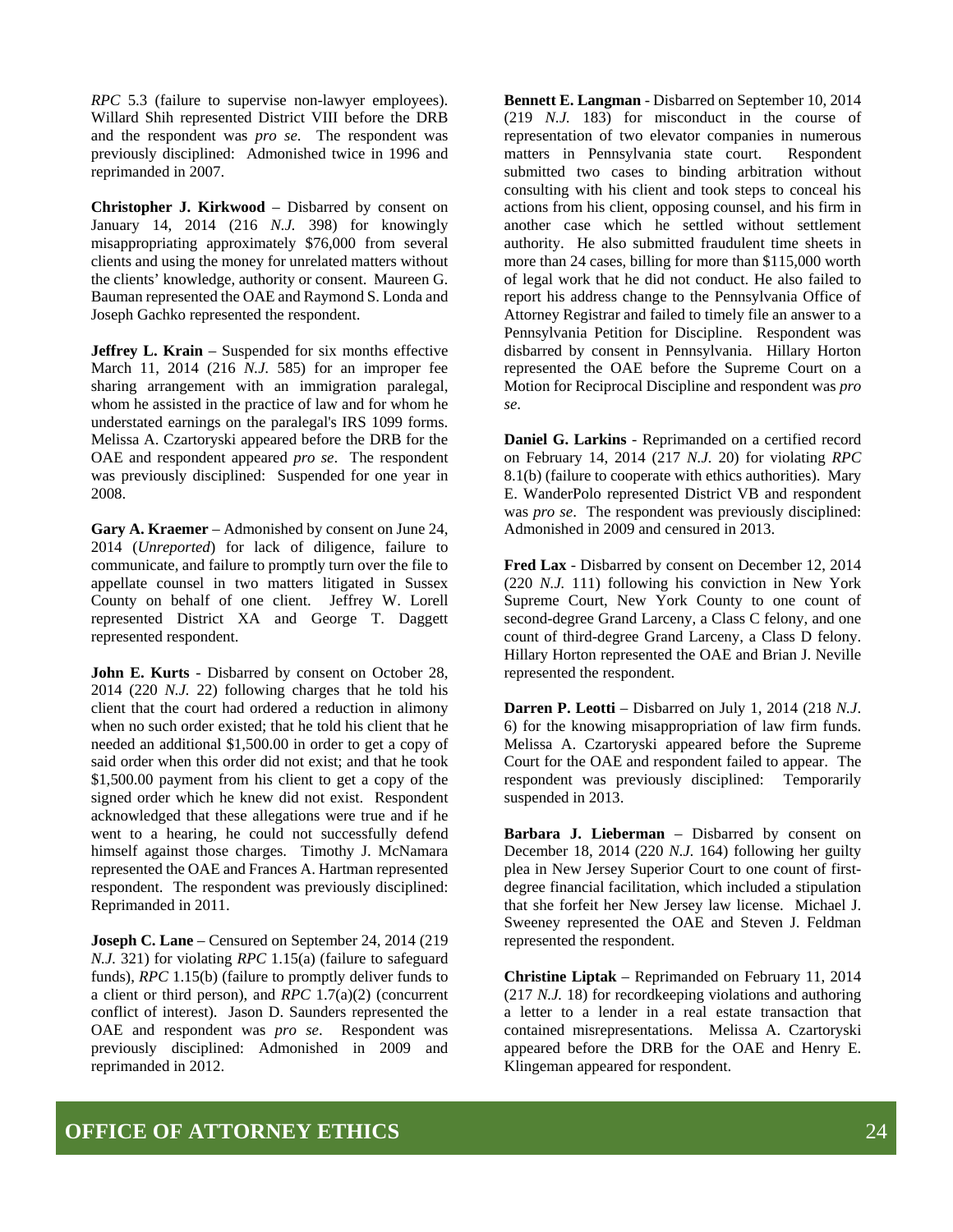**Richard B. Livingston –** Disbarred on June 5, 2014 (217 *N.J.* 591) for knowingly misappropriating clients' funds by using them for purposes unrelated to the clients' matter and without their knowledge or permission. Christina Blunda Kennedy appeared before the Supreme Court for the OAE and Raymond Londa represented respondent.

**James David Lloyd** – Admonished on June 25, 2014 (*Unreported*) for handling three client matters while ineligible to practice law for failure to pay the annual assessment to the New Jersey Lawyers' Fund for Client Protection. Robert J. Logan represented District XII and respondent was *pro se* on a Disciplinary Stipulation submitted to the DRB.

**Susan A. Lowden** – Reprimanded on September 5, 2014 (219 *N.J.* 129) for violating *RPC* 1.1(a) (gross neglect), *RPC* 1.3 (lack of diligence), *RPC* 1.4(b) (failure to communicate with client), *RPC* 1.5(b) (failure to provide the basis or rate of fee in writing to the client), *RPC* 8.1(b) (failure to cooperate with disciplinary authorities), and *RPC* 8.4(c) (conduct involving dishonesty, fraud, deceit or misrepresentation). Respondent also is required to complete a course in law office management within ninety days of the filing of the Order. Maryann J. Rabkin represented District IV and respondent was *pro se*.

**Michael A. Luciano** – Disbarred on May 12, 2014 (217 *N.J.* 306) for the knowing misappropriation of \$100,000 belonging to respondent's ninety-one year old client in the days before she died. Melissa A. Czartoryski appeared before the Supreme Court for the OAE and David B. Glazer appeared for the respondent.

**Louis Macchiaverna** – Suspended for two years on July 17, 2014 (218 *N.J.* 166), effective July 18, 2015, for practicing law while suspended. Melissa A. Czartoryski represented the OAE and respondent defaulted. The respondent was previously disciplined: Reprimanded in 2010; temporarily suspended in 2011 and 2013; censured in 2013; and suspended for one year in 2014.

**Louis Macchiaverna** – Suspended for one year on July 17, 2014 (218 *N.J.* 164), effective July 17, 2014, for practicing law while suspended. Melissa A. Czartoryski represented the OAE and respondent defaulted. The respondent was previously disciplined: Reprimanded in 2010; temporarily suspended in 2011 and 2013; censured in 2013; and suspended for one year in 2014.

**Kevin H. Main** - Suspended for one year on March 26, 2014 (217 *N.J.* 216), effective on April 25, 2013, for failing to comply with R. 1:20-20, which requires the filing of a detailed affidavit specifying how a previously disciplined attorney has complied with each provision of the rule and the Supreme Court's Order. By failing to file

the compulsory affidavit, respondent violated *RPC* 8.1(b) and 8.4(d). Hillary Horton represented the OAE and respondent was *pro se*. The respondent was previously disciplined: Admonished in 2010; suspended for three months in 2011; suspended consecutively for three months in 2011; suspended for two years in 2012; and suspended for two years in 2013.

**Samuel M. Manigault** - Admonished on February 28, 2014 (*Unreported*) for holding an unidentified balance of \$47,040.27 in his attorney trust account, failing to keep a running cash balance for his trust account, and failing to reconcile his client ledger balance with his monthly trust account bank statements, in violation of *RPC* 1.15(d). Jason D. Saunders represented the OAE in a Stipulation of Discipline by Consent before the DRB and Bernard K. Freamon represented respondent. This matter was discovered solely as a result of the Random Audit Compliance Program.

**Marc D. Manoff** - Suspended for three years on September 9, 2014 (219 *N.J.* 182) following his guilty plea in the United States District Court for the Eastern District of Pennsylvania to one count of conspiracy to commit securities fraud and two counts of securities fraud. The Court ordered that respondent not be reinstated in New Jersey until he is reinstated to practice in Pennsylvania. Missy Urban represented the OAE on a motion for final discipline and Robert S. Tintner represented respondent.

**Peter E. Manolakis** – Disbarred effective May 29, 2014 (217 *N.J.* 521) for violating *RPC* 1.15(a) (knowing misappropriation of client and escrow funds) and the principles of In re Wilson, 81 *N.J.* 451 (1979), and In re Hollendonner, 102 *N.J.* 21 (1985). Christina Blunda Kennedy appeared before the DRB for the OAE and the respondent did not appear. The respondent was previously disciplined: Censured in 2009 and suspended in 2012.

**Matthew A. Marino** - Disbarred on May 16, 2014 (217 *N.J.* 351) following his conviction in the United States District Court for the Southern District of New York, to one count of misprision of a felony, a violation of 18 U.S.C. § 4. Respondent's conviction of criminal activity in association with the Bayou Fund, LLC, fraud established violations of *RPC* 8.4(b) (criminal act that reflects adversely on the lawyer's honesty, trustworthiness or fitness as a lawyer) and 8.4(c) (conduct involving dishonesty, fraud, deceit or misrepresentation), and warranted disbarment. Hillary Horton represented the OAE on a Motion for Final Discipline and Paul B. Brickfield represented the respondent.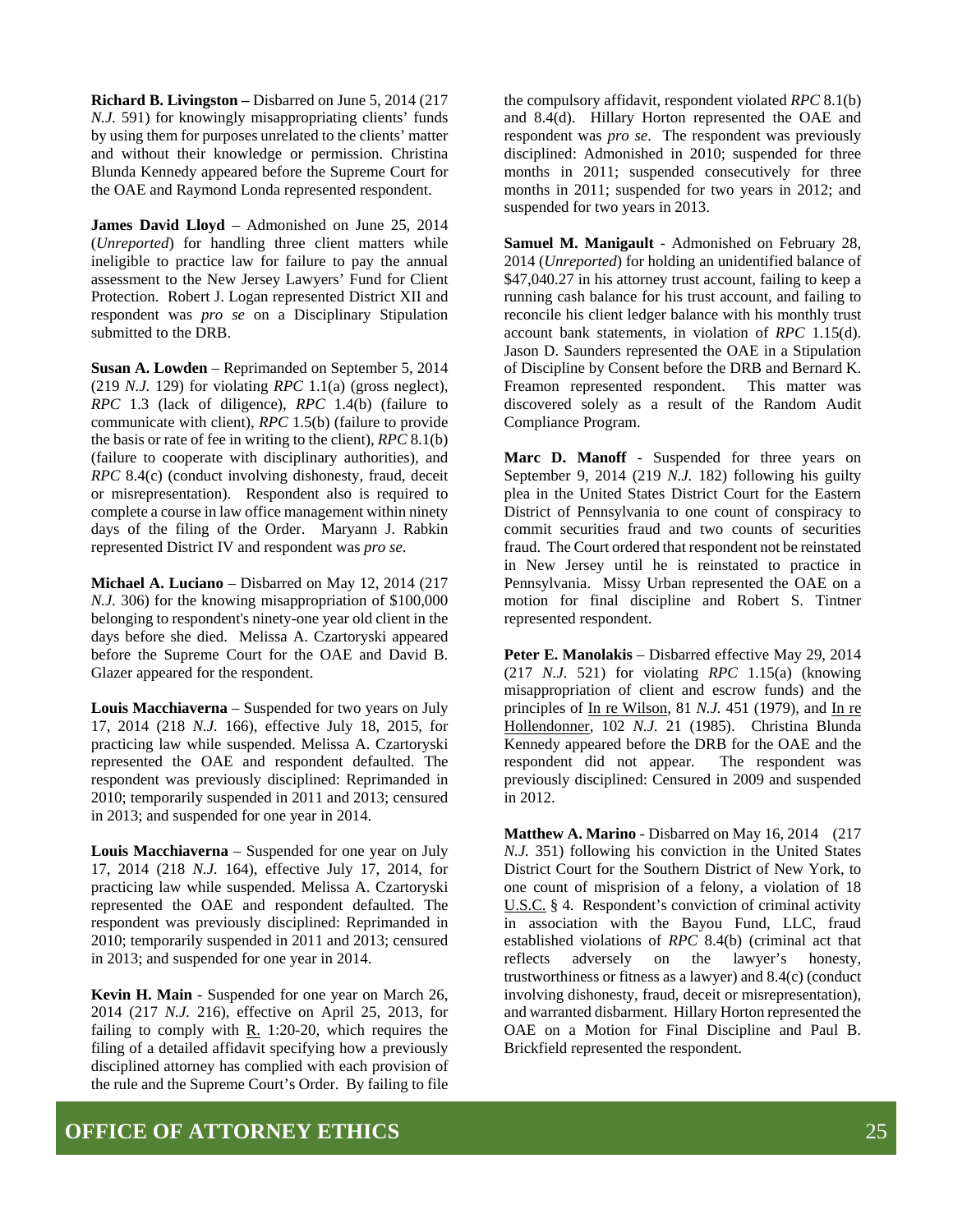**Scott J. Marum –** Disbarred by consent on June 24, 2014 (217 *N.J.* 621) for knowingly misappropriating clients' trust funds. Christina Blunda Kennedy represented the OAE and respondent was *pro se.* The respondent was previously disciplined: Admonished in 1995 and 1997, reprimanded in 2007, and suspended for one year in 1999.

**Cynthia A. Matheke** – Admonished on July 15, 2014 (*Unreported*) for failure to keep a client informed about the progression of a medical malpractice matter. Peter A. Gaudioso appeared before the DRB for District VC and respondent's counsel Kevin J. O'Connor waived appearance.

**Martin J. Milita, Jr.** - Censured on February 12, 2014 (217 *N.J.* 19) following a road rage incident that resulted in respondent's guilty plea in New Jersey Superior Court to one count of disorderly persons hindering apprehension by providing false information to a law enforcement official, in violation of N.J.S.A. 2C:29-3b(4), and two counts of petty disorderly persons harassment, in violation of N.J.S.A. 2C:33-4(c). Missy Urban represented the OAE on a motion for final discipline and Scott B. Piekarsky represented respondent.

**Clifford J. Minor** - Disbarred by consent on March 27, 2014 (217 *N.J.* 219) following his criminal conviction in United States District Court of the District of New Jersey for conspiracy to violate the travel act, in violation of 18 U.S.C. § 371; use of an interstate facility to facilitate bribery, in violation of 18 U.S.C.  $\frac{1}{2}$  1952(a)(3)-(5); obstructing an official proceeding, in violation of 18 U.S.C. § 1512(c)(2); falsification of records, in violation of 18 U.S.C. § 1519; perjury, in violation of 18 U.S.C. § 1621(1); and making false statements, in violation of 18 U.S.C. § 1001(a)(2). Hillary Horton represented the OAE before the Supreme Court and Thomas R. Ashley represented the respondent.

**Wanda Molina** – Suspended for six months on January 31, 2014 (216 *N.J.* 551) effective February 28, 2014, following her guilty plea in the Superior Court of New Jersey to third-degree tampering with public records and fourth-degree falsifying records. Jason D. Saunders appeared on behalf of the OAE and Marc D. Garfinkle represented the respondent on a Motion for Final Discipline.

**Philip J. Morin, III** - Reprimanded by consent on July 11, 2015 (218 *N.J.* 163) for violating RPC 1.3 (lack of diligence), RPC 1.4(b) (failure to communicate with the client), and RPC 8.4(c) (conduct involving dishonesty, fraud, deceit, or misrepresentation). Nancy E. Saccente represented District IIA and Robert J. DeGroot represented the respondent on the Motion for Discipline by Consent before the DRB.

**Benjamin Morton** – Suspended for three months effective January 6, 2015 (220 *N.J.* 102) for failure to communicate with a client, engaging in a prohibited business transaction with a client, recordkeeping violations, and conduct prejudicial to the administration of justice. The record in this matter is subject to a Protective Order. Melissa A. Czartoryski appeared before the DRB for the OAE and Donald B. Liberman appeared for respondent.

**Keith O. Moses** – Suspended for three months, effective February 7, 2014, ( 216 *N.J.* 432) for knowingly disobeying court orders in a case in which he was a party defendant and acting as his own attorney, conduct which both derailed and delayed the proceedings. Melissa A. Czartoryski appeared before the DRB and the Court for the OAE and respondent was *pro se*. The respondent was previously disciplined: Admonished in 2002, reprimanded in 2011 and in 2012.

**Erik Mueller a/k/a Erik W. Mueller** – Suspended for three years on July 3, 2014 (218 *N.J.* 3), with suspension retroactive to June 24, 2011, the date of respondent's temporary suspension for his guilty plea to conspiracy to commit wire fraud in violation of 18 U.S.C*.* § 1349. HoeChin Kim appeared before the Supreme Court for the OAE and Matthew S. Marrone appeared for respondent.

**Kendall S. Murphy** - Admonished on November 24, 2014 (*Unreported*) for lacking diligence and failing to adequately communicate with a client who had retained respondent to obtain the expungement of several criminal convictions. Elizabeth A. Smith represented District VII before the DRB and Joseph L. Mooney, III represented the respondent.

**Thomas L. Murphy** - Disbarred by consent on February 6, 2014 (216 *N.J.* 595) for having knowingly made false statements of material fact to a tribunal, and others, executing and submitting to tribunals false certifications, which caused a number of tax appeals to be denied, and commission of misconduct prejudicial to the administration of justice. Rona Kaplan represented the OAE and Steven Kudatzky represented respondent.

**Andrew K. Murray** – Reprimanded on December 5, 2014 (220 *N.J.* 47) following a stipulation of discipline by consent in which respondent admitted not reconciling his trust account, having inactive balances on his trust account ledgers, and other recordkeeping violations. Michael J. Sweeney represented the OAE and respondent was *pro se*. This matter was discovered solely as a result of the Random Audit Compliance Program. The respondent was previously disciplined: Admonished in 2011.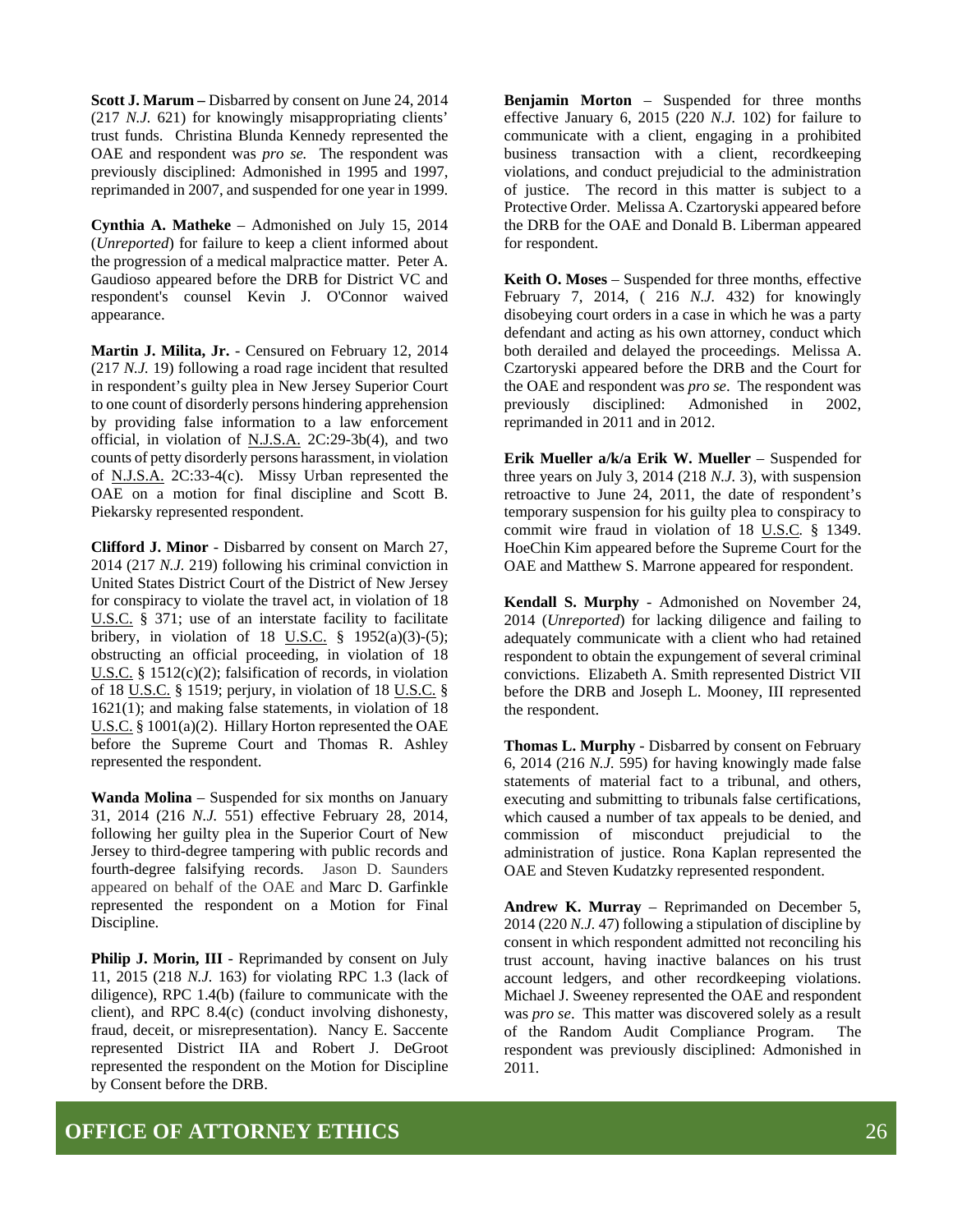**Felix Nihamin** - Suspended for three months effective July 17, 2014 (217 *N.J.* 616) following his third-degree misapplication of entrusted property conviction, in violation of N.J.S.A. 2C:21-15. Respondent made false statements of material fact on HUD-1 settlement statements knowing that lenders would rely on the inaccurate information when funding mortgages and disbursing funds. Hillary Horton represented the OAE in the Supreme Court on a Motion for Final Discipline and Jason J. Oliveri represented respondent. The respondent was previously disciplined: Admonished in 2010.

**Chris C. Olewuenyi** – Suspended for two years on February 7, 2014 (216 *N.J.* 576) following his guilty plea in United States District Court for the District of New Jersey to one count of conspiracy to defraud the United States, in violation of 18 U.S.C. § 371; and his guilty plea in New Jersey Superior Court to one count of conspiracy to promote or facilitate the crime of identity theft, in violation of <u>N.J.S.A.</u> 2C:5-2 and <u>N.J.S.A.</u> 2C:21-17. Hillary Horton represented the OAE before the Supreme Court and respondent was *pro se*.

**Dale S. Orlovsky** - Suspended for two years on December 12, 2014, effective May 11, 2012 (220 *N.J.* 106) following his conviction in the United States District Court for the District of New Jersey to conspiracy to defraud the United States by conspiring to conceal income from the IRS, contrary to 18 U.S.C. § 371. Respondent conspired to hide cash income at a restaurant/bar in which he was a 50% partner. Hillary Horton represented the OAE on a Motion for Final Discipline and Joseph P. La Sala represented respondent.

**Marc Z. Palfy** - Censured on a certified record on November 20, 2014 (220 *N.J.* 32) for violating *RPC*  1.15(d) (recordkeeping) and *RPC* 8.1(b) (failure to cooperate with disciplinary authorities). Respondent was also ordered to remain temporarily suspended until he complied with fee arbitration requirements. Missy Urban represented the OAE before the DRB and respondent defaulted.

**Deborah C. Peck** – Disbarred by consent on December 5, 2014, (220 *N.J.* 46) for the knowing misappropriation of trust funds. Jason D. Saunders represented the OAE and Michael P. Ambrosio represented the respondent.

**Duane T. Phillips** - Suspended for three months on two certified records on February 12, 2014 (216 *N.J.* 584) for violating *RPC* 1.3 (lack diligence), *RPC* 5.5(a) (practicing law while suspended), and *RPC* 8.1(b) (failure to comply with a lawful demand for information from a disciplinary authority). HoeChin Kim represented the OAE and respondent was *pro se*. The respondent was previously disciplined: Admonished in 2010; censured in 2011 and 2013.

**Cheryl H. Picker –** Reprimanded by consent on July 8, 2014 (218 *N.J.* 388) for violating *RPC* 1.15(a) (deposit of personal funds in the trust account) and *RPC* 8.1(b) (failure to cooperate with disciplinary authorities). Christina Blunda Kennedy appeared before the DRB for the OAE and Scott Piekarsky represented respondent. The respondent was previously disciplined: suspended for three months in 2013.

**Justin A. Pinck –** Suspended for three months effective August 16, 2014 (218 *N.J.* 267) for misconduct which occurred before and during the sale of law practice. Respondent failed to timely notify 130 clients of the proposed sale and failed to ensure that the purchasing attorney published a notice of sale. In nine client matters, respondent engaged in gross neglect, a pattern of neglect, and lack of diligence. In seven of those matters, he failed to adequately communicate with the clients. Respondent also misrepresented the status of the case in three of the matters and failed to return files and unearned fees or costs in twenty-eight of the client matters transferred under the terms of the sale. Michael J. Sweeney represented the OAE on the Motion for Discipline by Consent and the respondent appeared *pro se*.

**Lawrence R. Pinck –** Suspended for three months effective August 16, 2014 (218 *N.J.* 264) for misconduct which occurred before and during the sale of law practice. Respondent failed to timely notify 130 clients of the proposed sale and failed to ensure that the purchasing attorney published a notice of sale. In eight client matters, the respondent engaged in a combination of gross neglect, a pattern of neglect, lack of diligence, and failure to communicate with clients. Respondent also failed to return files and unearned fees or costs in twenty-eight of the client matters. Michael J. Sweeney represented the OAE on the Motion for Discipline by Consent and the respondent appeared *pro se*.

**Jeffrey R. Pocaro** - Suspended for three months on September 24, 2014, effective October 23, 2014 (219 *N.J.* 320) for violating *RPC* 1.3 (lack of diligence), *RPC* 1.4(b) (failure to communicate with a client), *RPC* 1.5(b) (failure to provide client with a writing setting forth the basis or rate of the fee), *RPC* 3.2 (failure to expedite litigation), *RPC* 8.4(c) (conduct involving dishonesty, fraud, deceit or misrepresentation), and *RPC* 8.4(d) (conduct prejudicial to the administration of justice) in connection with mishandling a lawsuit alleging that serious injuries to a show horse were sustained due to negligence while the horse was in dressage training. Glen J. Vida represented District XII and respondent was *pro se.* The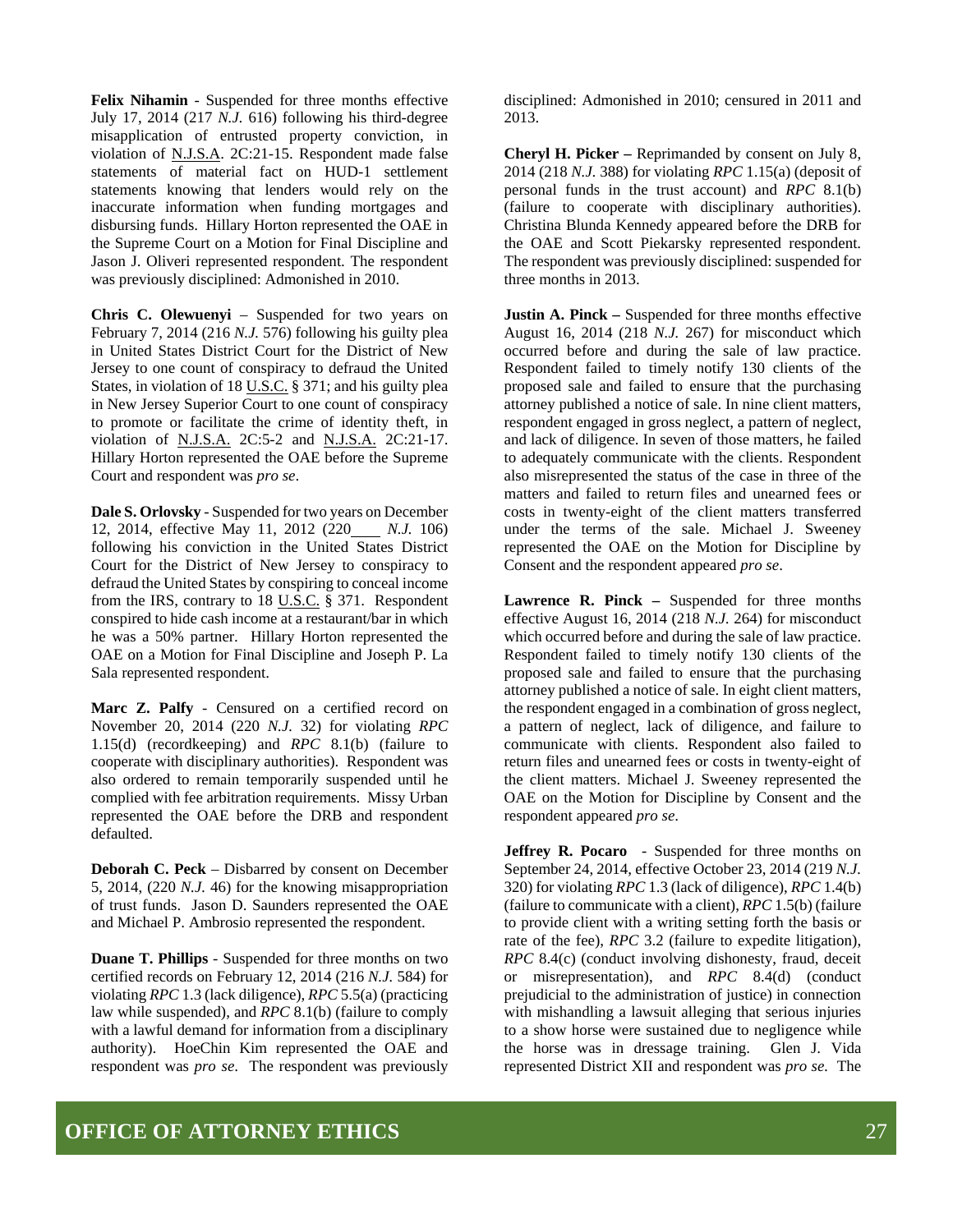respondent was previously disciplined: Suspended for one-year in 1995; censured in 2006; and censured in 2013.

**Harold J. Poltrock** - Admonished on January 23, 2014 (*Unreported*) for recordkeeping violations, including a \$11,406.27 shortfall, a failure to conduct monthly threeway reconciliations, and a failure to maintain proper client ledger cards. Christina Blunda Kennedy represented the OAE and respondent was *pro se*. This matter was discovered as a result of the Random Audit Compliance Program.

**Alan S. Porwich** – Admonished on October 29, 2014 (220 *N.J.* 24) for violating *RPC* 8.1(b) (failure to cooperate with disciplinary authorities). Anabela DaCruz-Melo appeared for District XII before the DRB and Gerald D. Miller represented the respondent. The respondent was previously disciplined: Reprimanded in 1999 and censured in 2011.

**Wayne Powell** – Censured on September 5, 2014 (219 *N.J.* 128) for actions while suspended from the practice of law that were found to constitute violations of *RPC* 8.1 (b) (failure to cooperate with disciplinary authorities) and *RPC* 8.4 (d) (conduct prejudicial to the administration of justice). Maureen G. Bauman represented the OAE before the DRB and Carl Poplar represented respondent. The respondent was previously disciplined: Reprimanded in 1995, 1997, and 2010; suspended for three months in 2011; and censured in 2013.

**Samuel Rak** - Disbarred on April 9, 2014 (217 *N.J.* 278) for showing repeated disrespect for the disciplinary system by defaulting in five disciplinary complaints from 2010 to 2014, practicing law while suspended, making misrepresentations to clients, and mishandling three bankruptcy matters. Melissa A. Czartoryski represented the OAE before the Supreme Court and respondent was *pro se*. The respondent was previously disciplined: Reprimanded in 2010 and suspended for three month terms in 2011 and 2013.

**Michael L. Resnick** - Reprimanded on October 14, 2014, (219 *N.J.* 620) for violating *RPC* 1.7(a)(2) (conflict of interest), *RPC* 1.16(d) (failure to protect a client's interests on termination of the representation), *RPC* 3.5(b) (ex parte communication with a judge), and *RPC* 8.4(a) (violation of the Rules of Professional Conduct). Respondent engaged in a romantic and sexual relationship with his client which soured during the course of the representation leading respondent to seek *ex parte* advice from the Presiding Family-Part Judge in the county where the client's divorce action was pending. Colleen Cunningham represented District XA and Gerard Hanlon represented respondent. The respondent was previously disciplined: Reprimanded in 1998.

**Bruce H.E. Roesler -** Admonished by consent on January 21, 2014 (*Unreported)* for recordkeeping deficiencies and failing to reconcile his attorney accounts, resulting in the negligent misappropriation of client funds. Jason D. Saunders represented the OAE before the Disciplinary Review Board and respondent appeared *pro se*. This matter was discovered solely as a result of the Trust Overdraft Notification Program.

**Felicia B. Russell** – Censured on September 5, 2014 (219 *N.J.* 130) for combined misconduct in two matters, including violating *RPC* 1.3 (lack of diligence), *RPC* 1.4 (b) (failure to communicate with client), and *RPC* 8.4 (c) (conduct involving dishonesty, fraud, deceit, or misrepresentation). Claire Scully and Anthony T. Betta represented District IX before the DRB and Marc D. Garfinkle represented respondent. The respondent was previously disciplined: Admonished in 2009 and reprimanded in 2010.

**Jonathan E. Sachar** – Suspended for three months effective June 13, 2014 (217 *N.J.* 356) for his private conduct in a real estate matter where he was seeking a commercial loan. Respondent's conduct was deceitful and he made misrepresentations by failing to advise the parties involved about the true priority of liens on the property in question. William C. Cagney appeared before the DRB for District I. Respondent waived appearance for oral argument.

**Gerald M. Saluti** - Suspended for three months effective February 28, 2014 (216 *N.J.* 549) for misconduct in relation to his representation of a criminal defendant that included violations of *RPC* 1.5(b) (failing to provide client with a writing setting forth the basis or rate of the fee), *RPC* 3.3(a)(5) (failing to disclose to a tribunal a material fact knowing that its omission is reasonably certain to mislead the tribunal), *RPC* 7.1(a)(1) and (2) (making false or misleading communication about the lawyer's services that is likely to create an unjustified expectation about the results the lawyer can achieve), *RPC* 8.1(b) (failure to cooperate with disciplinary authorities), *RPC* 8.4(a) (violating or attempting to violate the *RPC*s), *RPC* 8.4(c) (engaging in conduct involving dishonesty, fraud, deceit, or misrepresentation), and *RPC* 8.4(d) (engaging in conduct prejudicial to the administration of justice). John Michael Deitch represented District VA before the DRB and Thomas P. Scrivo represented the respondent. The respondent was previously disciplined: Admonished in 2007, admonished in 2012, and reprimanded in 2013.

**Otto J. Scerbo** - Disbarred by consent on September 24, 2014 (219 *N.J.* 318) for knowing misappropriation of client funds. Missy Urban represented the OAE and Michael P. Korbanicks represented the respondent.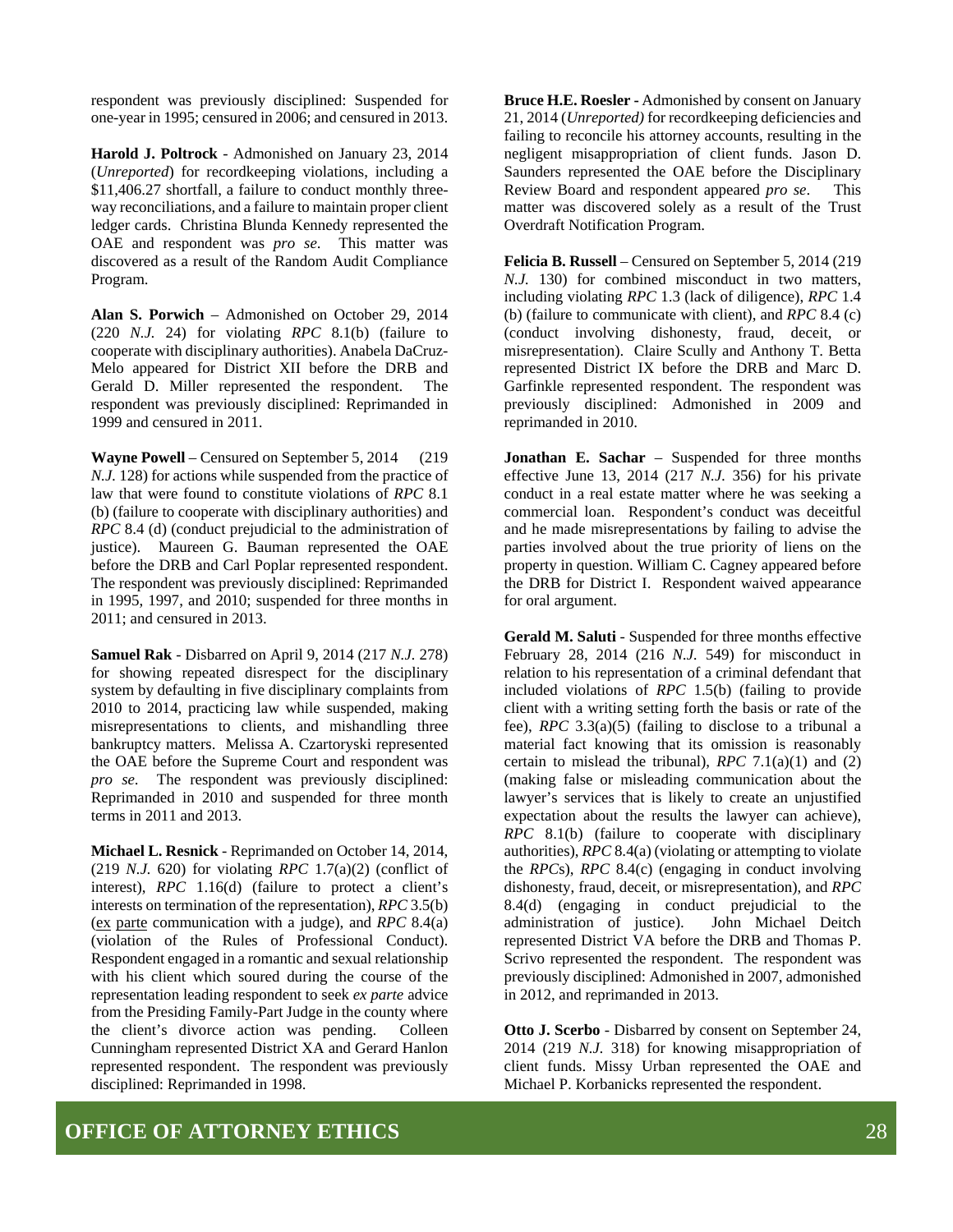**Howard P. Schiff** – Reprimanded on May 29, 2014 (217 *N.J.* 524) for making a false statement of fact or law to a tribunal, and for conduct involving dishonesty, fraud, deceit, or misrepresentation (filing inaccurate certifications of proof in connection with default judgments). Respondent failed to supervise non-lawyer employees (firm's staff prepared signed, but undated, certifications of proof in anticipation of defaults, and at respondent's direction would complete the certification, add factual information, and stamp the date after the certification had been signed). Respondent, through the acts of another, violated the *Rules of Professional Conduct* (respondent knew of and endorsed the practice of changing certifications). Patrick Accisano represented District IX and Roger Plawker represented on a Motion for Discipline by Consent granted by the DRB.

**Stephen Schnitzer** - Admonished on March 26, 2014 (*Unreported*) for recordkeeping deficiencies and commingling, in violation of *RPC* 1.15(a) and *RPC* 1.15(d). HoeChin Kim represented the OAE in a Disciplinary Stipulation before the DRB and respondent was *pro se.* This matter was discovered solely as a result of the Random Audit Compliance Program.

**Scott P. Sigman** – Suspended for thirty months on December 18, 2014, effective January 16, 2015 (220 *N.J.* 141) on a Motion for Reciprocal Discipline from a disciplinary proceeding in the Commonwealth of Pennsylvania for diverting referral fees and legal fees that were owed to his firm, and devoting them to his personal use. Jason D. Saunders appeared before the Supreme Court for the OAE and Kenneth Aita represented the respondent.

**Goldie C. Sommer** - Suspended for one year on May 16, 2014 (217 *N.J.* 359), effective May 22, 2013, following her conviction in the United States District Court, District of New Jersey, to one count of conspiracy to structure transactions to evade a reporting requirement, in violation of 31 U.S.C. §5324(a)(3) and 5234(d)(1) and 18 U.S.C. § 371. Respondent's conviction for unlawfully structuring \$354,000 to assist a client hide funds from his wife during a divorce action established a violation of *RPC* 8.4(b) (criminal act that reflects adversely on the lawyer's honesty, trustworthiness or fitness as a lawyer). Hillary Horton represented the OAE on a Motion for Final Discipline and Jack D. Arseneault represented respondent.

**Geoffrey L. Steiert** – Suspended for six months on December 10, 2014 *(*220 *N.J.* 103*)* for violating *RPC*  8.4(c) and *RPC* 8.4(d) by trying to convince his former client/grievant to lie and change his testimony regarding respondent's representation of him as a means to obviate his prior discipline. Daniel Q. Harrington appeared before

the DRB for District IV and respondent appeared *pro se.* The respondent was previously disciplined: Reprimanded in 2010.

**Jared E. Stolz** – Suspended for three months effective October 3, 2014 (219 *N.J.* 123) for violating *RPC* 3.2 (failing to treat with courtesy and consideration all persons involved in the legal process); *RPC* 3.3(a)(1) (knowingly making a false statement of material fact or law to a tribunal), *RPC* 3.3(a)(5) (failing to disclose to the tribunal a material fact knowing that the omission is reasonably certain to mislead the tribunal); *RPC* 4.1(a) (in representing a client, knowingly making a false statement of material fact or law to a third person), *RPC* 8.4(a) (violating or attempting to violate the *RPCs*); and *RPC* 8.4(d) (conduct prejudicial to the administration of justice). Timothy P. McKeown represented District XIII before the DRB and Jason D. Saunders represented the OAE in the Supreme Court. Respondent was initially represented by Lee Gronikowski and then proceeded *pro se.* 

**Soon-Mee Suh** – Disbarred by consent on October 29, 2014 (220 *N.J.* 21) for the knowing misappropriation of client/escrow funds. Melissa A. Czartoryski represented the OAE and Catherine M. Brown represented respondent.

**Herbert J. Tan** - Reprimanded on March 14, 2014 (217 *N.J.* 149) for failing to keep his client, a corrections officer at Hudson County Correctional Facility, reasonably informed about the status of her legal matters. Susan M. Singer represented District VA before the DRB and respondent was *pro se*. Respondent was previously disciplined: Reprimanded in 2006; reprimanded in 2010; and censured in 2011.

**Mitchel Tarter** – Suspended for three months on January 16, 2014 (216 *N.J.* 425) for gross neglect, exhibiting a pattern of neglect, lack of diligence, and failing to withdraw from representation. Prior to reinstatement respondent is required to demonstrate his fitness to practice as attested to by an OAE-approved mental health professional. Ellen Schwartz appeared before the DRB for the District VIII and respondent failed to appear.

**Ronald B. Thompson** – Censured on September 3, 2014 (219 *N.J.* 127) for failure to keep a client adequately informed about important events in her case and for lacking diligence in the handling of the case, resulting in its dismissal. Michael O. Kassak appeared before the DRB for District IIIB and Paul Ferrell, Jr. appeared for respondent. Respondent was previously disciplined: Censured in 2011.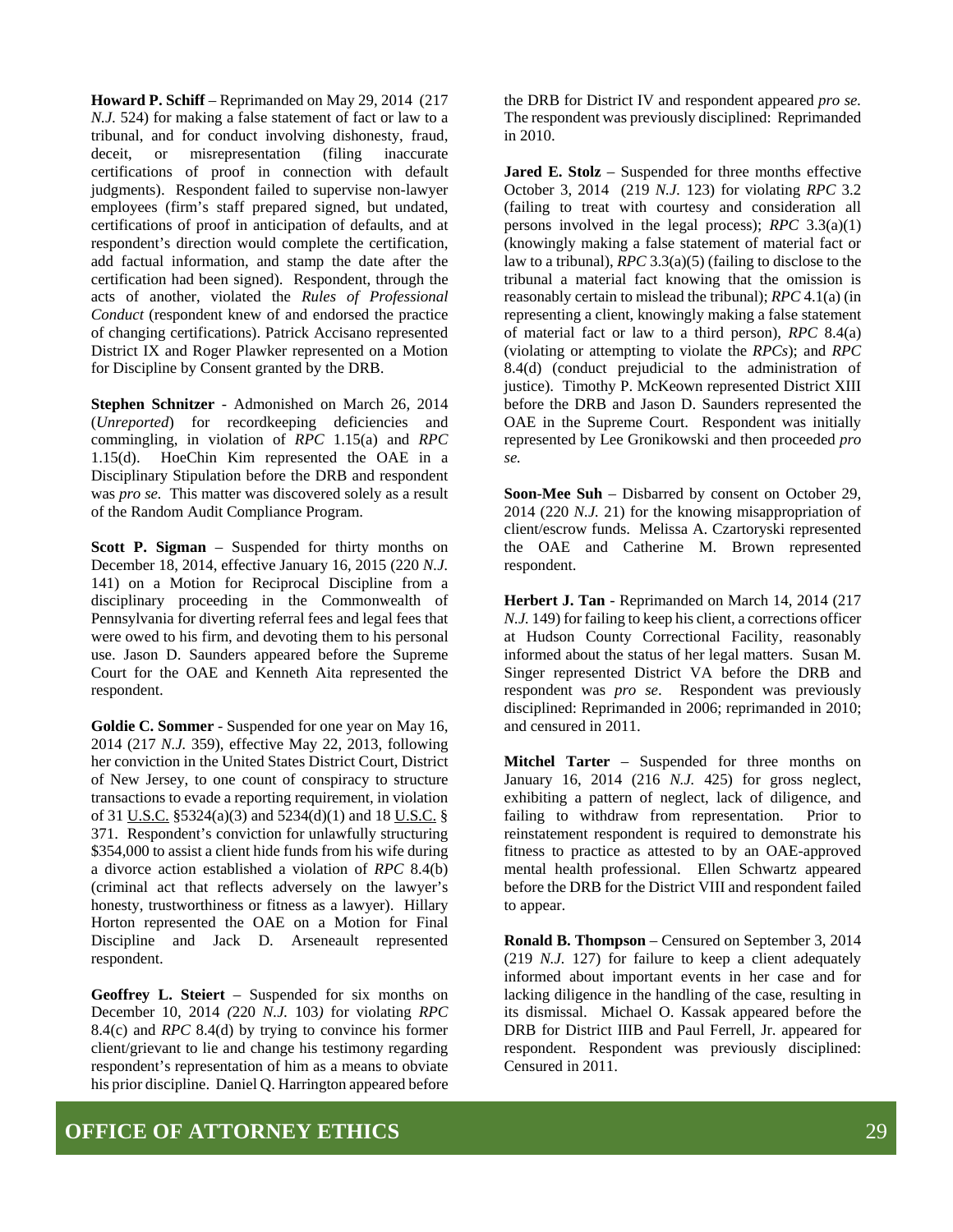**John E. Tiffany** – Disbarred on May 28, 2014 (217 *N.J.* 519) for numerous violations of the *Rules of Professional Conduct* and *Court Rules* in three client matters that proceeded to a hearing, and in five other matters that proceed by default. HoeChin Kim represented the OAE and Andrew J. Cevasco represented respondent. The respondent was previously disciplined: Suspended for three months in 2013.

**Kimberly S. Tyler** - Reprimanded by consent on May 29, 2014 (217 *N.J.* 525) for failing to communicate with a client. Nicole Leonard represented District VA and respondent was *pro se* on a Motion for Discipline by Consent granted by the DRB. Respondent was previously disciplined: Reprimanded in 2011.

**T. Thomas Van Dam** – Disbarred by consent on October 23, 2014 (220 *N.J.* 5) for knowing misappropriation of client funds. Michael J. Sweeney represented the OAE and Raymond R. Wiss represented the respondent. This matter was discovered solely as a result of the Random Audit Compliance Program.

**Clifford L. Van Syoc** – Suspended for six months on January 16, 2014, effective February 14, 2014, (216 *N.J.* 427) for failing to treat with courtesy and consideration all persons involved in the legal process; making a statement the lawyer knows to be false or with reckless disregard as to its truth or falsity concerning the qualifications of a judge; and engaging in conduct prejudicial to the administration of justice. Timothy J. McNamara appeared before the DRB for the OAE and Respondent was represented by Heidi R. Weintraub.

**Efthemois D. Velahos** – Censured on December 12, 2014 (220 *N.J.* 108) for his violations of *RPC* 5.4(b) (partnership with a non-lawyer in the practice of law), *RPC* 5.5(a)(1) (failure to maintain liability insurance while practicing as a limited liability company and practicing law in a jurisdiction where doing so violates the regulation of the legal profession in that jurisdiction), *RPC* 8.4(b) (committing a criminal act that reflects adversely on the lawyer's honesty, trustworthiness or fitness as a lawyer), and *RPC* 8.4(c) (conduct involving dishonesty, fraud, deceit or misrepresentation). William Nash appeared before the DRB for District IV and Teri S. Lodge waived appearance on behalf of respondent.

**Brandon Walcott** - Reprimanded on May 14, 2014 (217 *N.J.* 367) for violating *RPC* 4.1(a) (knowingly making a false statement of material fact to a third-person) and *RPC* 8.4(c) (engage in conduct involving dishonesty, fraud, deceit or misrepresentation). Missy Urban represented the OAE and respondent was *pro se* on a stipulation of discipline by consent.

**David L. Wecht –** Reprimanded on June 19, 2014 (218 *N.J.* 388) for violating *RPC* 1.15(a) (negligent misappropriation) and *RPC* 1.15(d) (recordkeeping violations). Christina Blunda Kennedy appeared before the DRB for the OAE and respondent was *pro se*.

**Benjamin C. Weiner** – Reprimanded on March 11, 2014 (217 *N.J.* 146) for authoring pleadings in the course of a lawsuit which disparaged the honesty and integrity of judges who comprise the Pennsylvania judiciary, in reckless disregard for their truth or falsity in violation of *RPC* 8.2(a). Peter J. Gallagher appeared before the Disciplinary Review Board for District VC. Respondent appeared *pro se*.

**Eric M. Winston** – Reprimanded on October 1, 2014 (219 *N.J.* 428) for failing to file an appeals brief in an employment matter and misrepresenting to the client that the matter was proceeding normally. Respondent's conduct equated to violations of *RPC* 1.1(a) (gross neglect), *RPC* 1.3 (lack of diligence), *RPC* 1.4(b) (failure to keep a client reasonably informed about the status of a matter), and *RPC* 8.4(c) (conduct involving dishonesty, fraud, deceit or misrepresentation). Joseph C. Perconti represented District XI and respondent was represented by Paulette L. Pitt.

**Matthew W. Woitkowski** - Censured on September 9, 2014 (219 *N.J.* 181) for negligent misappropriation of funds caused by noncompliance with recordkeeping requirements and failure to keep sufficient funds in his IOLA trust account, recordkeeping violations, and conflict of interest caused by respondent permitting his real estate clients to utilize the title company that he owned for their title abstract and title insurance needs without sufficiently disclosing his personal interest in the company to his New York law clients. Hillary Horton represented the OAE on a Motion for Reciprocal Discipline before the DRB and Michael S. Ross represented respondent.

**Lois Anne Wood** - Disbarred by consent on August 7, 2014 (218 *N.J.* 526) for knowingly misappropriating client trust funds. Timothy J. McNamara represented the OAE before the Supreme Court and Lee A. Gronikowski represented the respondent. The respondent was previously disciplined: Admonished in 1997 and reprimanded in 2003.

**Maria A. Yelland** - Censured on October 30, 2014 (220 *N.J.* 26) for failing to return documents to a client in a bankruptcy matter; failing to keep an estate client adequately informed about the status of the matter; and for exhibiting gross negligence, lack of diligence, and failing to keep a bankruptcy client adequately informed about the status of her case. Respondent also failed to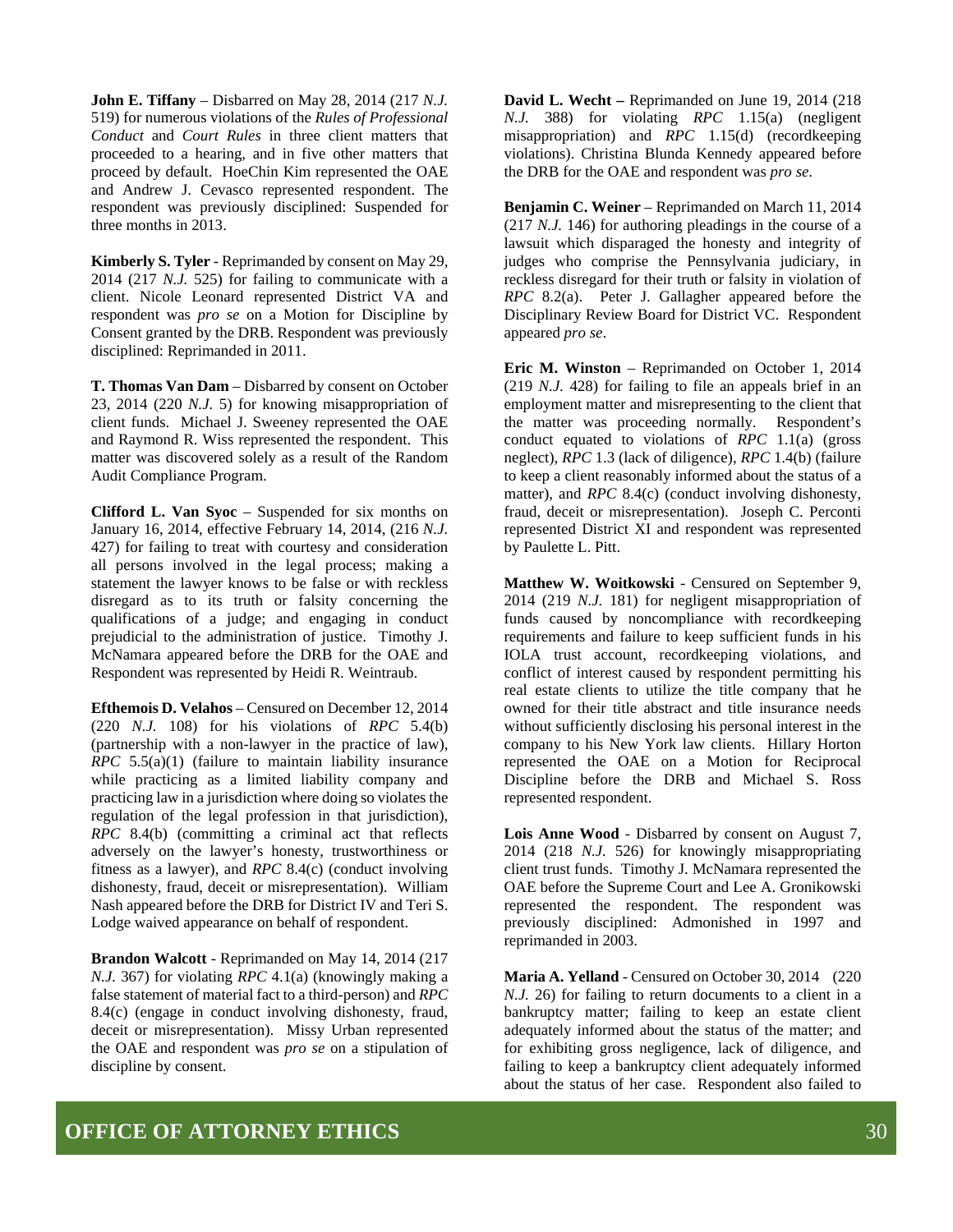cooperate with disciplinary authorities. Nikki J. Davis and Robert Fredrick Casey represented District VII and respondent was *pro se.*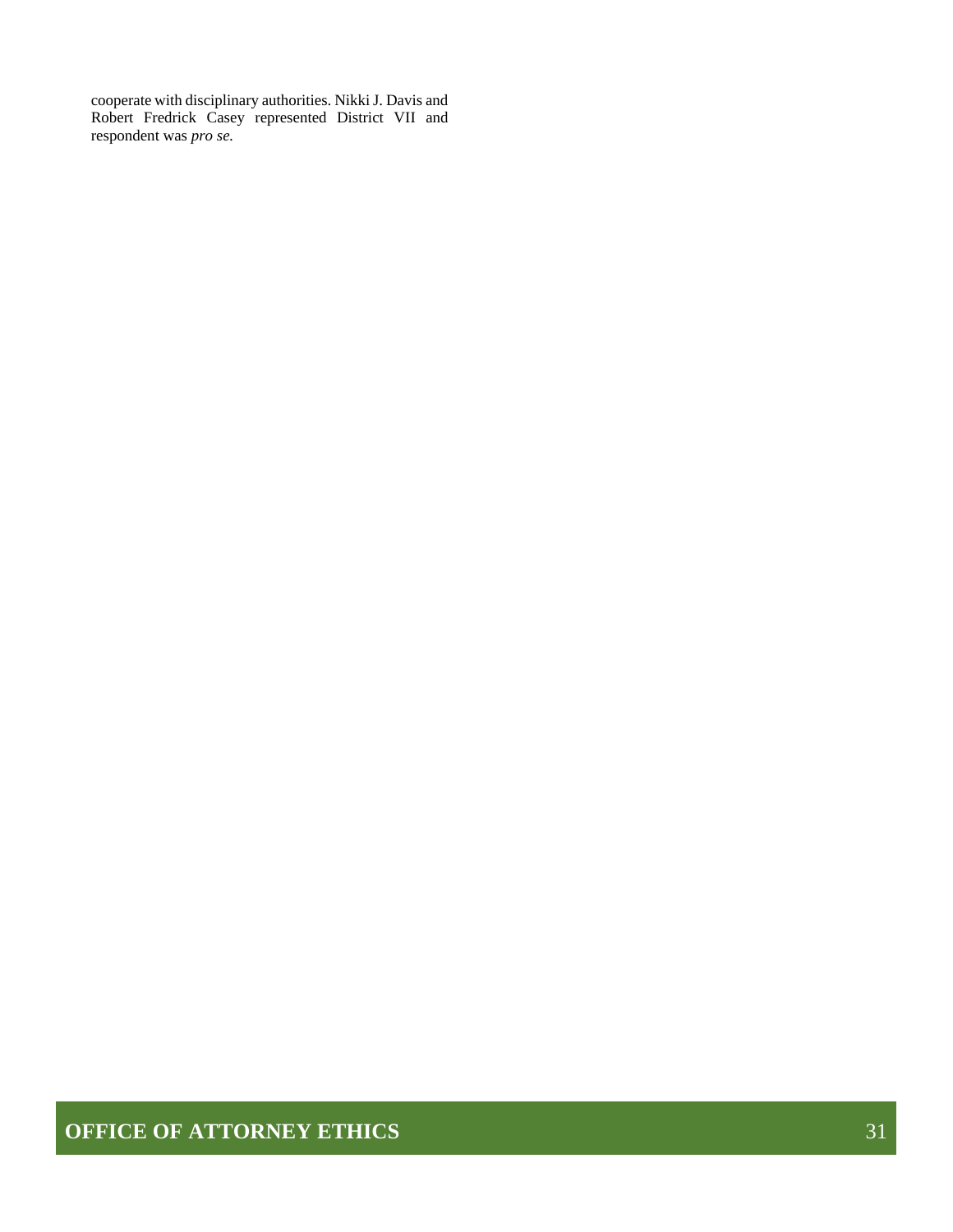## **V. OTHER RELATED ACTIONS**

The attorney disciplinary system also handles a significant number of other related actions involving New Jersey attorneys. During 2014, a total of 107 such actions were undertaken, including: transfers to disability-inactive status; Bar Admission cases alleging cheating; prosecutions for contempt of a Supreme Court Order to cease practicing law by suspended or disbarred lawyers; diversionary actions by which attorneys who commit "minor unethical conduct" may avoid discipline if they complete specific conditions; reinstatement proceedings where suspended attorneys seek to again practice law; and matters where disciplined lawyers are monitored for a period of time after discipline is imposed.

### **A. DISABILITY-INACTIVE STATUS**

Disability-Inactive Status is imposed by the Supreme Court where an attorney lacks the mental or physical capacity to practice law. *R. 1:20-12*. While often imposed in conjunction with an attorney disciplinary investigation or prosecution, this status is, by itself, nondisciplinary in nature. During 2014, a total of two (2) attorneys were the subject of a disability-inactive Order. This represents a decrease from 2013 when six (6) attorneys were so transferred. Prior years' results were:  $2012 - 2$ ;  $2011 - 4$ ; and  $2010 - 2$ . During this 5-year period, an average of 3.2 lawyers per year was placed into disability-inactive status.

#### **B. BAR ADMISSIONS / COMTEMPT**

#### *1. Bar Admissions*

Where a bar applicant is suspected of cheating on the state's bar examination test, the Supreme Court assigns the matter to the OAE for investigation and, if warranted, prosecution. The OAE was assigned one such investigation in 2006. No such cases have been assigned since that time.

#### *2. Contempt*

Prosecutions for contempt of Supreme Court orders under *R. 1:20-16(j)* is another category of cases entrusted to the OAE. These actions involve the improper, continued practice of law by suspended and disbarred attorneys. The OAE may file and prosecute an action for contempt before the Assignment Judge of the vicinage where the respondent engaged in the prohibited practice of law. It also has the authority to file disciplinary complaints against offending attorneys seeking sanctions for their violations. There were no prosecutions for contempt of Supreme Court orders in 2014.

#### **C. DIVERSIONS**

The diversionary program allows attorneys who have committed "minor unethical conduct" to be diverted from the disciplinary system. "Minor unethical conduct" is behavior that would likely warrant no more than an admonition (the least serious sanction) if the matter proceeded to a hearing. Determinations to divert matters of minor unethical conduct are made only by the Director, OAE. A grievant is given ten days' notice to comment prior to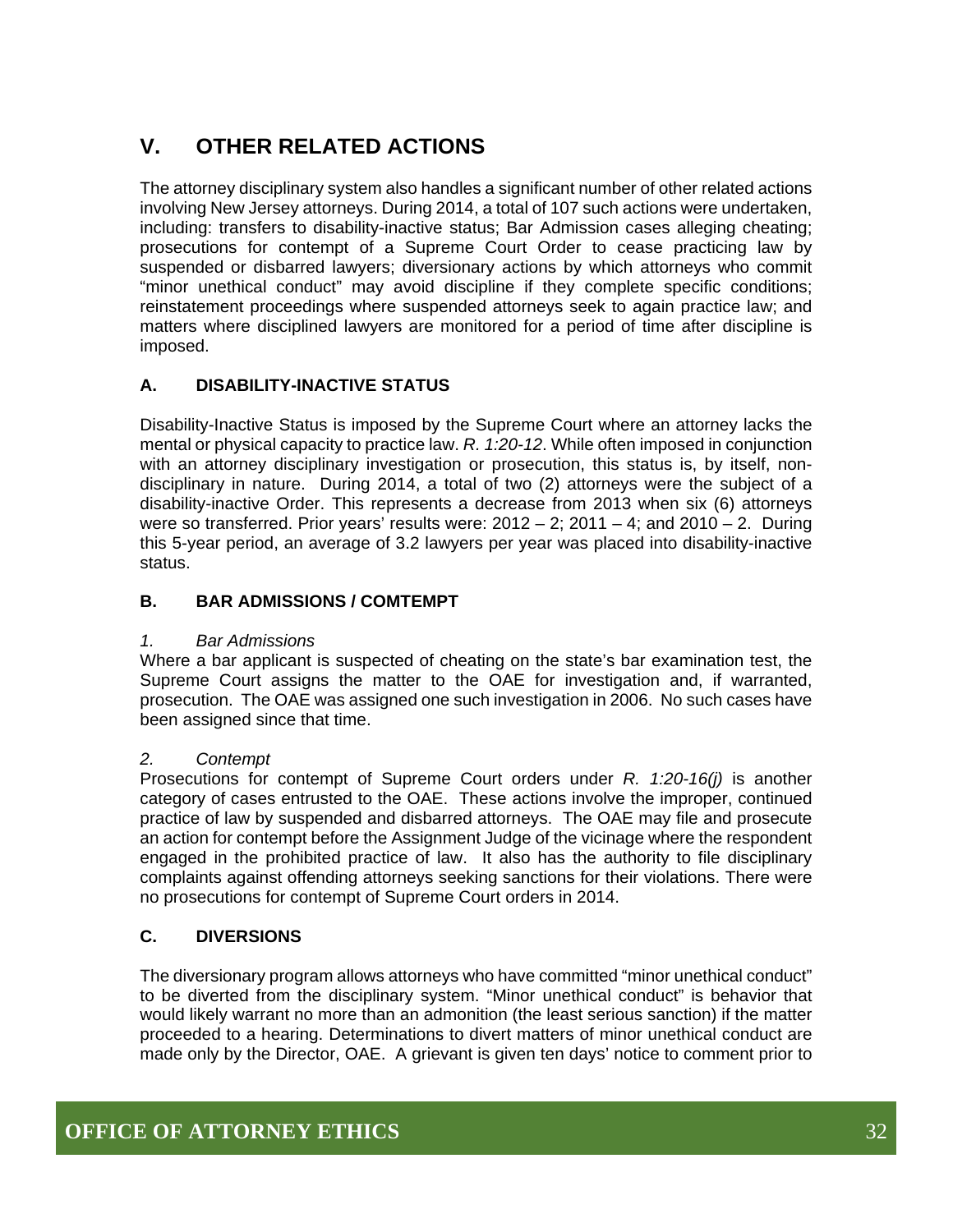the OAE Director's final decision to divert the case, but a grievant cannot appeal the Director's diversion decision.

Diversion may take place only if the attorney acknowledges a mistake and agrees to take remedial steps (sometimes beneficial to the grievant) to assure future compliance with the Rules. The primary purpose of diversion is education and the productive resolution of disputes between clients and attorneys outside of the disciplinary process. It permits the disciplinary system to focus resources on more serious cases. Diversion conditions generally do not exceed a period of six months. If successfully completed, the underlying grievance is dismissed with no record of discipline. If diversion is unsuccessful, a disciplinary complaint is filed and prosecuted.

During calendar year 2014, a total of 51 requests for diversion were received by the OAE: none were declined. By the end of the year, 73 diversions were successfully completed and 27 were still pending from 2014 and prior years. Occasionally, some respondents agree to diversion and then fail to complete the agreed conditions. This year, two (2) respondents failed diversion. These matters were returned to the district committee for the filing of a formal complaint. In 2013, 92 diversions were approved (92 requests and no rejections). During the last five years, an average of 68 diversions was approved. The most common diversion offenses for 2014 were: money-commingling (9); gross neglect/lack of diligence/competence (7); and money – recordkeeping (5).

The most popular condition imposed in diversion cases required the attorney to complete the New Jersey State Bar Association's Ethics Diversionary Education Course (38). Other required conditions included: completion of a course in New Jersey Trust and Business Accounting (15); letters of apology (3); recordkeeping compliance reporting (2); prompt completion of underlying case responsibilities (1); and office procedure improvement (1). Last year, attendance at the Bar Association's Diversionary Course was also the primary remedial condition (84).

#### **D. REINSTATEMENT PROCEEDINGS**

A suspended attorney may not practice again until the attorney first files a reinstatement application, and the Supreme Court grants the request by order. The application is reviewed by the OAE, the Review Board and the Supreme Court. There is no procedure for a disbarred attorney to apply for reinstatement since disbarment is permanent. *In re Wilson,* 81 *N.J.* 451, 456 n.5 (1979) and *R. 1:20-15A(a)(1).* Where the attorney is suspended for over six months, a reinstatement petition may not be made until after expiration of the time period provided in the suspension Order. *R. 1:20-21(a).* Where the suspension is for six months or less, the attorney may file a petition and publish the required public notice 40 days prior to the suspension period. *R. 1:20-21(b).* The Supreme Court reinstated twelve (12) attorneys in 2014, which was the same as in 2013.

#### **E. MONITORED ATTORNEYS**

The Supreme Court imposes monitoring conditions on some attorneys either in connection with interim or final sanctions imposed in disciplinary proceedings or as a result of previous reinstatement proceedings. There are several types of practice conditions. A proctorship is imposed on those attorneys who need intensive guidance and oversight by a seasoned practitioner. *Rule1:20-18* imposes specific reporting responsibilities on both the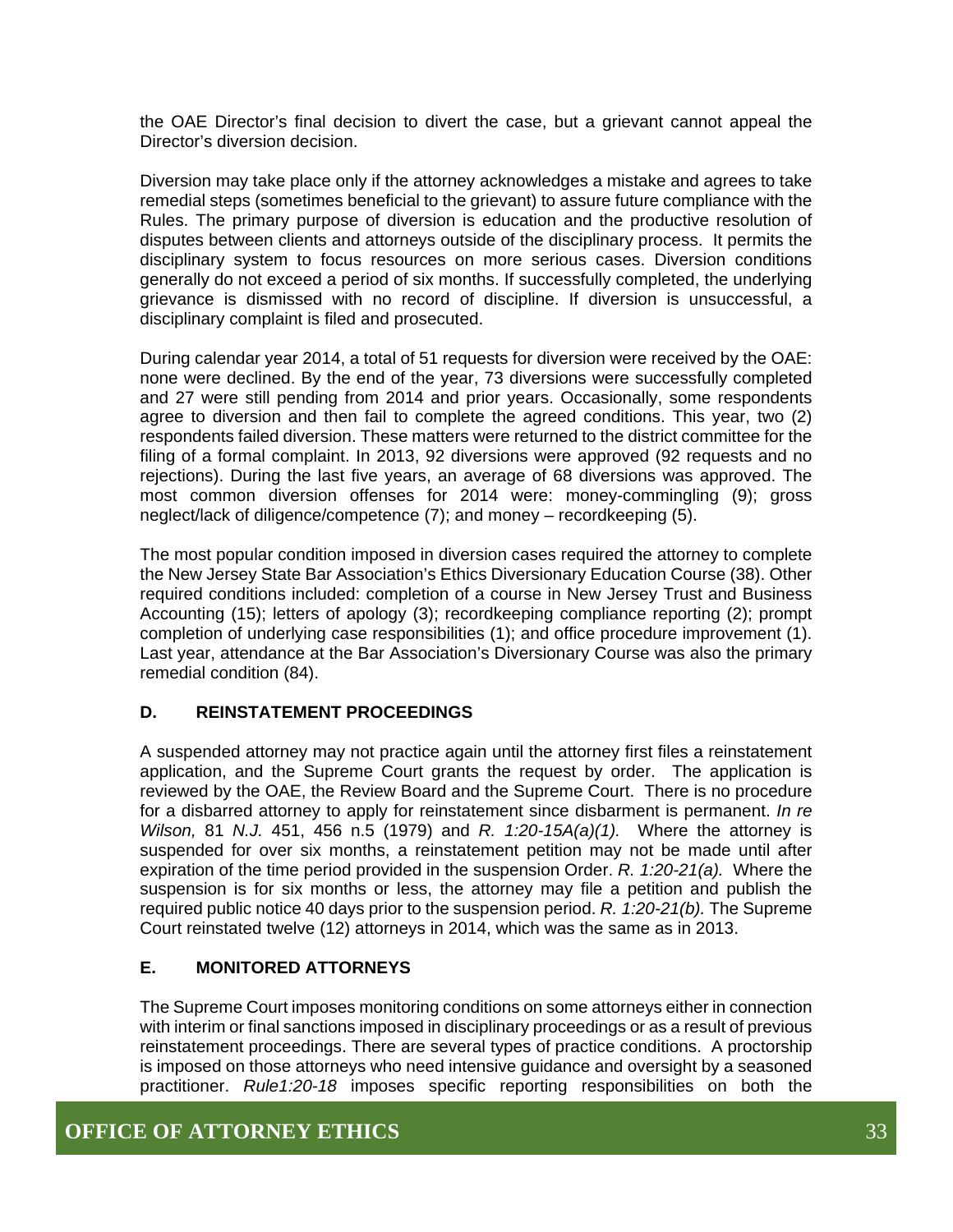respondent and the proctor, including weekly conferences, the maintenance of time records and instructions regarding proper financial recordkeeping. Another typical condition is the submission of an annual or quarterly audit report covering attorney trust and business records. Sometimes random periodic drug testing at the attorney's expense is imposed. Finally, some attorneys are required to take ethics or substantive law courses. As of December 31, 2014, forty-two (42) attorneys were subject to monitoring.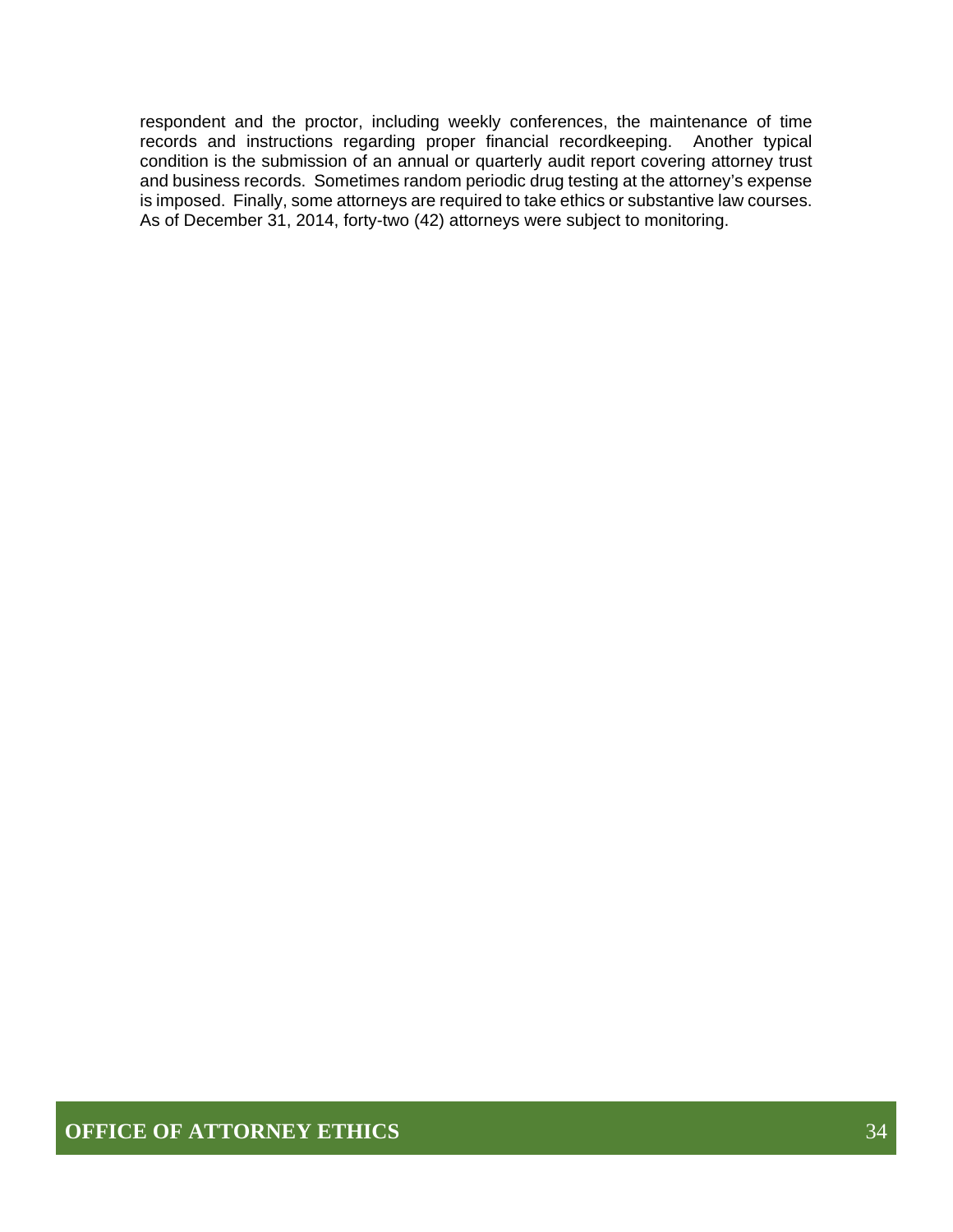## **VI. DISCIPLINARY STRUCTURE**

The attorney disciplinary system consists of three levels: 1) the Office of Attorney Ethics and District Ethics Committees, 2) the Disciplinary Review Board and 3) the Supreme Court of New Jersey.



Attorney Discipline System

**Figure 7** 

#### **A. DISTRICT ETHICS COMMITTEES**

The first level consists of 18 regionalized volunteer Ethics Committees, supervised and managed by the OAE. They are generally established along single or multiple county lines.

#### *1. Members and Officers of DECs*

Ethics Committees consist of volunteer members who investigate, prosecute and decide disciplinary matters. As of September 1, 2014, there were 546 volunteers (453 attorneys and 93 public members) serving *pro bono* across the state. Each Ethics Committee consists of three officers: a chair, the chief executive officer responsible for all investigations; a vice chair, responsible for all cases in the hearing stage; and a secretary (an attorney). The Secretary is not considered a member of the Ethics Committee. Rather, he is the committee administrator. In that capacity, the Secretary receives and screens all inquiries and grievances. The secretary functions as the Ethics Committee's link to the public, fielding all calls from members of the public and the Bar and providing information about the grievance and disciplinary process. Although Secretaries, like members, serve on a voluntary basis, they receive an annual emolument to defray the expenses related to their duties.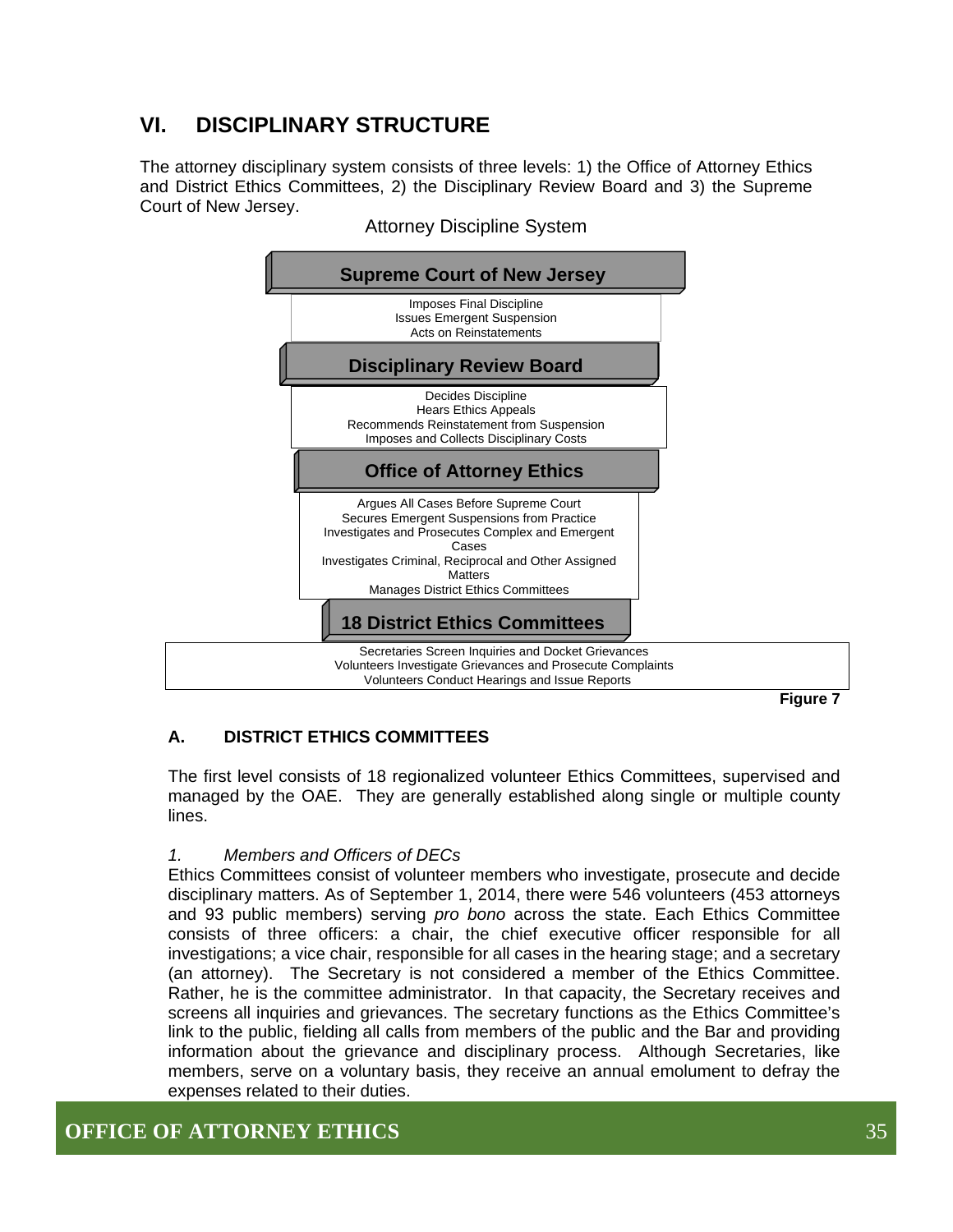| 2014-2015 District Ethics Committee Officers                               |                                                                |                                 |  |  |  |
|----------------------------------------------------------------------------|----------------------------------------------------------------|---------------------------------|--|--|--|
| <b>CHAIR</b>                                                               | <b>VICE CHAIR</b>                                              | <b>SECRETARY</b>                |  |  |  |
|                                                                            | District I - Atlantic, Cape May, Cumberland and Salem Counties |                                 |  |  |  |
| Joseph A. Levin, Esq.                                                      | David S. DeWeese, Esq.                                         | Jacqueline Hawkins Stiles, Esq. |  |  |  |
|                                                                            | District IIA - Bergen - North                                  |                                 |  |  |  |
| David M. Repetto, Esq.                                                     | Linda J. Schwager, Esq.                                        | Nina C. Remson, Esq.            |  |  |  |
|                                                                            | District IIB - Bergen County - South                           |                                 |  |  |  |
| Salvador H. Sclafani, Esq.<br>Nina C. Remson, Esq.<br>Janet B. Lurie, Esq. |                                                                |                                 |  |  |  |
|                                                                            | <b>District IIIA - Ocean County</b>                            |                                 |  |  |  |
| Robert J. Ritacco, Esq.                                                    | Jerome Turnbach, Esq.                                          | Steven Secare, Esq.             |  |  |  |
|                                                                            | <b>District IIIB - Burlington County</b>                       |                                 |  |  |  |
| James J. Morley, J.S.C. (Retired)                                          | Swati M. Kothari, Esq.                                         | Cynthia S. Earl, Esq.           |  |  |  |
|                                                                            | <b>District IV - Camden and Gloucester Counties</b>            |                                 |  |  |  |
| William A. Nash, Esq.                                                      | Christopher L. Soriano, Esq.                                   | John M. Palm, Esq.              |  |  |  |
|                                                                            | District VA - Essex County - Newark                            |                                 |  |  |  |
| Frank J. DeAngelis, Esq.                                                   | David M. Dugan, Esq.                                           | Natalie S. Watson, Esq.         |  |  |  |
|                                                                            | <b>District VB - Essex County - Suburban Essex</b>             |                                 |  |  |  |
| Louis D. Balk, Esq.                                                        | Kelly M. Mattheiss, Esq.                                       | Paula I. Getty, Esq.            |  |  |  |
|                                                                            | <b>District VC - Essex County - West Essex</b>                 |                                 |  |  |  |
| Cheryl H. Burstein, Esq.                                                   | Martin Bearg, Esq.                                             | Jay M. Silberner, Esq.          |  |  |  |
|                                                                            | <b>District VI - Hudson County</b>                             |                                 |  |  |  |
| Alan Molina, Esq.                                                          | Ilene S. Miklos, Esq.                                          | Jack Jay Wind, Esq.             |  |  |  |
|                                                                            | <b>District VII - Mercer County</b>                            |                                 |  |  |  |
| Jennifer Weisberg Millner, Esq.                                            | Peter F. Kelly, Esq.                                           | Alan G. Frank, Jr., Esq.        |  |  |  |
|                                                                            | <b>District VIII - Middlesex County</b>                        |                                 |  |  |  |
| Glynn J. Dwyer, Jr., Esq.                                                  | Willard C. Shih, Esq.                                          | Maurice Jefferson, Esq.         |  |  |  |
|                                                                            | <b>District IX - Monmouth County</b>                           |                                 |  |  |  |
| Bunce D. Atkinson, Esq.                                                    | Mark B. Watson, Esq.                                           | Joseph M. Casello, Esq.         |  |  |  |
|                                                                            | <b>District XA - East Morris and Sussex Counties</b>           |                                 |  |  |  |
| Matthew P. O'Malley, Esq.                                                  | Helen E. Tuttle, Esq.                                          | Caroline Record, Esq.           |  |  |  |
|                                                                            | <b>District XB - West Morris and Sussex Counties</b>           |                                 |  |  |  |
| Moira E. Colquhoun, Esq.                                                   | Catherine Riordan, Esq.                                        | Caroline Record, Esq.           |  |  |  |
| <b>District XI - Passaic County</b>                                        |                                                                |                                 |  |  |  |
| Linda Couso Puccio, Esq.                                                   | Deborah Jean Massaro, Esq.                                     | Michael Pasquale, Esq.          |  |  |  |
|                                                                            | <b>District XII - Union County</b>                             |                                 |  |  |  |
| Susan B. McCrea, Esq.                                                      | Michael Margello, Esq.                                         | Michael F. Brandman, Esq.       |  |  |  |
|                                                                            | District XIII - Hunterdon, Somerset and Warren Counties        |                                 |  |  |  |
| Amy Z. Shimalla, Esq.                                                      | Timothy P. McKeown, Esq.                                       | Donna P. Legband, Esq.          |  |  |  |
|                                                                            |                                                                |                                 |  |  |  |

**Figure 8**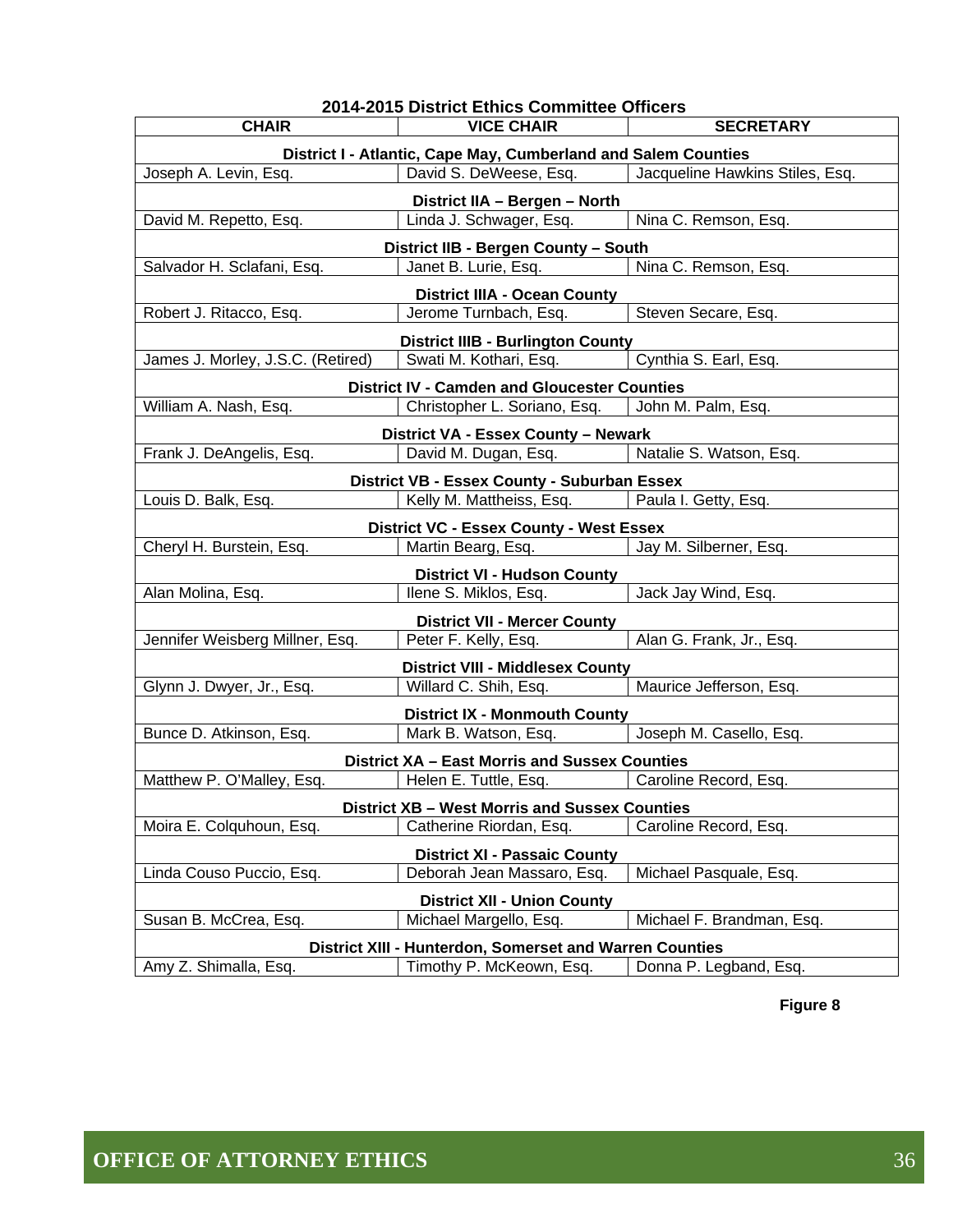#### *2. Investigations*

Attorney members are assigned to investigate and, if necessary, prosecute grievances docketed with an Ethics Committee.

#### *3. Complaints*

Formal complaints are filed only where the chair determines that there is a reasonable prospect of proving charges against the attorney-respondent by clear and convincing evidence.

#### *4. Hearing Panels*

Three-member hearing panels comprised of two attorneys and one public member of a district ethics committee decide cases after formal complaints have been filed.

#### 5. *Office of Attorney Ethics*

The OAE is responsible for overseeing the operations of all Ethics Committees. The OAE also investigates and prosecutes serious, complex and emergent matters statewide as discussed more fully in the "Office of Attorney Ethics" section below.

#### **B. DISCIPLINARY REVIEW BOARD**

The second level of the disciplinary system involves the Disciplinary Review Board (Review Board), which is the intermediate appellate tribunal in disciplinary matters. It is usually composed of nine members, however there is currently a vacancy for an attorney member: Four are lawyers (Chair Bonnie C. Frost, Esq., Vice Chair Edna Y. Baugh, Esq., Bruce W. Clark, Esq. and Anne C. Singer, Esq.), one is a retired Assignment Judge (Hon. Maurice J. Gallipoli) and three are public members (Mr. Robert C. Zmirich, Mr. Thomas J. Hoberman and Ms. Eileen Rivera). All Review Board members volunteer their time to the system. The Review Board meets monthly (except August and December) in public session at the Richard J. Hughes Justice Complex, Trenton, to hear oral arguments on recommendations for discipline.

The Review Board's primary responsibility is to review reports by hearing panels and special ethics masters finding unethical conduct and recommending discipline, and to decide OAE motions for final or reciprocal discipline. If a matter comes to it on a recommendation for admonition, the Review Board may issue a written letter of admonition without scheduling oral argument. Discipline matters recommending reprimand, censure, suspension or disbarment are routinely scheduled for oral argument. The respondent may appear in person or by counsel. The presenter of an Ethics Committee or OAE ethics counsel appears to prosecute the matter. If the Review Board determines that a reprimand or greater discipline should be imposed, its written decision is reviewed by the Supreme Court, which then issues the final Order imposing discipline.

The Review Board also decides other matters, including appeals from dismissals after investigation or hearing and appeals of fee arbitration determinations. It also acts on requests by suspended attorneys to be reinstated to practice. Here, the Review Board's recommendation goes to the Supreme Court to either grant or deny reinstatement.

OAE ethics counsel appeared before the Review Board during 2014 to argue a total of 37 separate matters. The Review Board's review is *de novo* on the existing record and no testimony is taken.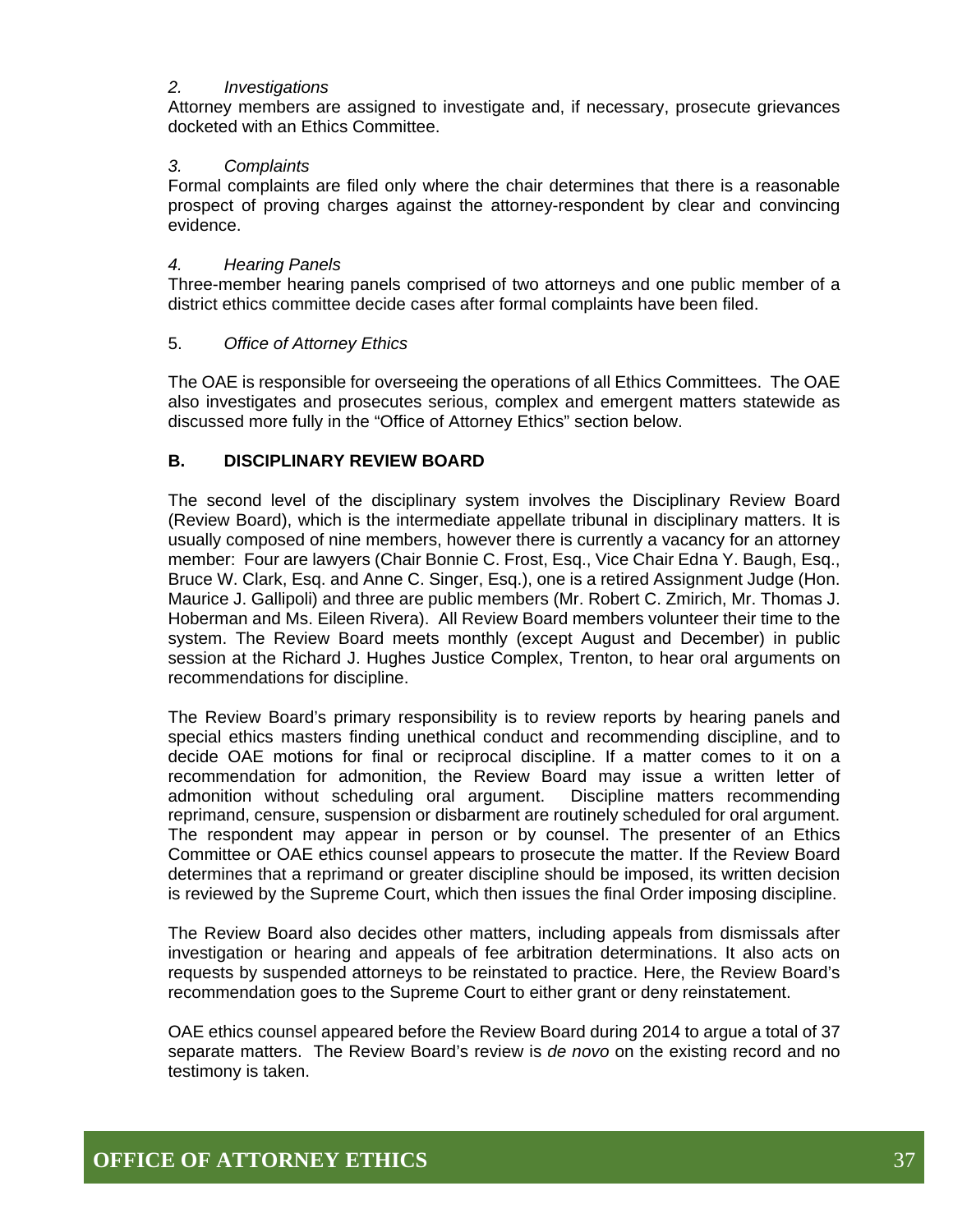#### **C. SUPREME COURT OF NEW JERSEY**

The Supreme Court of New Jersey is the third and highest level of the disciplinary system. Under the State Constitution, the Supreme Court of New Jersey has exclusive authority over the regulation of the practice of law. *N.J. Const.* art. VI*,* Section II, ¶3. The Supreme Court sets the terms for admission to the practice of law and regulates the professional conduct of attorneys.

The Supreme Court is composed of a Chief Justice and six Associate Justices. Supreme Court Justices are appointed by the Governor and confirmed by the State Senate for an initial term of seven years. On reappointment, they are granted tenure until they reach the mandatory judicial retirement age of 70. The current Chief Justice, Stuart Rabner, was appointed to the Supreme Court in 2007. The other members of the Supreme Court are Associate Justice Jaynee LaVecchia (appointed in 2000; tenured in 2007); Associate Justice Barry T. Albin (appointed in 2002; tenured in 2009); Associate Justice Anne M. Patterson (appointed in 2012); Justice Faustino J. Fernandez-Vina (appointed in 2014) and Justice Lee Solomon (appointed in 2014). There is currently one (1) vacancy on the Supreme Court, temporarily filled by Appellate Division Judge Mary Catherine Cuff.

The Supreme Court hears oral arguments in disciplinary matters at the Richard J. Hughes Justice Complex. Only the Supreme Court can order disbarment of an attorney. In all other matters, the decision of the Review Board becomes final on the entry of a confirmatory order by the Supreme Court, unless it grants a petition for review or issues an order to show cause on its own motion.

The OAE represents the public interest in all cases before the Supreme Court. During 2014, OAE ethics counsel appeared a total of 31 times for oral argument in disciplinary cases. Arguments are televised in real time via streaming video technology over the Internet. Arguments can be accessed from the Judiciary's Website at www.njcourtsonline.com by clicking on the WEB**CAST** icon.

#### **D. FINANCING ATTORNEY DISCIPLINE**

#### *1. Annual Attorney Registration Fee*

The attorney disciplinary system in New Jersey is funded exclusively from the Supreme Court's annual mandatory registration assessment on lawyers. No taxpayers' monies are used. The assessment constitutes dedicated funds earmarked exclusively for the attorney discipline and fee arbitration systems. *R.1:20-2(b).* The annual billing also funds the Lawyers' Fund for Client Protection, *R.1:28-2* (which reimburses clients whose monies have been taken by lawyers through dishonest conduct), as well as the Lawyers' Assistance Program (which helps lawyers with alcohol, substance abuse and other problems). For calendar year 2014, the total annual fee assessed for most lawyers (those admitted between 5 to 49 years) was \$212. Of this amount, \$148 was earmarked for attorney discipline, \$50 for the Lawyers' Fund, \$10 for Lawyers' Assistance and \$4 for Continuing Legal Education.

#### *2. Comparison to Other Jurisdictions*

New Jersey attorneys pay among the lowest mandatory annual registration fees in the country. A July 1, 2014, survey prepared by the OAE for the National Organization of Bar Counsel, Inc., showed that New Jersey ranked  $6<sup>th</sup>$  in attorney size (with 93,757 attorneys) out of 51 United States jurisdictions. The survey also demonstrated that the Garden State ranked  $41^{st}$  (at \$212) in the amount of mandatory fees required to practice. For 2013, New Jersey ranked  $5<sup>th</sup>$  in size and  $43<sup>rd</sup>$  in mandatory annual fees charged.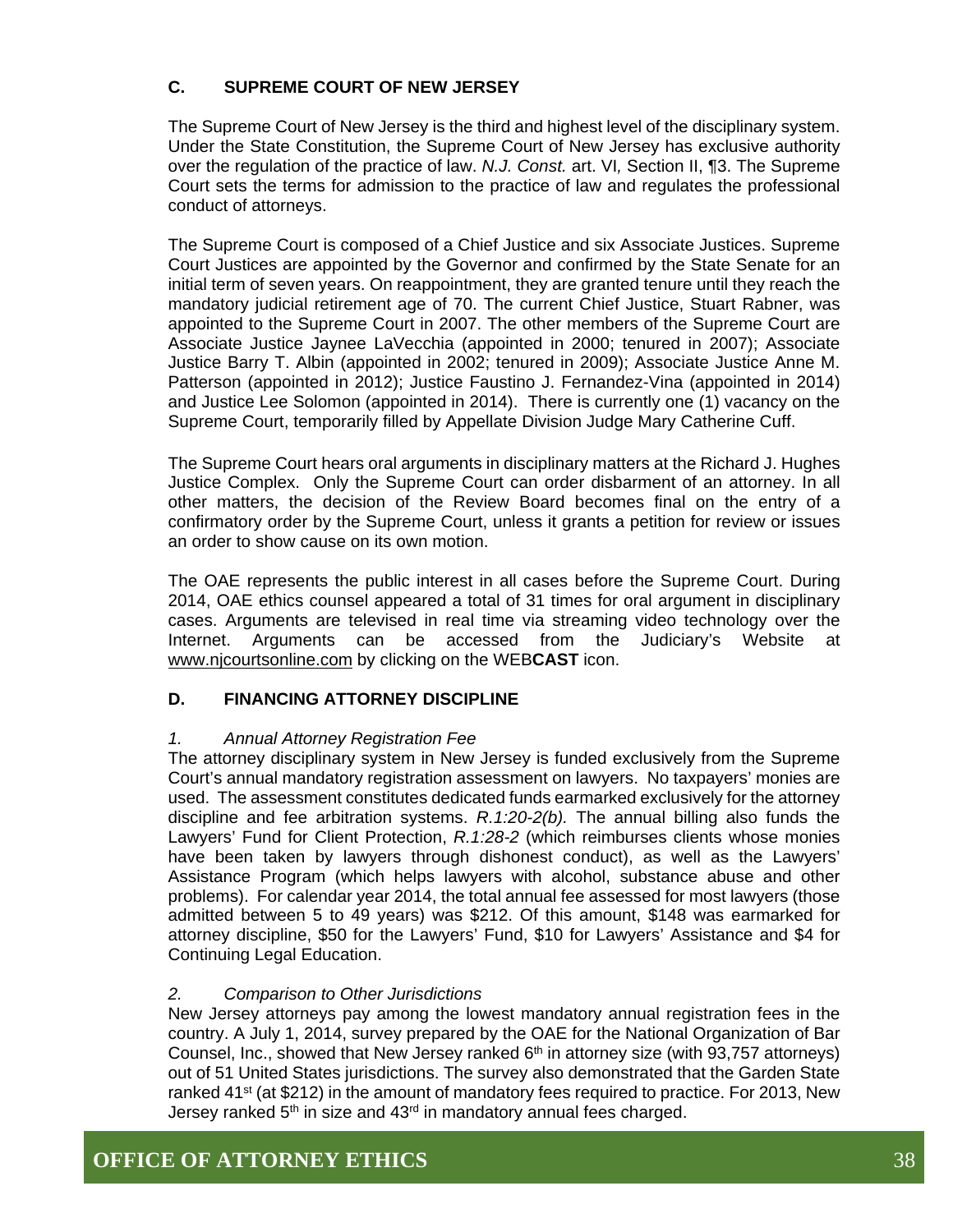#### *3. Disciplinary Oversight Committee*

The Supreme Court established a Disciplinary Oversight Committee (Oversight Committee) and charged it with the responsibility to oversee the administration and financial management of the disciplinary system. *R. 1:20B*. One of its primary functions is to review annually the budgets proposed by the OAE and the Review Board and to make recommendations to the Supreme Court in that respect.

The Oversight Committee for 2014 consisted of six attorneys (Michael K. Furey, Esq., Chair, Paris P. Eliades, Esq., Hon. Nesle Rodriguez, Maureen E. Kerns, Esq., Hon. Joel Rosen and Debra Stone, Esq.) and five public members (Mr. Anthony J. Guacci, Vice Chair, Mr. Alonzo Brandon, Jr., Mr. Richard Sackin, Mr. Luis J. Martinez and Mr. Spencer V. Wissinger, III) all of whom serve *pro bono*.

The annual disciplinary budget for calendar year 2014 was \$13,156,572. Fifty-eight percent (58%) was allocated to the OAE and 20% to the Review Board. The balance was apportioned as follows: District Ethics Committees (7%), Random Audit Program (7%), Attorney Registration Program (4%), District Fee Arbitration Committees (3%) and Oversight Committee (1%).

#### **E. OFFICE OF ATTORNEY ETHICS**

The Supreme Court created the OAE on October 19, 1983, as the investigative and prosecutorial arm of the Supreme Court in discharging its constitutional authority to supervise and discipline New Jersey attorneys. *N.J. Const.* art VI, Section II, ¶3.

The OAE has programmatic responsibility for 18 Ethics Committees, which investigate and prosecute grievances alleging unethical conduct against attorneys. It also administers 17 District Fee Arbitration Committees (Fee Committees), which hear and determine disputes over legal fees between attorneys and clients. Likewise, the OAE conducts the Random Audit Program (RAP), which undertakes random audits of private law firm trust and business accounts to ensure that mandatory trust recordkeeping practices are followed. The OAE also oversees the collection and analysis of Annual Attorney Registration Statement data, which provides demographic and private practice information about all New Jersey lawyers, including trust and business accounts.

Importantly, the OAE also is vested with exclusive investigative and prosecutorial jurisdiction in certain types of matters, such as emergent, complex or serious disciplinary cases, matters where an attorney has been criminally charged, cases where an attorney is the subject of reciprocal discipline from another United States jurisdiction, matters involving allegations against a sitting Superior Court or Appellate Division judge concerning conduct while the judge was an attorney, multijurisdictional practice matters, charges against in-house counsel, cases where Ethics Committees have not resolved an investigation within a year and any case referred by the Review Board or the Supreme Court. *R. 1:20-2(b).* 

#### *1. OAE Legal Group*

The Supreme Court appoints the OAE Director. On recommendation of the Director, the Supreme Court appoints other ethics counsel. The Director hires all other staff, subject to the approval of the Chief Justice. The OAE Legal Group consists of a Director, First Assistant, three Assistant Ethics Counsel and eight Deputy Ethics Counsel.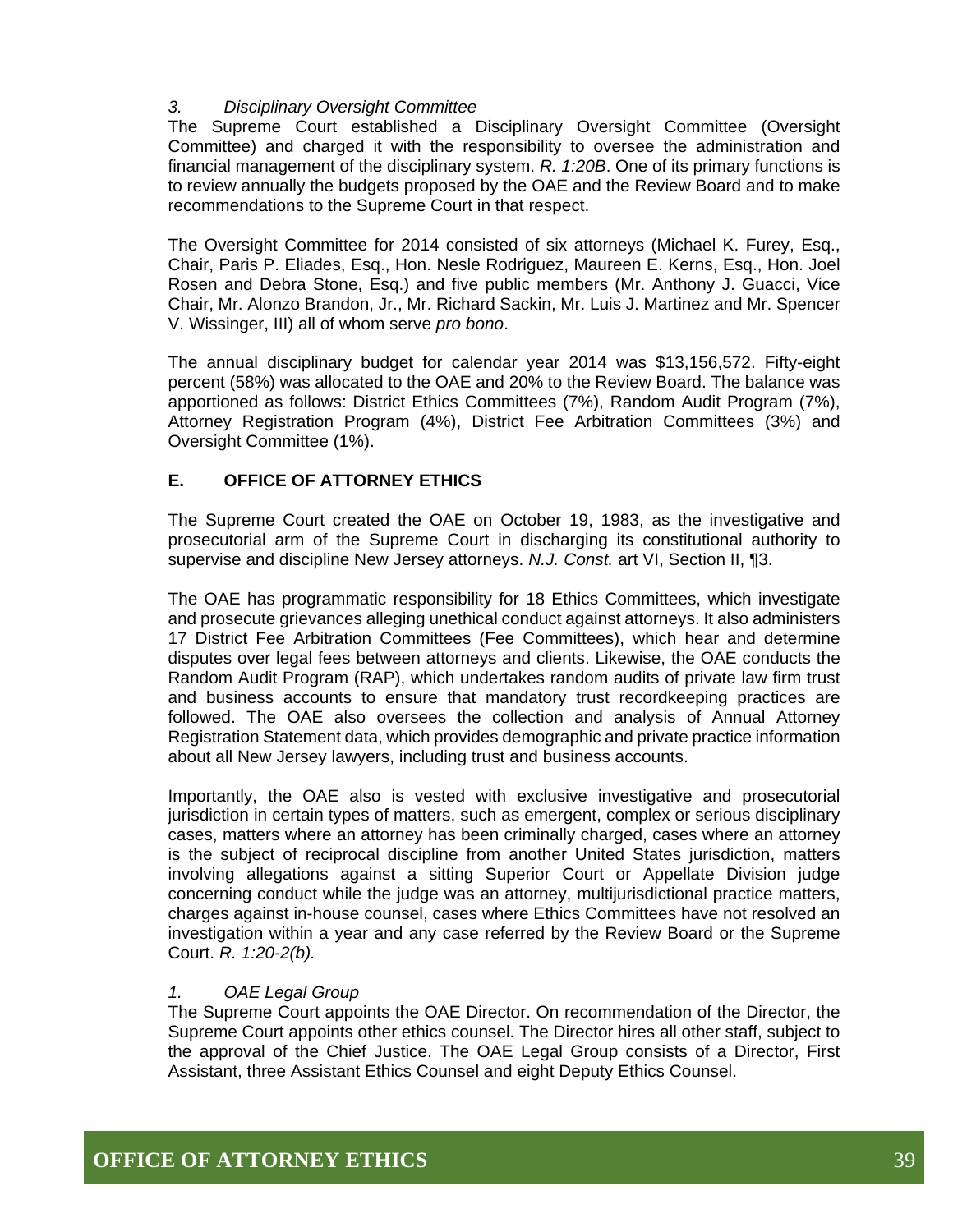#### *2. Administrative Group*

The work of the OAE is ably supported by its Administrative Group. It includes the OAE Administrator, who is responsible for human resources, facilities management, budgeting and accounting services, attorney registration program, reception and public information. She is assisted by an Office Coordinator. Information technology consists of a manager and a network administrator.

#### *3. Support Group*

The OAE's Support Group for discipline consists of a legal assistant, secretarial and clerical positions. These positions support attorneys, investigators, auditors and administrative personnel. In addition to secretarial/support services, a number of these staff positions provide information to the public, attorneys and others; issue Certificates of Ethical Conduct; transcribe interviews and demand audits; computerize and update information on all disciplinary cases docketed statewide; enter the results of decisions by the Supreme Court and the Review Board into OAE systems; enter attorney registration data; support the Trust Overdraft Program and the approved trust depositories program; coordinate the use of special ethics masters; administer OAE pool vehicles; and perform bookkeeping functions, together with many other important tasks without which the statewide disciplinary system could not operate.

#### *4. Complex Investigative Group*

The OAE's Complex Investigative Group consists of forensic disciplinary auditors and disciplinary investigators, assisted by an investigative aide. William M. Ruskowski is the Chief of Investigations. He is assisted by Assistant Chief Jeanine E. Verdel and Assistant Chief Barbara Galati.

The Complex Investigative Group primarily conducts statewide investigations of complex, serious and emergent matters, reciprocal discipline and criminal and civil charges made against New Jersey lawyers. Cases often involve misappropriation of trust funds, unethical financial and fraudulent conduct, recidivist attorneys and related white-collar misconduct. The group also handles matters where the OAE seeks temporary suspensions of attorneys to protect the public and the Bar.

#### *5. District Ethics Group*

The OAE District Ethics Group (OAE's DEC Group) supports the efforts of the 18 volunteer Ethics Committees throughout the state. Assistant Ethics Counsel Paula T. Granuzzo, who serves as the OAE's Statewide Ethics Coordinator, spearheads this group, with Deputy Statewide Ethics Coordinator William B. Ziff. Both are supported by an administrative assistant, a secretary, and a clerk/hearings administrator.

The responsibilities of the OAE's DEC Group are broad and include: recruitment of all volunteer members, including screening, appointment and replacement as necessary; conducting annual orientation training and conducting annual meetings of all officers; preparing the District Ethics Committee Manual; providing monthly computer listings of all pending cases to officers; and handling statewide general correspondence, including complaints about processing from grievants and respondents. The Group also assesses conflicts arising at the district level and transfers cases as necessary; continuously communicates with officers regarding committees' compliance with Supreme Court time goals; compiles and reviews monthly and quarterly exception reports from officers; periodically follows-up with volunteer investigators and hearing panel chairs, as necessary; and provides legal and procedural advice to the DEC volunteer members. The Group also prepares a quarterly DEC Newsletter to educate members; issues Certificates of Appreciation to outgoing members; drafts press releases for incoming and outgoing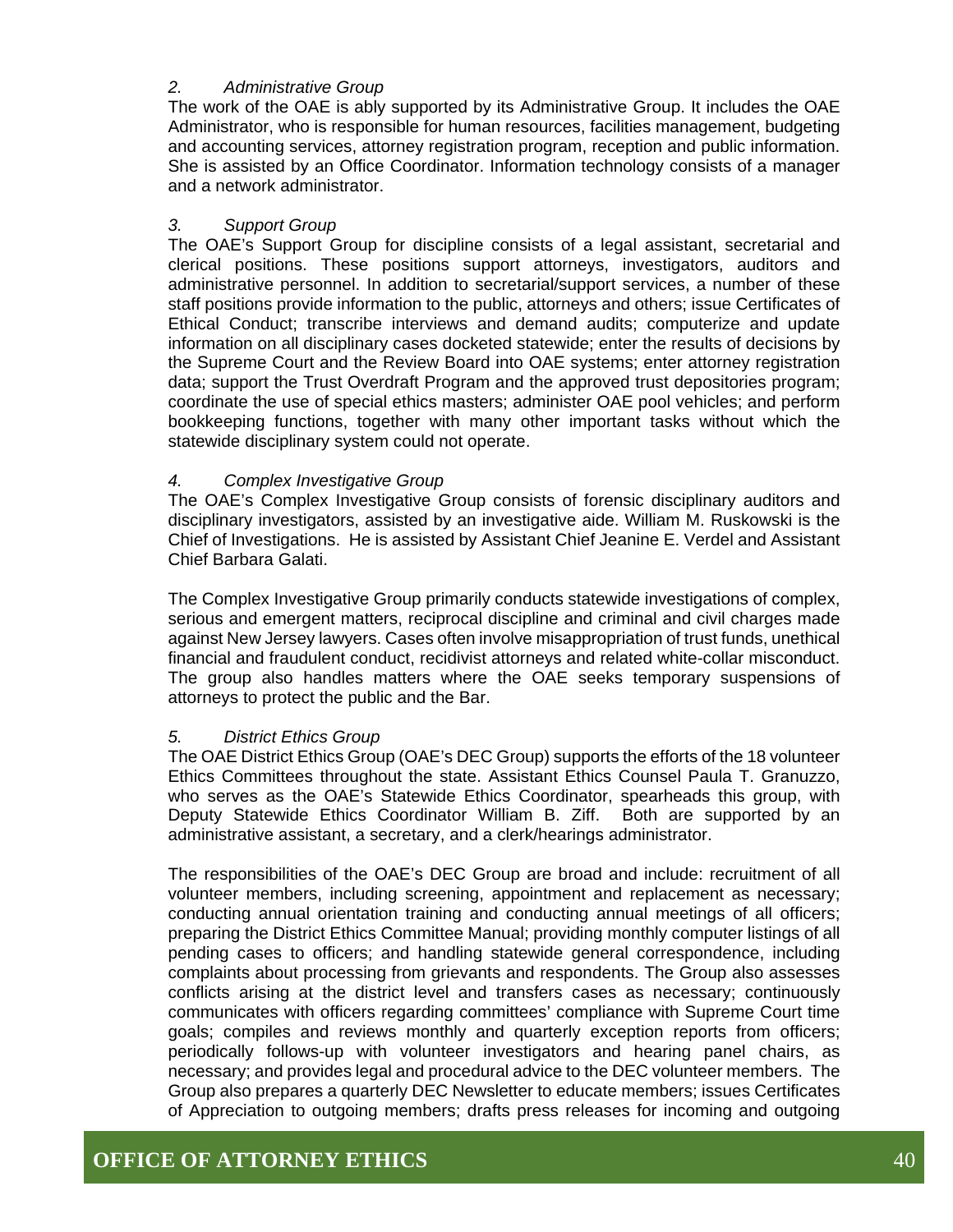members; recommends policies necessary to secure goals set by the Supreme Court; and consults with the Director, OAE on an ongoing basis.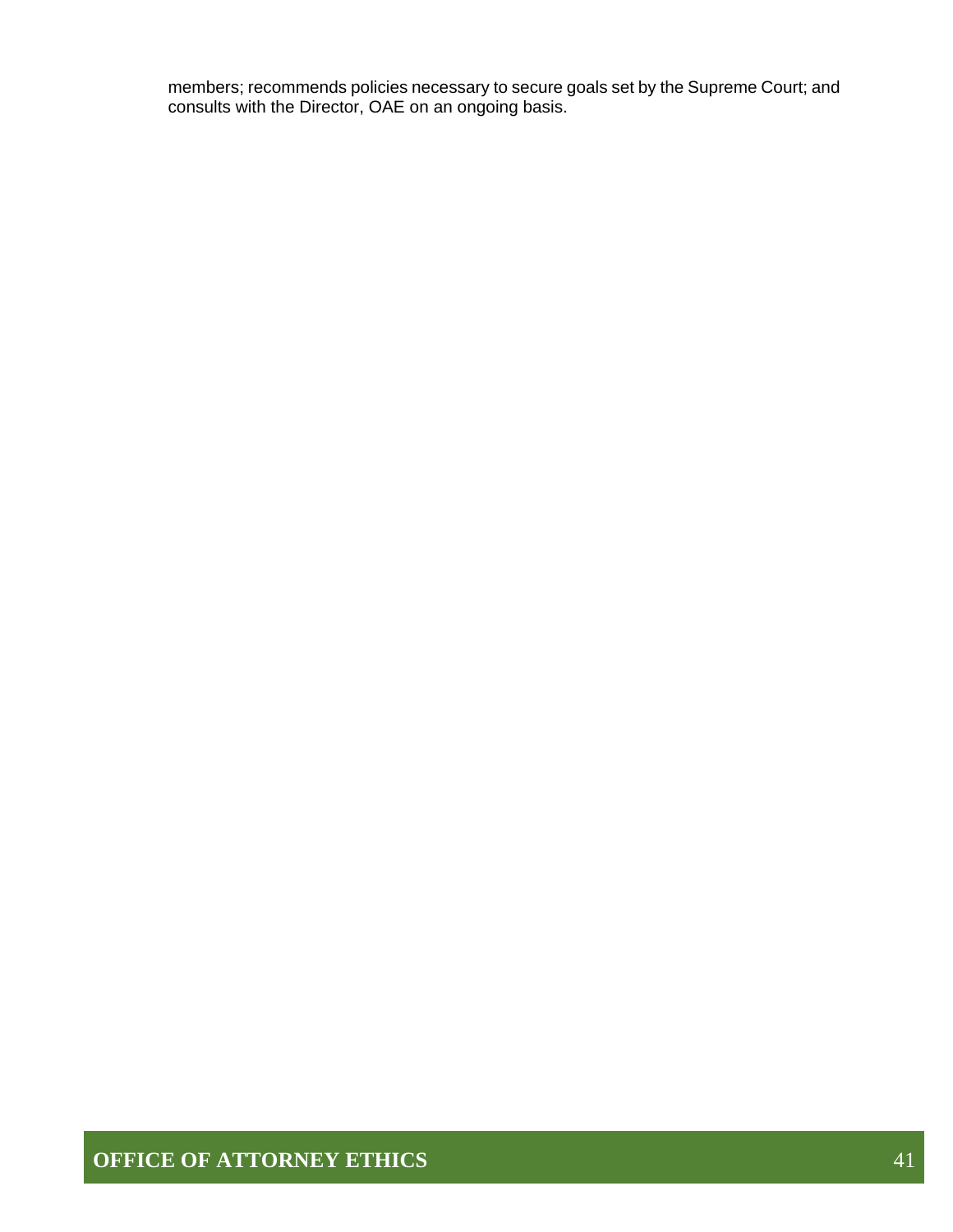## **VII. ATTORNEY FEE ARBITRATION**

#### **A. HISTORY AND PURPOSE**

The New Jersey Supreme Court has long recognized that disputes between clients and their attorneys are not always matters of ethics, but sometimes may involve other issues linked to the reasonableness of the fee charged by the attorney in relation to the overall services rendered by that attorney. To assist in the resolution of these fee disagreements, the Supreme Court established a fee arbitration system, which relies on the services of volunteers (attorneys and non-attorneys) serving on 17 District Fee Arbitration Committees (Fee Committees). These volunteers screen and adjudicate fee disputes between clients and attorneys over the reasonableness of the attorney's fee.

New Jersey's fee system requires that the attorney notify the client of the fee arbitration program's availability prior to bringing a lawsuit for the collection of fees. If the client chooses fee arbitration, the attorney must arbitrate the matter. For those matters that involve questions of ethics, in addition to the fee dispute, the ethics issues may still be addressed on the conclusion of the fee arbitration proceedings, and the OAE makes sure that both types of proceedings will proceed forward on a timely basis.

The fee arbitration system was established in New Jersey in 1978 as just the second mandatory statewide program in the country, behind Alaska. Fee arbitration offers clients and attorneys an inexpensive, fast and confidential method of resolving fee disagreements. Even today, New Jersey remains one of only a handful of states with a mandatory statewide fee arbitration program. Other such programs exist in Alaska, California, District of Columbia, Maine, New York, Montana, North Carolina, South Carolina and Wyoming.

#### **B. ADMINISTRATION**

The OAE administers the district fee arbitration system, pursuant to the Rules of the New Jersey Supreme Court. Assistant Ethics Counsel Isabel McGinty is the OAE's Statewide Fee Arbitration Coordinator. The OAE Fee Arbitration Unit was staffed during 2014 by an administrative assistant, with clerical support. The OAE Fee Arbitration Unit oversees recruitment of volunteers for the 17 District Fee Arbitration Committees and provides assistance to the district fee secretaries and to committees in all aspects of fee arbitration cases. As of the start of the term of service on September 1, 2014, there were 347 members of district committees (241 attorneys and 106 public members, in addition to the 17 district fee secretaries, all of whom are attorneys) serving *pro bono* across the state.

#### **C. STRUCTURE**

The fee arbitration process is a two-tiered system. The fee arbitration hearings are conducted before hearing panels of the 17 District Fee Arbitration Committees (**Figure 9**), with appeals heard before the Disciplinary Review Board of the Supreme Court.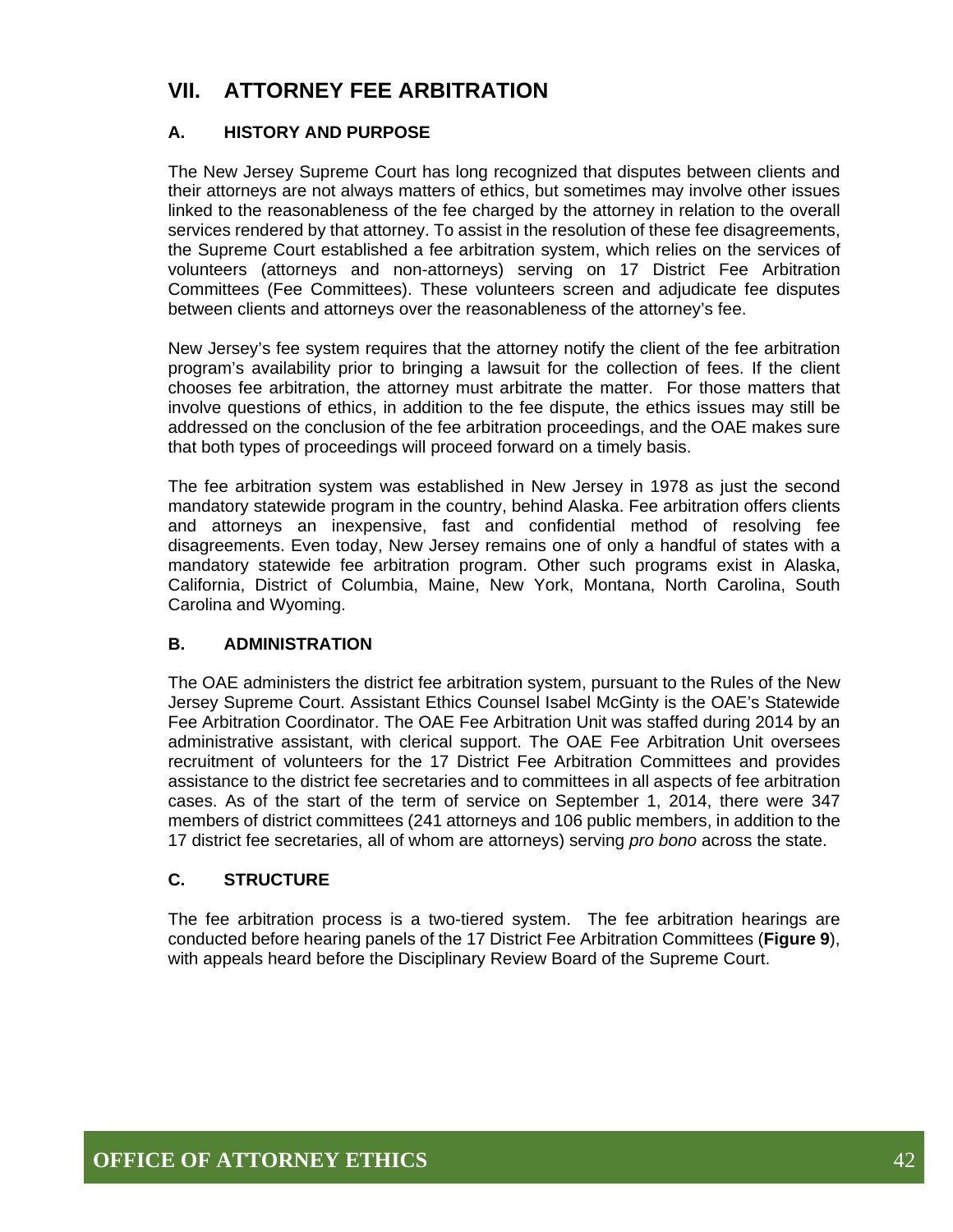#### **2014-2015 District Fee Committee Officers**

**Figure 9**

| <b>CHAIR</b>                                                   | <b>VICE CHAIR</b>                                       | <b>SECRETARY</b>            |  |  |  |  |
|----------------------------------------------------------------|---------------------------------------------------------|-----------------------------|--|--|--|--|
| District I - Atlantic, Cape May, Cumberland and Salem Counties |                                                         |                             |  |  |  |  |
| Marian E. Haag, Esq.                                           | Demetrica Todd-Hunter, Esq.                             | Michael A. Pirolli, Esq.    |  |  |  |  |
| District IIA - Bergen - North                                  |                                                         |                             |  |  |  |  |
| Robert W. Gifford, Esq.                                        | Matthew J. Smith, Esq.                                  | Terrence J. Corriston, Esq. |  |  |  |  |
| District IIB - Bergen County - South                           |                                                         |                             |  |  |  |  |
| Joshua T. Buckner, Esq.                                        | Brian E. Shea, Esq.                                     | Michael J. Sprague, Esq.    |  |  |  |  |
| <b>District IIIA - Ocean County</b>                            |                                                         |                             |  |  |  |  |
| Marianna C. Pontoriero, Esq.                                   | Maryann Calvetto, Esq.                                  | Lisa E. Halpern, Esq.       |  |  |  |  |
|                                                                | <b>District IIIB - Burlington County</b>                |                             |  |  |  |  |
| Kathleen P. Stockton, Esq.                                     | Andrew J. Luca, Esq.                                    | Albert M. Afonso, Esq.      |  |  |  |  |
|                                                                | <b>District IV - Camden and Gloucester Counties</b>     |                             |  |  |  |  |
| Patrick J. Madden, Esq.                                        | William E. Haddix                                       | Daniel McCormack, Esq.      |  |  |  |  |
|                                                                | District VA - Essex County - Newark                     |                             |  |  |  |  |
| Elizabeth A. Kenny, Esq.                                       | Remi L. Spencer, Esq.                                   | Jodi Rosenberg, Esq.        |  |  |  |  |
|                                                                | District VB - Essex County - Suburban Essex             |                             |  |  |  |  |
| Peter A. Greene, Esq.                                          | Laurie Ann Bernstein, Esq.                              | Harvey S. Grossman, Esq.    |  |  |  |  |
|                                                                | <b>District VC - Essex County - West Essex</b>          |                             |  |  |  |  |
| Andrew D. Borg, Esq.                                           | JoAnne J. Giger, Esq.                                   | Peter J. Kurshan, Esq.      |  |  |  |  |
|                                                                | <b>District VI - Hudson County</b>                      |                             |  |  |  |  |
| Cataldo F. Fazio, Esq.                                         | Eloisa V. Castillo, Esq.                                | Marvin R. Walden, Jr., Esq. |  |  |  |  |
|                                                                | <b>District VII - Mercer County</b>                     |                             |  |  |  |  |
| Raymond C. Staub, Esq.                                         | Jonathan Preziosi, Esq.                                 | Patricia M. Graham, Esq.    |  |  |  |  |
|                                                                | <b>District VIII - Middlesex County</b>                 |                             |  |  |  |  |
| Deborah A. Rose, Esq.                                          | Jay Holub, Esq.                                         | William P. Isele, Esq.      |  |  |  |  |
|                                                                | <b>District IX - Monmouth County</b>                    |                             |  |  |  |  |
| Michael A. Irene, Jr., Esq.                                    | Michael J. Wenning, Esq.                                | Robert J. Saxton, Esq.      |  |  |  |  |
|                                                                | <b>District X - Morris and Sussex Counties</b>          |                             |  |  |  |  |
| Allen P. Langjahr, Esq.                                        | Christopher M. DiMuro, Esq.                             | Patricia L. Veres, Esq.     |  |  |  |  |
|                                                                | <b>District XI - Passaic County</b>                     |                             |  |  |  |  |
| John J. Piserchia, Esq.                                        | Laurie M. Fiedler, Esq.                                 | Jane E. Salomon, Esq.       |  |  |  |  |
|                                                                | <b>District XII - Union County</b>                      |                             |  |  |  |  |
| Lisa M. Black, Esq.                                            | Marianne Zembryski, Esq.                                | Carol A. Jeney, Esq.        |  |  |  |  |
|                                                                | District XIII - Hunterdon, Somerset and Warren Counties |                             |  |  |  |  |
| William P. Robertson, Esq.                                     | Marc J. Friedman, Esq.                                  | Olivier J. Kirmser, Esq.    |  |  |  |  |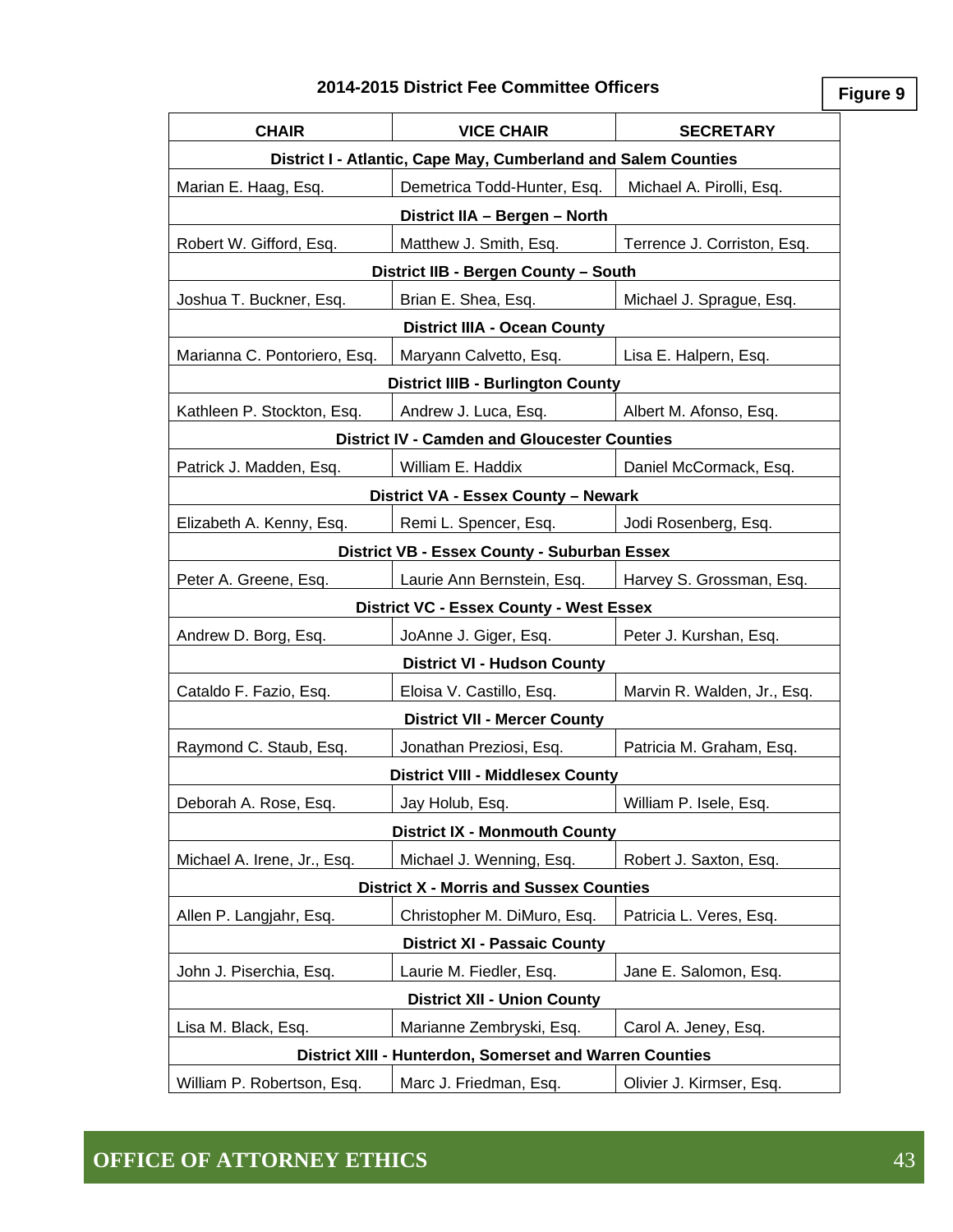#### *1. Filing for Fee Arbitration*

The process begins when a client submits a completed Attorney Fee Arbitration Request Form to the district fee secretary of the Fee Committee in a district where the attorney maintains an office. The client must submit the two-page form, along with the \$50 filing fee, for the process formally to commence. Both the client and attorney are required to pay the \$50 administrative filing fee.

The district secretary must determine whether the Fee Committee has jurisdiction to hear the fee dispute. For example, if the fee is disputed in a matter in which no attorney's services have been rendered for more than six years since the last date on which services were rendered, then the district secretary must decline jurisdiction. The district secretary may decline jurisdiction as a matter of discretion in cases where the total fee charged exceeds \$100,000, excluding out-of-pocket expenses and disbursements. The categories of cases wherein the district secretary must or may decline jurisdiction are specified in *R.1:20A-2*.

After the district secretary dockets the case, the secretary will send the Attorney Fee Response Form to the attorney, who must return the completed form and the \$50 filing fee within the time limit set by Court Rule. The attorney and the client both have the opportunity to submit any documentation and/or records relevant to the matter, including the attorney's bill, any written fee agreement, and any time records. If the attorney named by the client should allege that any other attorney or law firm should be liable for all or a part of the client's claim, the original attorney may take steps to have that attorney or firm joined in the proceedings, in accord with *R.1:20A-3(b)(2).* Thereafter, the matter would be set down for a fee arbitration hearing.

#### *2. Arbitration Hearings*

In cases involving fees of \$3,000 or more, the matter is typically heard before panels of at least three members, usually composed of two attorneys and one public member. Fee Committees have been composed of both attorneys and public members since April 1, 1979. If the total amount of the fee charged is less than \$3,000, the hearing may be held before a single attorney member of the Fee Committee.

Hearings are scheduled on at least ten days' written notice. There is no discovery. All parties have the power of subpoena, however, subject to rules of relevancy and materiality. No stenographic or other transcript of the proceedings is maintained. The burden of proof in fee matters is on the attorney to prove, by a preponderance of the evidence, that the fee charged is reasonable.

Following the hearing, the panel or single arbitrator prepares a written arbitration determination, with a statement of reasons annexed, to be issued within thirty days. The Rules provide for the parties to receive the Arbitration Determination from the district secretary within thirty days of the conclusion of the hearing.

#### *3. Appeals*

The Court Rules allow a limited right of appeal to the Disciplinary Review Board, under *R. 1:20A-3(c).* The limited grounds for appeal are:

1) failure of a member to be disqualified in accordance with *R. 1:12-1*;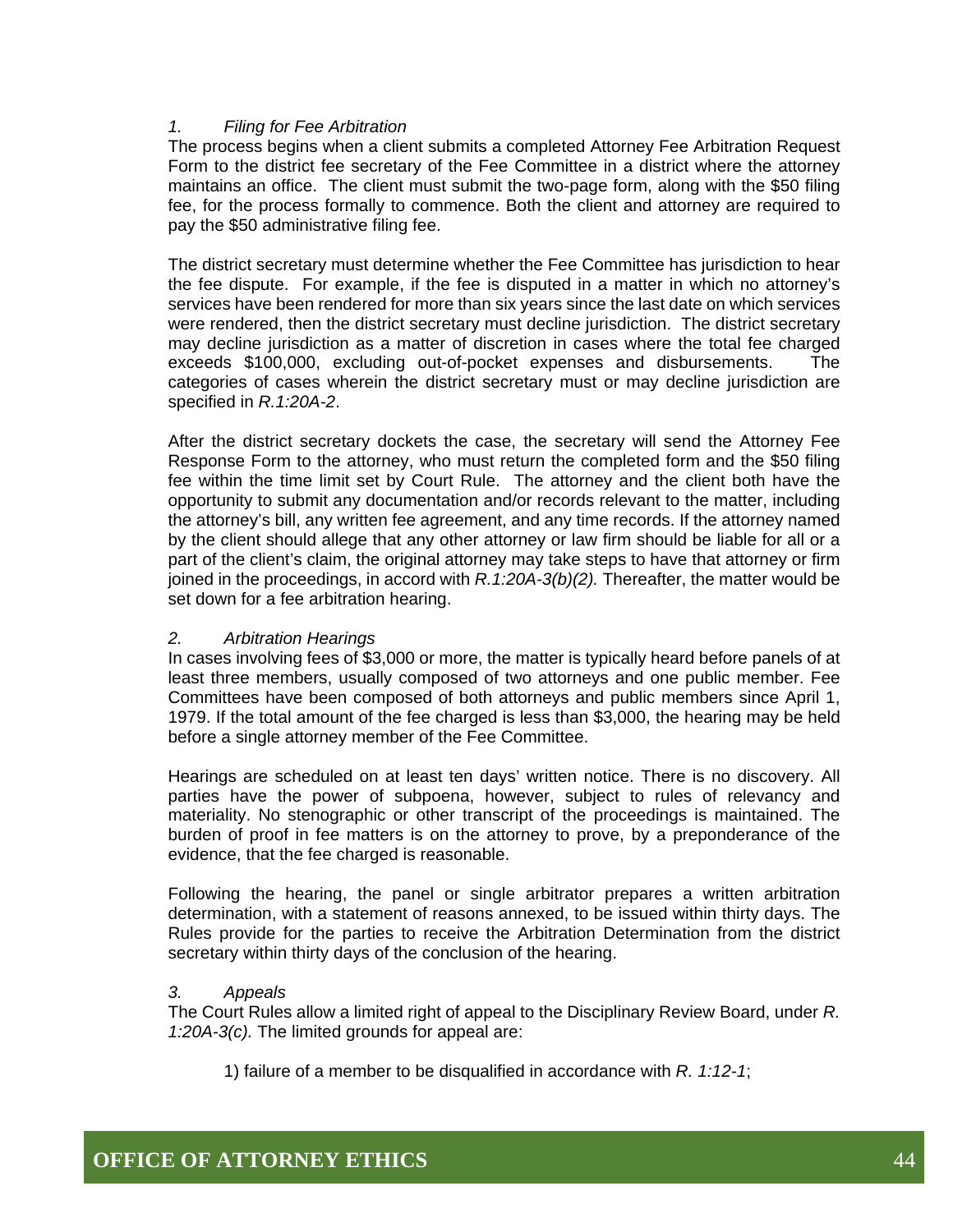2) substantial failure of the Fee Committee to comply with procedural requirements of the Court Rules or other substantial procedural unfairness that led to an unjust result;

- 3) actual fraud on the part of any member of the Fee Committee; and
- 4) palpable mistake of law by the Fee Committee, which led to an unjust result.

Either the attorney or the client may take an appeal within 21 days after receipt of the Fee Committee's written determination by filing a notice of appeal in the form prescribed by the Disciplinary Review Board. All appeals are reviewed by the Disciplinary Review Board on the record. Its decision is final. There is no right of appeal to the Supreme Court. Following expiration of the time limit for filing the appeal, and unless the decision of the Fee Committee has been reversed on appeal by the Disciplinary Review Board, the decision of the Fee Committee in the form of the written Arbitration Determination becomes final and binding on the parties. *R.1:20A-2(a).*

#### **D. ANNUAL CASELOAD**

In 2014, Fee Committees handled a total of 1,795 matters, including new cases filed and those that reached a disposition during that year. The committees began the year with 601 cases pending from 2013. During the year, 1,194 new matters were added. **Figure 10.** A total of 1,160 cases were disposed of, leaving a balance of 635 matters pending at year's end. At the conclusion of 2014, the average number of cases pending before each of the 17 Fee Committees was 37.4 cases per district, but that number includes all matters, even those filed in late December.

he 1,194 new filings received in 2014 involved claims against roughly 1.4% of the active New Jersey attorney population (73,697). Some areas of practice (matrimonial, in particular) involve high billings for legal fees, following protracted litigation which may involve years of billings. Many such cases are filed as fee arbitration disputes per year.

For a more nuanced view of what these numbers may indicate, the number of fee arbitration cases filed with the

district committees each year (1,194 in 2014) may be compared with the hundreds of thousands of legal matters filed with the courts, and the hundreds of thousands of nonlitigated matters (real estate, wills, business transactions and government agency matters, etc.) handled annually in other forums. The number of fee arbitration filings is a very small percentage of the total attorney-client transactions. This comparison supports the conclusion that clients sought fee arbitration of the attorneys' bills in a very small percentage of the total cases handled in the year by all New Jersey attorneys on their clients' behalf.

#### *1. Financial Results*

During 2014, District Fee Committees arbitrated matters involving a total of more than \$13.1 million in legal fees this year, which represents a 16% increase from the \$11.3 million in legal fees handled during 2013. In addition, some cases are resolved by the attorneys themselves as of the time that the client commences the process, with no further action needed by the District Fee Committee.

Of the cases that proceeded to a hearing, Fee Committees conducted 602 hearings during 2014, involving more than \$13.1 million in total attorneys' fees charged. In 35% of the

**Changes in Fee Disputes** 

| Year | <b>Filings</b> | Change  | <b>Overall</b> |
|------|----------------|---------|----------------|
| 2014 | 1,194          | 13.8%   |                |
| 2013 | 1,049          | 17.2%   |                |
| 2012 | 895            | $-2.9%$ | 6.2%           |
| 2011 | 922            | -18%    |                |
| 2010 | 1,124          |         |                |

#### **Figure 10**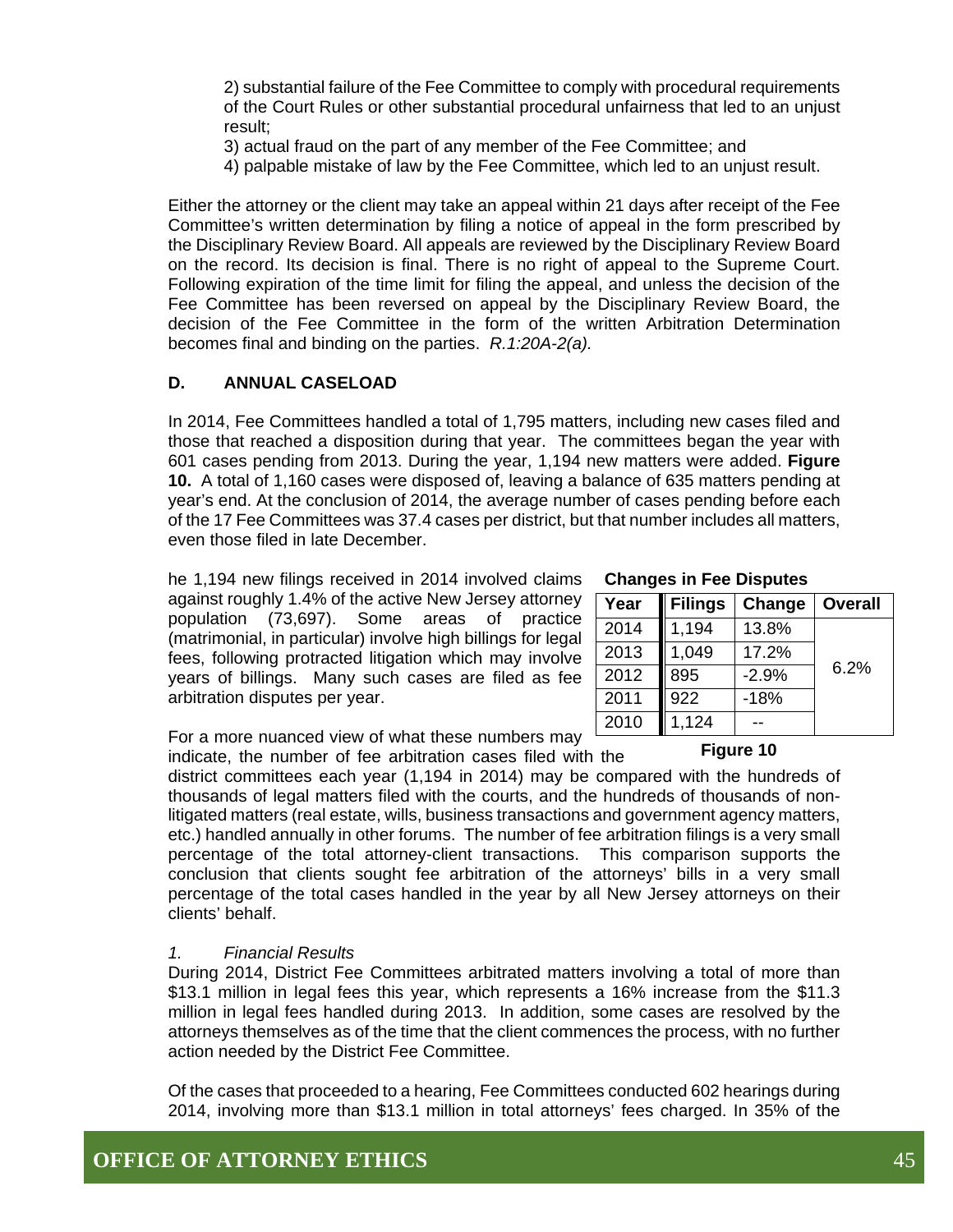cases (211 hearings), the hearing panels upheld the attorney fees in full. In the balance of 65% of the fee cases (378 hearings), the hearing panels reduced the attorney fees by a total of \$1.9 million, which represents 24% of the total billings subject to reduction (\$1.9 million out of the total of \$7.9 million subject to reduction).

For an overview of the amounts at issues, the 378 cases in which the attorney fee was reduced by the hearing panel may be broken into the following categories:

> \$0 to \$1,000 – 99 cases \$1,001 to \$2,000 – 70 cases \$2,001 to \$5,000 – 113 cases \$5,000 to \$10,000 – 57 cases \$10,001 to \$20,000 – 25 cases \$20,001 to \$50,000 – 11 cases Over \$50,000 – 3 cases

For *all* cases which proceeded to a hearing with an Arbitration Determination issued by the hearing panel, the average amount billed was \$20,125. The median amount billed was \$8,809. The average amount of the reductions in all cases which proceeded to an Arbitration Determination was \$5,037, with a median reduction amount of \$2,428.

It should be noted that the parties reached settlement without a hearing in an additional 233 cases, including 3 in which the amount of the attorney fees in dispute exceeded \$50,000. The total fees at issue in the cases settled by the parties involved nearly \$1,000,000 in attorney fees. The attorneys agreed to a reduction in fees without going to a hearing in 144 of those cases (61.8% of the total cases settled by stipulation).

#### *2. Age of Caseload*

The length of time that it may take for a fee arbitration case to proceed to disposition may depend on many factors, including the availability of the parties, the panelists, the witnesses, and any interpreter (if needed) for the hearing, as well as whether the hearing may be completed on a single hearing date. The parties may seek to submit additional documentation following the hearing, which would then be available to both sides for review and additional argument, if needed and allowed by the hearing panel. Changes in leadership of the district committees may affect the pace of dispositions, particularly when new attorneys have been appointed to the position of district secretary in some of the districts with the largest caseloads in the State. Fluctuations in the number of cases filed also affect disposition rates, because of the limits on the number of cases that may be expected within reason to proceed to a hearing before the panels of volunteers in any given month.

Of 1,160 cases which proceeded from file-opening to case-closing in calendar year 2014, more than 71% reached disposition in fewer than 180 days (834 out of 1,160 total cases). The Fee Committees resolved 216 more cases in that interval than during the preceding calendar year, when only 615 cases out of a total caseload of 1,017 were resolved in under 180 days. The data for 2014 shows that the Fee Committees handled more cases overall (and resolved those cases on a faster-paced schedule) than during the preceding calendar year. Three-hundred and fifty four (354) of the total cases resolved during 2014 were resolved within 60 days of filing. For 2013, only 150 cases were resolved that quickly.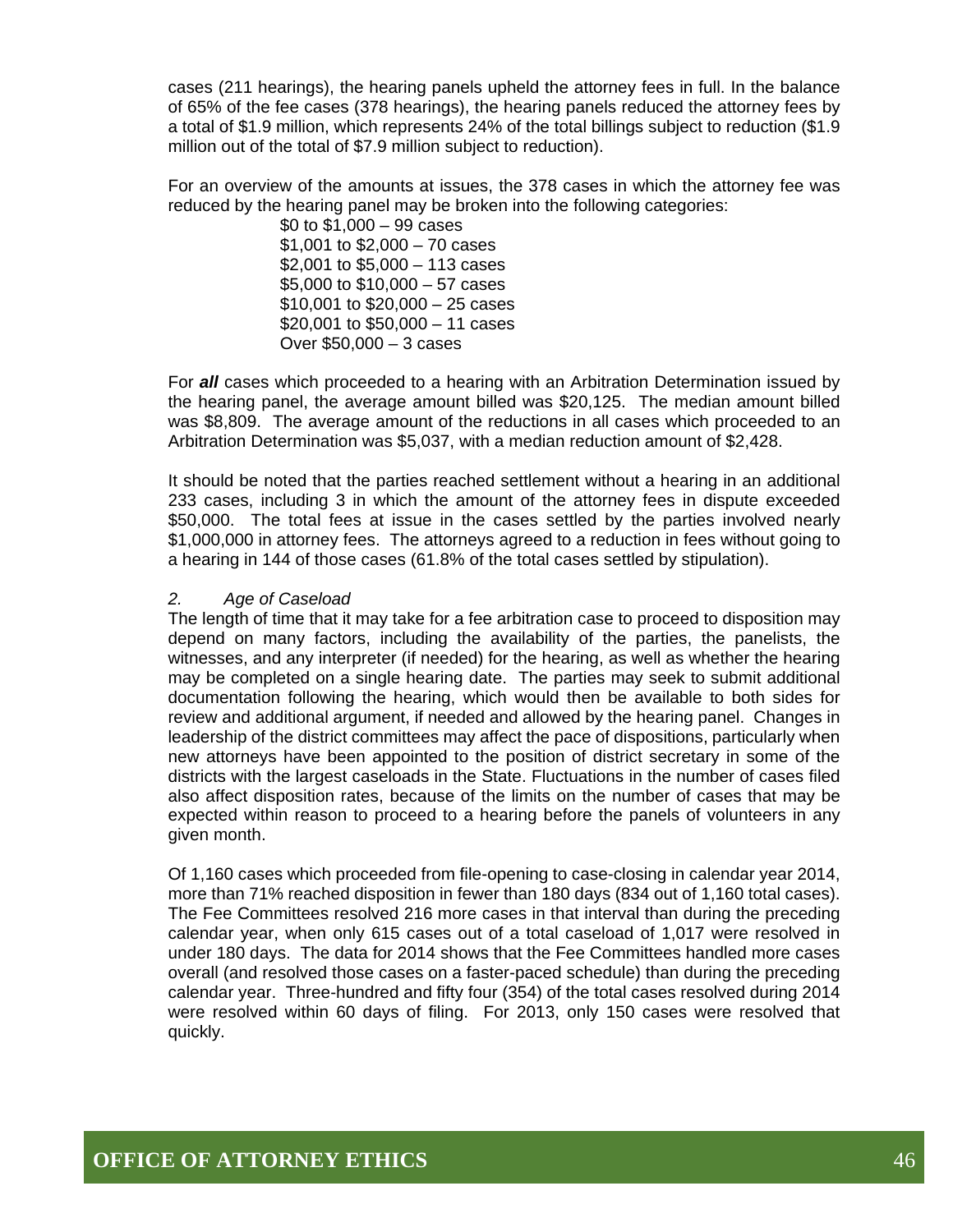#### **E. NATURE OF CASES**

The categories of legal services for which clients seek fee arbitration highlight the importance of the fee arbitration system in particular practice areas. The system has proven to be a very effective and efficient method resolving attorney fee disputes while avoiding litigation between the parties as to the fee dispute.

Over the past five years, family actions (including matrimonial, support and custody cases) have consistently generated the most fee disputes (36%) on average. Criminal matters (including indictable, quasi-criminal and municipal court cases) ranked second in frequency (14%). Third place was filled by General Litigation at 11.5%. Real Estate and Contract matters closely follow, in that order, at roughly 5% each. The overall filings fit into an additional 20 legal practice areas.

#### **F. ENFORCEMENT**

The Fee Arbitration Unit follows up when a client reports that he or she has not been paid by the attorney the full amount of the refund owed, as set forth by the Arbitration Determination or a stipulation of settlement. This follow-up has been required in 20 to 30 cases per year, over the past 5 years. The attorney receives from the OAE a warning letter, if the attorney does not pay the full amount of the fee award within the 30-day payment period. If the attorney thereafter does not send payment in full to the client within the 10-day period specified in the warning letter, the OAE may file a motion for the temporary suspension of the attorney. The motion would be heard by the Disciplinary Review Board, which would then send the recommendation of suspension to the Supreme Court. The Supreme Court has ordered roughly five attorneys to be suspended each year over the past five years as a result of such motions, with the attorneys' terms of suspension continued until they submitted proof of payment in full to the clients, along with the payment of any additional monetary sanction relating to the costs of the enforcement proceedings.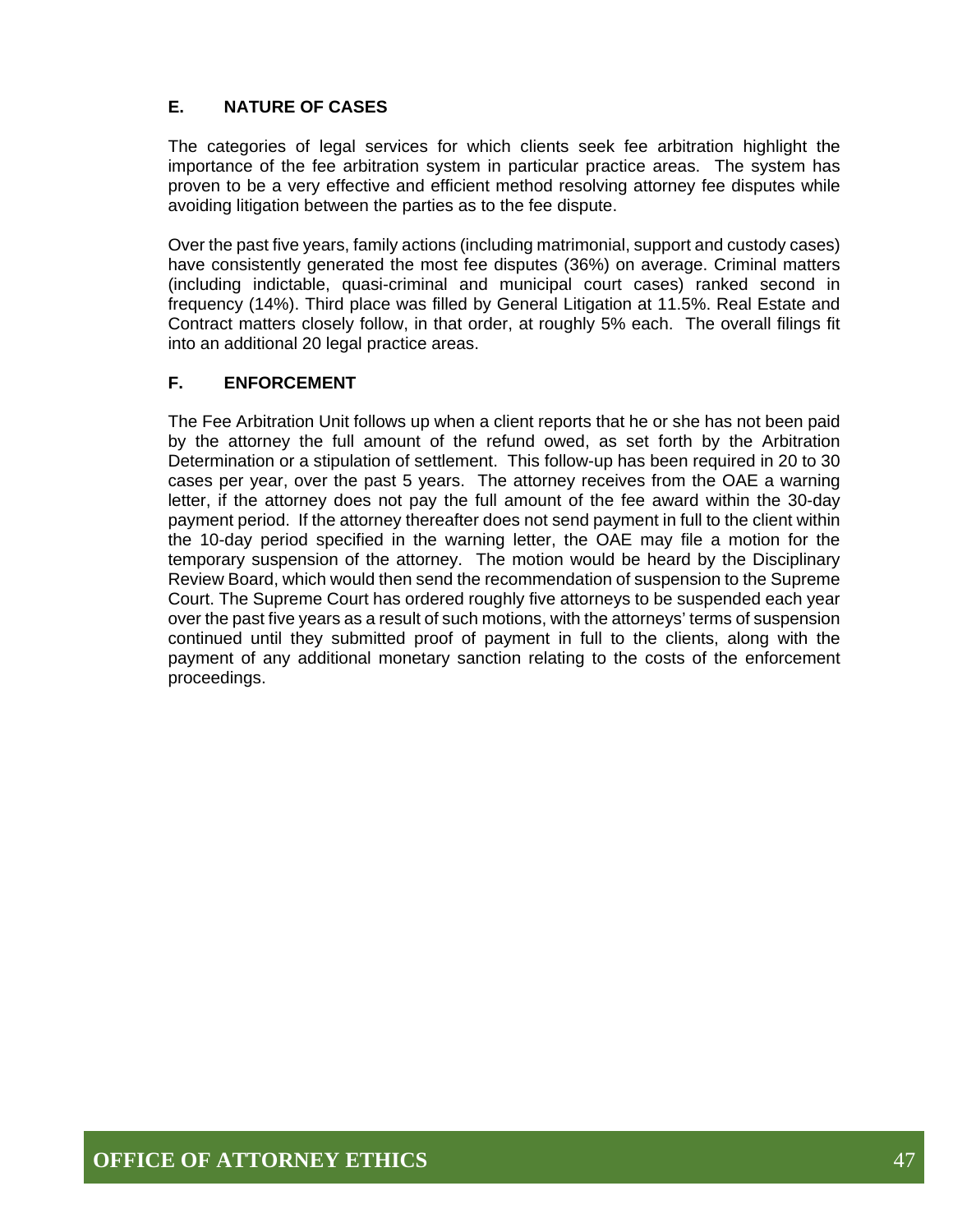## **VIII. RANDOM AUDIT PROGRAM**

#### **A. PURPOSE**

#### *1. Safeguarding Public Confidence*

The Supreme Court of New Jersey has been a national leader in protecting the public by actively auditing attorney trust accounts for compliance with mandatory fiduciary rules. New Jersey's Random Audit Compliance Program (RAP) has been conducting financial audits of law firms since July 1981. New Jersey is the state with the largest lawyer population in the country to conduct a random auditing program. Only eight (8) other states have operational random programs. In order of implementation, they are: Iowa (1973), Delaware (1974), Washington (1977), New Hampshire, (1980), North Carolina (1984), Vermont (1990), Kansas (2000) and Connecticut (2007).

Pursuant to *R.1:21-6*, all private law firms are required to maintain trust and business accounts and are subject to random audit reviews. On average, at any given time, clients allow New Jersey lawyers to hold almost \$3 billion dollars in primary attorney trust accounts ("IOLTA" trust accounts) alone. Even more money is controlled by Garden State law firms in separate attorney trust and other fiduciary accounts in connection with estates, guardianships, receiverships, trusteeships and other fiduciary capacities. Both public protection and the public's trust in lawyers require a high degree of accountability.

Over thirty-three years after RAP first began, the conclusion is that the overwhelming majority of private New Jersey law firms (98.6%) account for clients' funds honestly and without incident. While technical accounting deficiencies are found and corrected, the fact is that only 1.4% of the audits conducted over that period have found serious ethical violations, such as misappropriation of clients' trust funds. Since law firms are selected randomly for audit on a statewide basis, the selections and, therefore, the results are representative of the handling of trust monies by private practice firms. These results should give the public and the Bar great trust and confidence in the honesty of lawyers and their ability to handle monies entrusted to their care faithfully.

#### *2. Auditing Objectives*

The central objectives of the Random Audit Program are to insure compliance with the Supreme Court's stringent financial recordkeeping rules and to educate law firms on the proper method of fulfilling their fiduciary obligations to clients under *R.1:21-6*. Another reason underlying the program is a by-product of the first — deterrence. Just knowing there is an active audit program is an incentive not only to keep accurate records but, also to avoid temptations to misuse trust funds. While not quantifiable, the deterrent effect on those few lawyers who might be tempted otherwise to abuse their clients' trust is undeniably present. Random audits serve to detect misappropriation in those relatively small number of law firms where it occurs.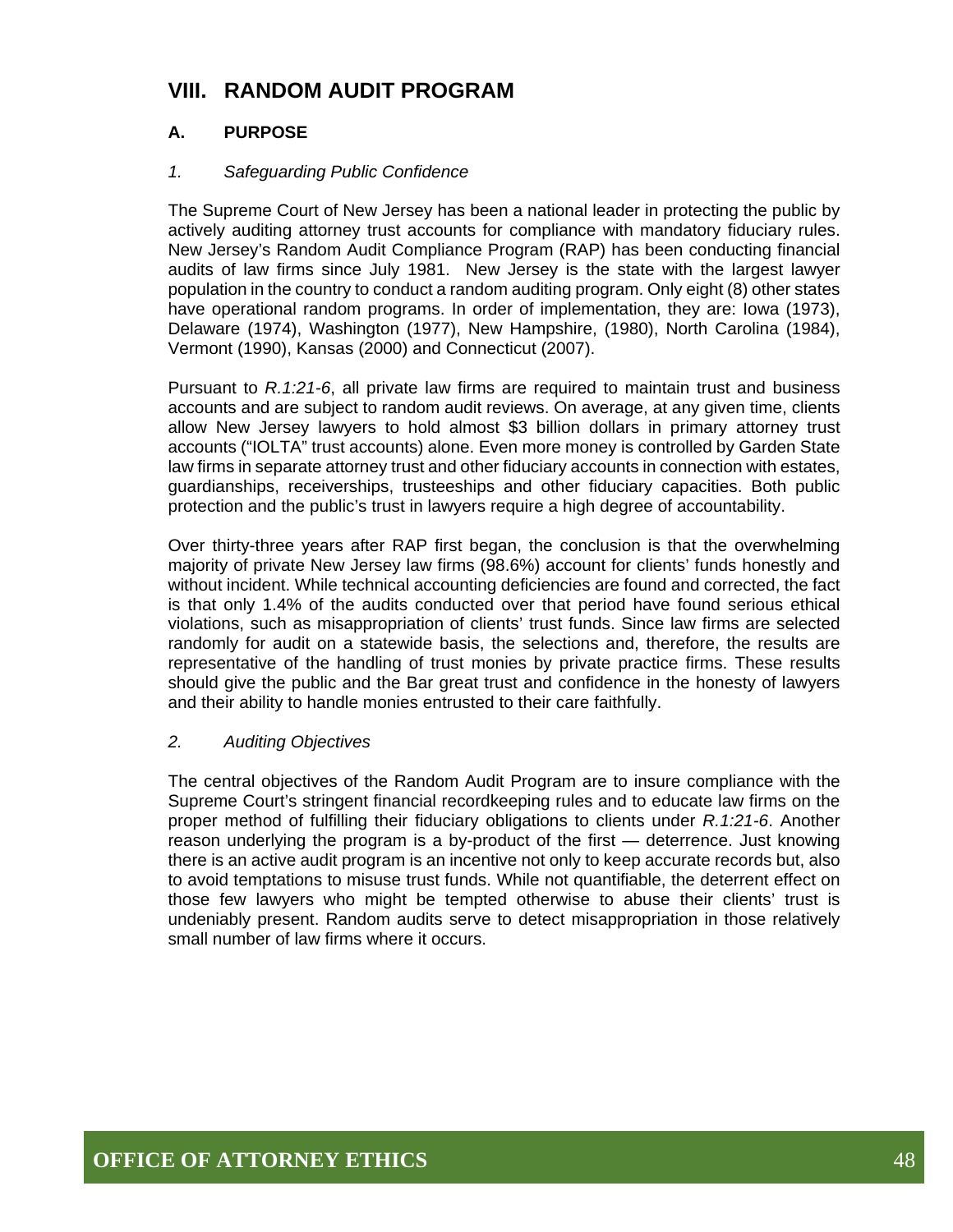#### **B. ADMINISTRATION**

The OAE administers RAP. The staff is managed by Chief Auditor Robert J. Prihoda, Esq., C.P.A., who joined the OAE in 1981. Other staff include Assistant Chief Auditor Mary E. Waldman, who is a Certified Fraud Examiner; two Senior Random Auditors: Mimi Lakind, Esq. and Karen J. Hagerman, a Certified Fraud Examiner; and Random Auditor Tiffany Keefer.

#### **C. RANDOMNESS AND SELECTION**

A primary key to the integrity of RAP lies in the assurance that no law firm is chosen for audit except by random selection using a computer program based on a Microsoft Corporation algorithm for randomness. The identifier used for the law firm in the selection process is the main law office telephone number. The Supreme Court approved this methodology in 1991 as the fairest and most unbiased selection process possible, because it insures that each law firm, regardless of size, has an equal chance of being selected.

#### **D. STANDARDS FOR ACCOUNTING**

New Jersey Recordkeeping Rule *1:21-6* has provided attorneys with detailed guidance on handling trust and business accounts for more than 46 years. It is the uniform accounting standard for all audits. This Rule, which incorporates generally accepted accounting principles, also specifies in detail the types of accounting records that must be maintained and their location. It also requires monthly reconciliations, prohibits overdraft protection and the use of ATM's for trust accounts, and requires a seven-year records retention schedule.

All private law firms are required to maintain a trust account for all clients' funds entrusted to their care and a separate business account into which all funds received for professional services must be deposited. Trust accounts must be located in New Jersey. These accounts must be uniformly designated "Attorney Trust Account." Business accounts are required to be designated as either an "Attorney Business Account," "Attorney Professional Account" or "Attorney Office Account." All required books and records must be made available for inspection by random audit personnel. The confidentiality of all audited records is maintained at all times.

#### **E. AUDITING PROCEDURES**

#### *1. Scheduling*

Random audits are always scheduled in writing ten days to two weeks in advance. While the audit scheduled date is firm, requests for adjournments are given close attention.

#### *2. Record Examination*

The auditor conducts an initial interview with the managing attorney followed by the examination and testing of the law firm's financial recordkeeping system. At the conclusion of the audit, which averages one full day, the auditor offers to confer with the managing attorney in an exit conference to review and explain the findings. At that time, the attorney is given a deficiency checklist, which highlights corrective action that must be taken. Even in the case where no corrections are necessary to bring the firm into compliance with the rule, the auditor may suggest improvements that will make the firm's job of monitoring client funds easier.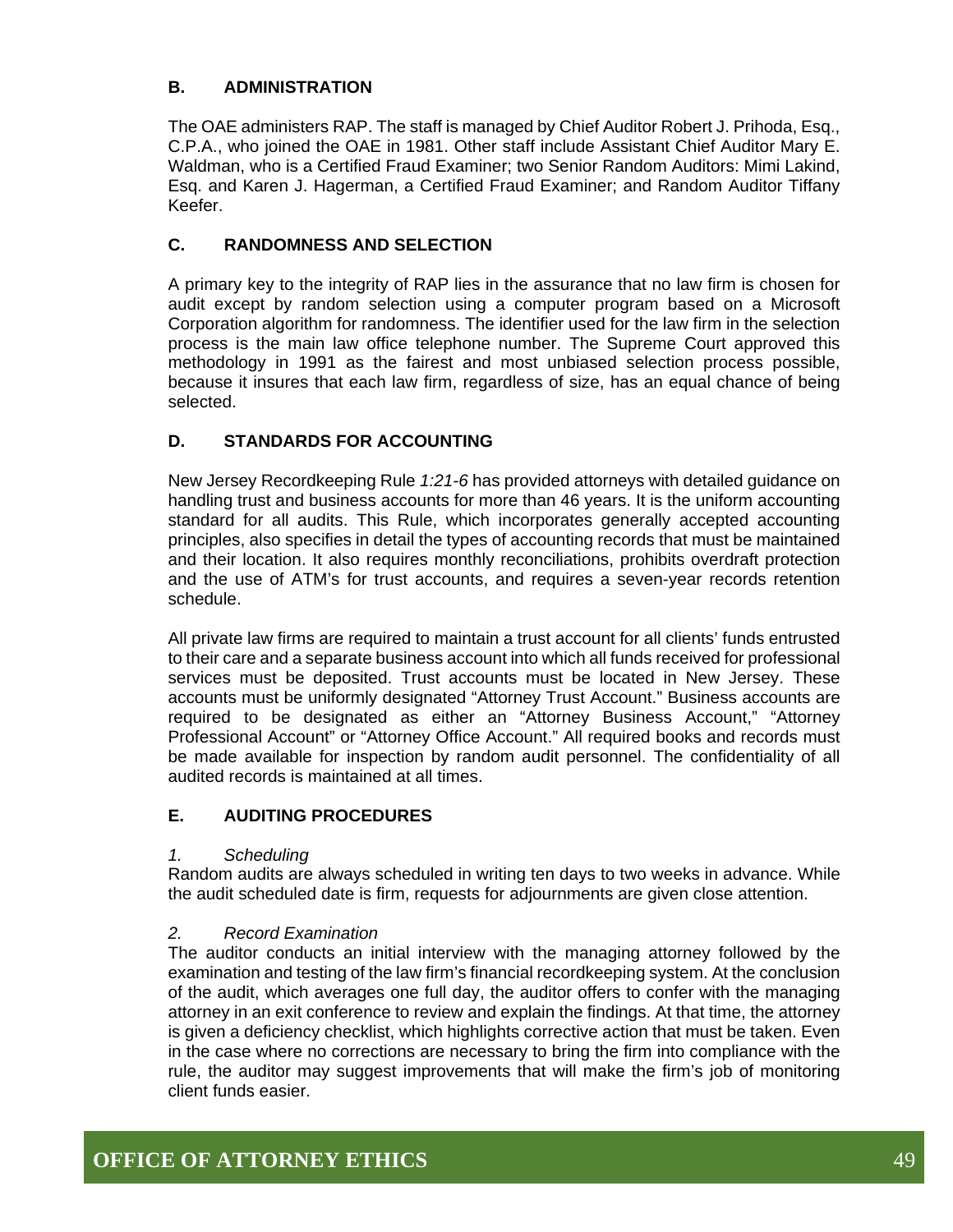#### *3. Notice of Deficiency*

The deficiency checklist is followed by a letter confirming the exit conference and describing any shortcomings for which corrective action is necessary. A certification of corrections must be filed with RAP within 45 days of the date of the letter, specifying how each deficiency has, in fact, been rectified. If the confirming letter is received from the attorney, the case is closed administratively. If the letter is not received, a final ten-day letter advises that, if no confirming letter is received within ten days, a disciplinary complaint will be issued. When a complaint is filed, discipline is the uniform result. *In re Schlem*, 165 *N.J.* 536 (2000).

#### **F. COMPLIANCE THROUGH EDUCATION**

All lawyers receive an annual attorney registration statement requiring private practitioners to list their primary trust and business accounts and to certify compliance with the recordkeeping requirements of *R.1:21-6,* a reproduction of which is included with the mailing. The Random Audit Program also publishes a brochure entitled *New Jersey Attorney's Guide to the Random Audit Program.* Since 1996, that brochure is sent to all law firms with the initial random scheduling letter. Detailed information on the program is also available on the OAE's website.

#### **G. DISCIPLINARY ACTIONS**

Each year RAP's staff of experienced auditors uncovers a small, but significant, number of cases of lawyer theft and other serious financial violations. This past year, the following eight (8) attorneys detected solely by RAP were finally disciplined by the Supreme Court **(Figure 11)**.

| <b>2014 RAP Sanctions</b>  |        |                          |                 |                               |
|----------------------------|--------|--------------------------|-----------------|-------------------------------|
| <b>Attorney</b>            | County | <b>Sanction</b>          | <b>Citation</b> | <b>Violation</b>              |
| Leonard H. Adoff           | Bergen | Disbarment by<br>Consent | 219 N.J. 621    | Knowing<br>Misappropriation   |
| David G.<br>Christoffersen | Mercer | Reprimand                | 220 N.J. 1      | Negligent<br>Misappropriation |
| Robert J.<br>Condurso, Jr. | Ocean  | Disbarment by<br>Consent | 219 N.J. 122    | Knowing<br>Misappropriation   |
| David P. Daniels           | Camden | Censure                  | 217 N.J. 150    | Negligent<br>Misappropriation |
| Samuel M.<br>Manigault     | Union  | Admonition               | Unreported      | Recordkeeping                 |
| Harold J. Poltrock         | Essex  | Admonition               | Unreported      | Commingling                   |
| Stephen<br>Schnitzer       | Essex  | Admonition               | Unreported      | Commingling                   |
| T.T. Van Dam               | Bergen | Disbarment by<br>Consent | 220 N.J. 5      | Knowing<br>Misappropriation   |

**Figure 11**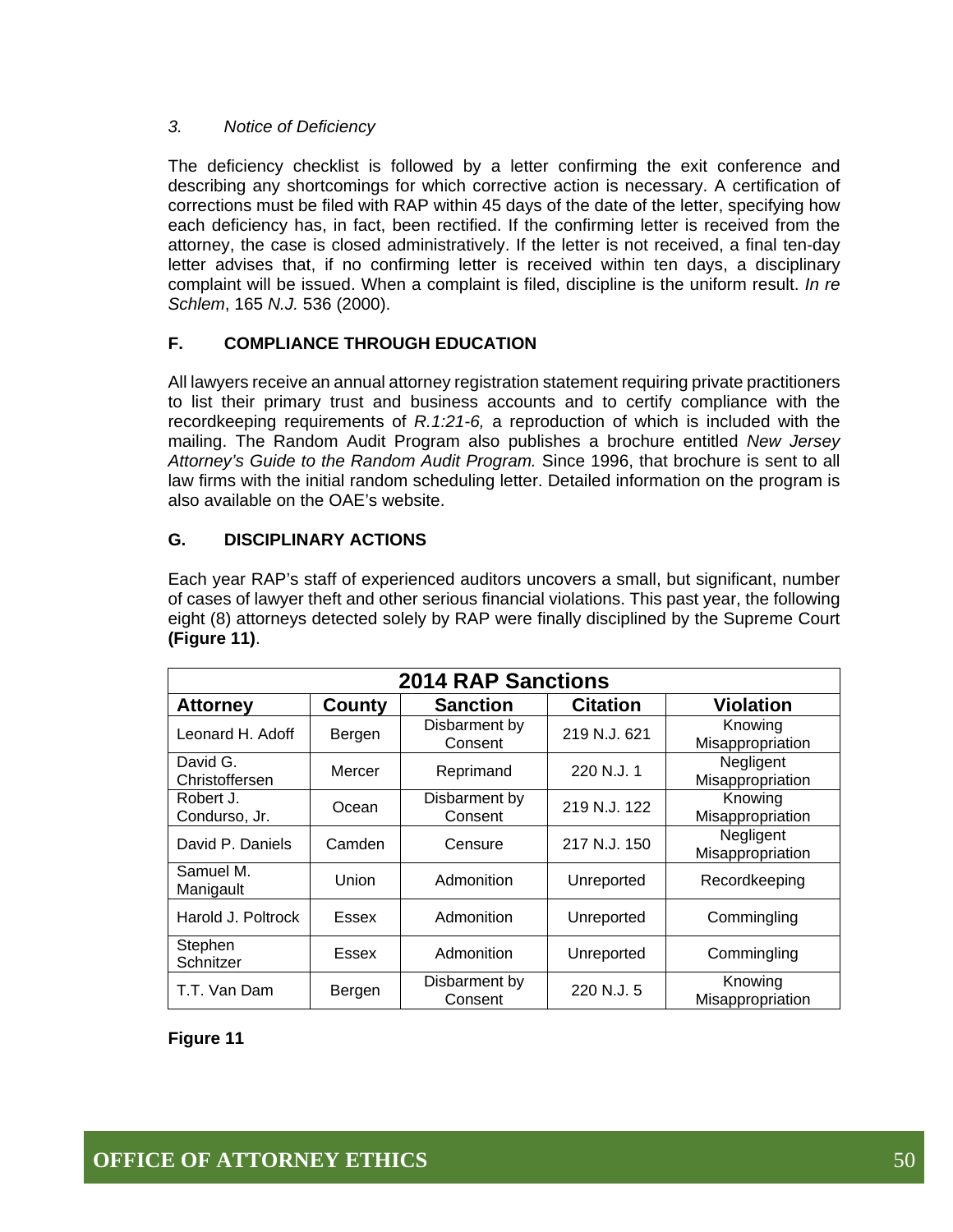During the thirty-three years of RAP's operation, serious financial misconduct by 177 attorneys was detected solely as a result of being randomly selected for audit. These attorneys received the following discipline: 85 attorneys were disbarred; 16 were suspended for periods of three months to two years; 9 were censured; 46 were reprimanded; and 21 received admonitions. The vast majority of the matters detected were very serious disciplinary cases that resulted in disbarment or suspension. Disbarred (85) and suspended (16) attorneys account for almost six in ten of all attorneys disciplined attorneys as a result of RAP's efforts (57%). However, discipline alone does not adequately emphasize the full importance of RAP's role over the past 33 years and the monies potentially saved as a result by the Lawyers' Fund for Client Protection (Fund). One need only contemplate how many more millions of dollars might have continued to be misappropriated during this period if RAP had not detected and disciplined these attorneys when it did. Moreover, deterrence is acknowledged to be a factor in all true random programs (*e.g.,* bank examiner's audits, DWI checkpoints, etc.). While it is not easy to quantify either the number of attorneys who were deterred or the tens of millions of dollars in thefts that may have been prevented due to a credible and effective random program, the positive effect is, nevertheless, an important and undeniable component of this effort.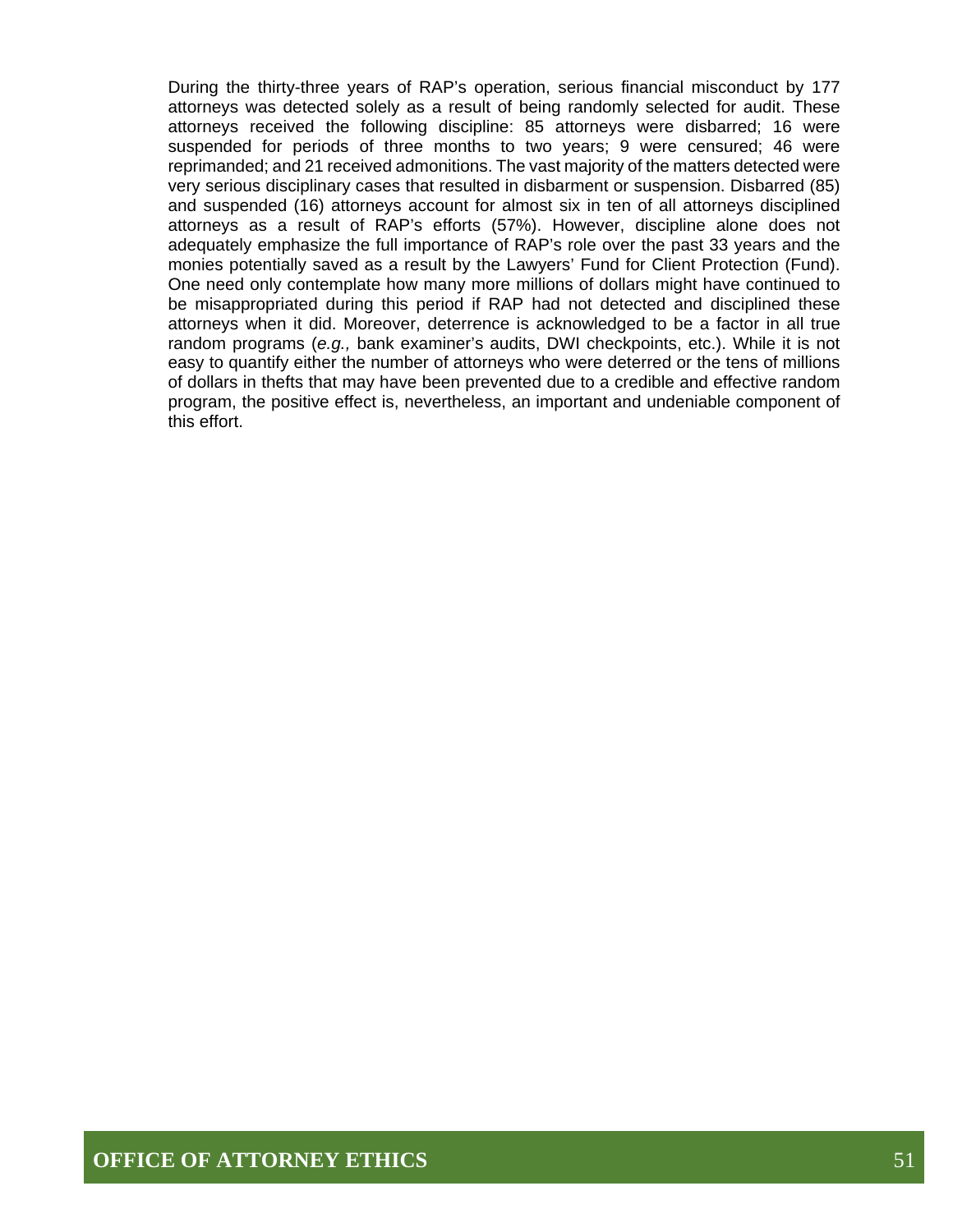## **IX. ATTORNEY REGISTRATION**

#### **A. ATTORNEY POPULATION**

As of the end of December 2014, there were a total of 95,807 attorneys admitted to practice in the Garden State according to figures from the Lawyers' Fund for Client Protection **(Figure 12)**. Historically, New Jersey has been among the faster growing lawyer populations in the country. This may be attributable to its location in the populous northeast business triangle between New York, Philadelphia and Washington, D.C. The total number of lawyers added to the bar population increased by 2.59% in 2014. With a general population of 8,938,175, there is now one lawyer for every 93 Garden State citizens.

According to a July 1, 2014 survey compiled by the OAE for the National Organization of Bar Counsel, Inc., a total of 1,961,474 lawyers were admitted to practice in the United States. New Jersey ranked 6th out of 51 jurisdictions in the total number of lawyers admitted, or 4.78% of the July national total.

| Year | Number |
|------|--------|
| 1948 | 8,000  |
| 1960 | 9,000  |
| 1970 | 11,000 |
| 1980 | 21,748 |
| 1990 | 43,775 |
| 2000 | 72,738 |
| 2005 | 77,434 |
| 2010 | 87,639 |
| 2011 | 89,673 |
| 2012 | 91,387 |
| 2013 | 93,757 |
| 2014 | 95,807 |

#### **Attorneys Admitted**

**Figure 12** 

#### **B. ADMISSIONS**

As of December 31, 2014, the attorney registration database counted a total of 97,591<sup>1</sup> New Jersey-admitted attorneys. Fifty-three percent (53%) were admitted since 1996 and 25.3% were admitted between 1986-1995. The other twenty-two percent (21.7%) were admitted in 1985 or earlier.

 $\overline{a}$ 

 $<sup>1</sup>$  This figure does not equal the total attorney population as calculated by the Lawyers' Fund for Client</sup> Protection because the Lawyers' Fund total does not include those attorneys who were suspended, deceased, disbarred, resigned, revoked or placed on disability-inactive status after the attorney registration statements were received and tabulated.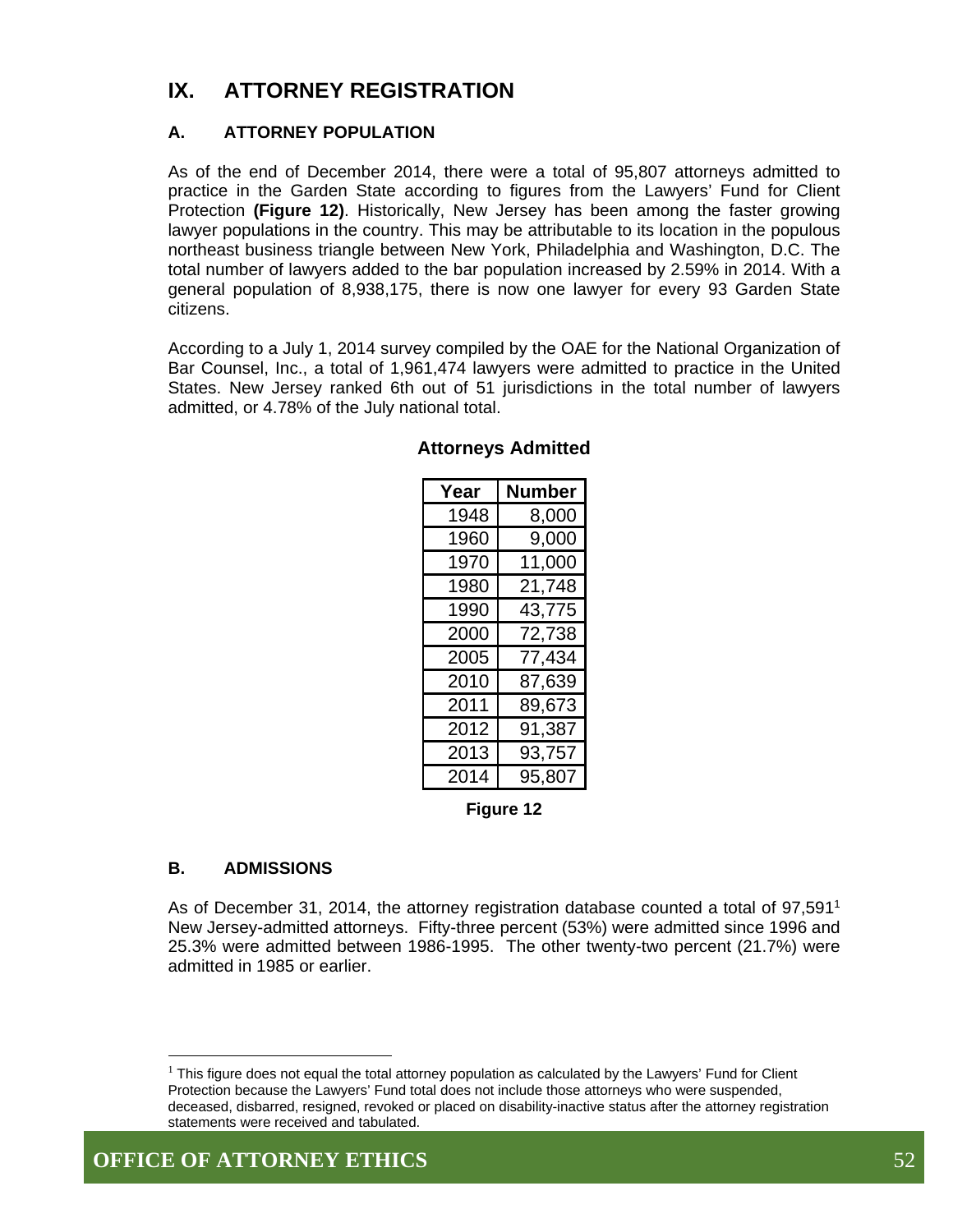Breakdowns by periods are: 1950 and earlier - 208 (.21%); 1951-1960 - 899 (.92%); 1961- 1970 – 2,959 (3.03%); 1971-1980 - 9,215 (9.44%); 1981-1990 - 19,549 (20%); 1991-2000  $-25,010$  (25.6%); and 2001-2014 - 39,751 (40.7%).

|           | <b>ADMITTED</b><br>YEAR |         |
|-----------|-------------------------|---------|
| Year      | <b>Number</b>           | Percent |
| <1950     | 208                     | 0.21%   |
| 1951-1955 | 330                     | 0.34%   |
| 1956-1960 | 569                     | 0.58%   |
| 1961-1965 | 966                     | 0.99%   |
| 1966-1970 | 1,993                   | 2.04%   |
| 1971-1975 | 4,156                   | 4.26%   |
| 1976-1980 | 5,059                   | 5.18%   |
| 1981-1985 | 7,918                   | 8.11%   |
| 1986-1990 | 11,631                  | 11.92%  |
| 1991-1995 | 13,045                  | 13.37%  |
| 1996-2000 | 11,965                  | 12.26%  |
| 2001-2005 | 11,973                  | 12.27%  |
| 2006-2010 | 14,813                  | 15.18%  |
| 2010-2013 | 12,965                  | 13.29%  |
|           |                         |         |
| Totals    | 97.591                  | 100.00% |

#### **Figure 13**

#### **C. ATTORNEY AGE**

Of the 97,591 attorneys for whom some registration information was available, 97,169 (99.6%) provided their date of birth. A total of 422 attorneys (.4%) did not respond to this question.

Attorneys in the 30-39 age range comprised the largest group of attorneys admitted to practice in New Jersey at close to twenty-five percent (24.5% or 23,797). The 40-49 year category comprised 24.2% or 23,513 lawyers. Almost twenty-two percent (21.6% or 20,948) were between the ages of 50-59. The fewest numbers of attorneys were in the following age groupings: 29 and under (8.7% or 8,444), 60-69 (14% or 13,682) and 70 and older (7% or 6,785). (**Figure 14)**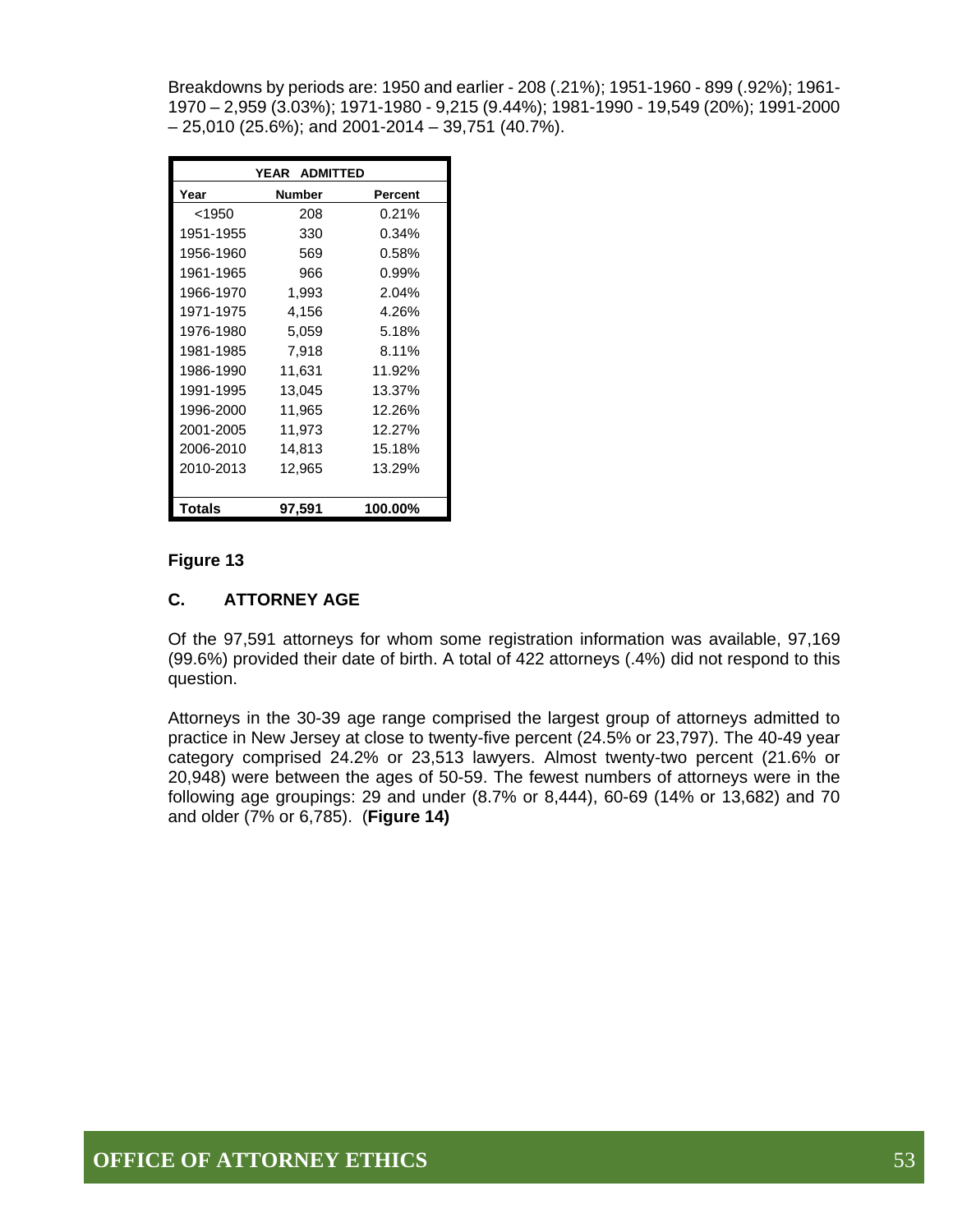| <b>AGE GROUPS</b> |                   |         |  |  |  |  |  |
|-------------------|-------------------|---------|--|--|--|--|--|
| Age               | <b>Number</b>     | Percent |  |  |  |  |  |
| < 25              | 102               | 0.10%   |  |  |  |  |  |
| 25-29             | 8,342             | 8.59%   |  |  |  |  |  |
| 30-34             | 12,506            | 12.87%  |  |  |  |  |  |
| 35-39             | 11,291            | 11.62%  |  |  |  |  |  |
| 40-44             | 11.095            | 11.42%  |  |  |  |  |  |
| 45-49             | 12,418            | 12.78%  |  |  |  |  |  |
| 50-54             | 11,276            | 11.60%  |  |  |  |  |  |
| 55-59             | 9,672             | 9.95%   |  |  |  |  |  |
| 60-64             | 7,678             | 7.90%   |  |  |  |  |  |
| 65-69             | 6,004             | 6.18%   |  |  |  |  |  |
| 70-74             | 3,405             | 3.50%   |  |  |  |  |  |
| 75-80             | 1,536             | 1.58%   |  |  |  |  |  |
| > 80              | 1,844             | 1.90%   |  |  |  |  |  |
|                   |                   |         |  |  |  |  |  |
| Totals            | 100.00%<br>97,169 |         |  |  |  |  |  |

#### **Figure 14**

#### **D. OTHER ADMISSIONS**

Close to seventy-seven percent (76.7%) of the 97,591 attorneys for whom some registration information was available were admitted to other jurisdictions. Twenty-three percent (23.3%) of all attorneys were admitted only in New Jersey.

|                                  | OTHER ADMISSIONS |         |
|----------------------------------|------------------|---------|
| <b>Admissions</b>                | <b>Attorneys</b> | Percent |
| Only In New Jersey<br>Additional | 22,540           | 23.27%  |
| <b>Jurisdictions</b>             | 74,330           | 76.73%  |
| <b>Totals</b>                    | 96,870           | 100.00% |

**Figure 15**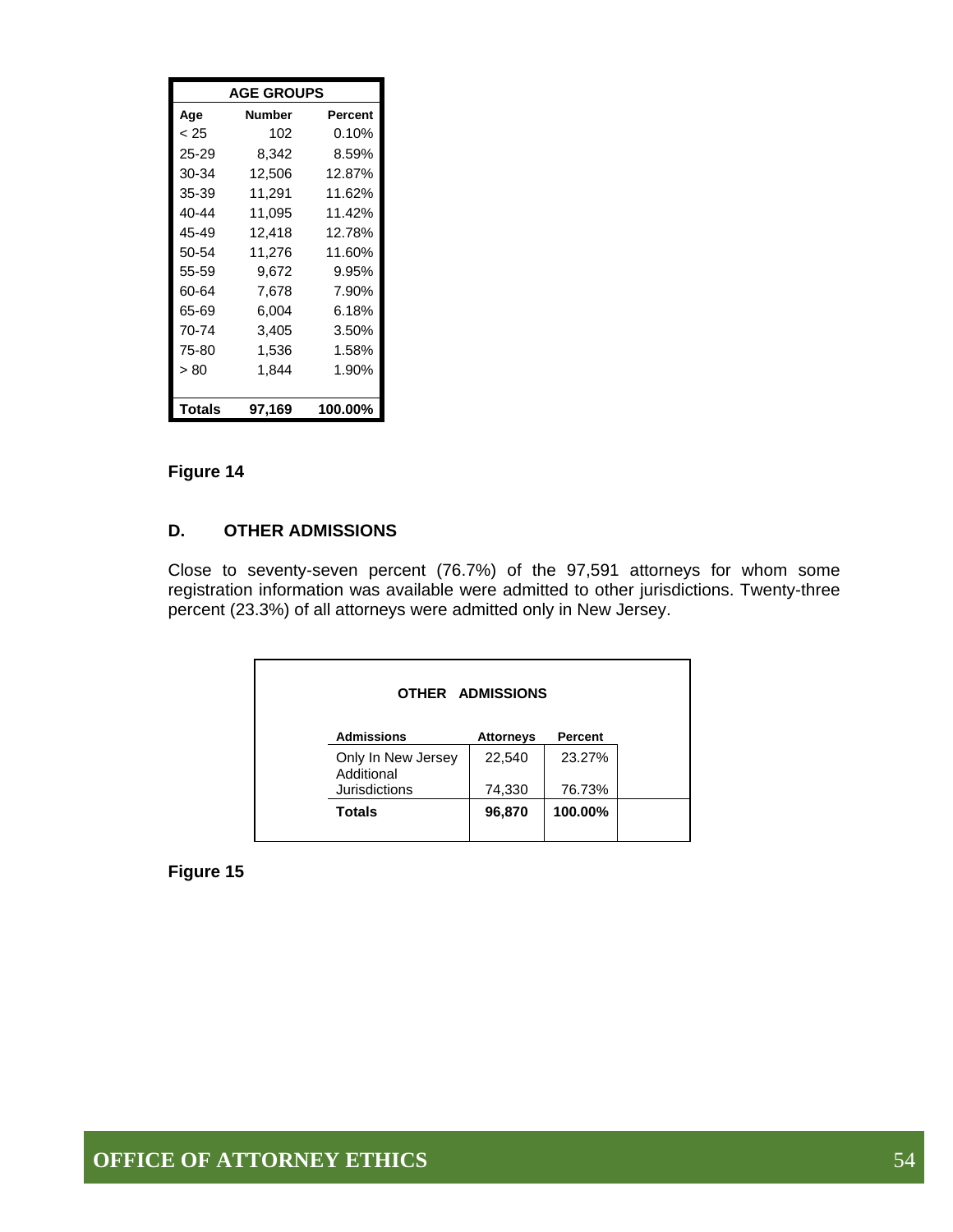## **ADMISSIONS IN OTHER JURISDICTIONS**

| <b>Jurisdiction</b>   | <b>Admissions</b> | Percent | <b>Jurisdiction</b>     | <b>Admissions</b> | Percent |
|-----------------------|-------------------|---------|-------------------------|-------------------|---------|
| New York              | 41,859            | 43.21%  | Nevada                  | 107               | 0.11%   |
| Pennsylvania          | 25,210            | 26.02%  | West Virginia           | 98                | 0.10%   |
| District of Col.      | 6,724             | 6.94%   | South Carolina          | 91                | 0.09%   |
| Florida               | 3,305             | 3.41%   | Kentucky                | 87                | 0.09%   |
| California            | 1,813             | 1.87%   | Vermont                 | 84                | 0.09%   |
| Connecticut           | 1,573             | 1.62%   | Rhode Island            | 79                | 0.08%   |
| Massachusetts         | 1,421             | 1.47%   | Oregon                  | 75                | 0.08%   |
| Maryland              | 1,195             | 1.23%   | New Mexico              | 73                | 0.08%   |
| Delaware              | 767               | 0.79%   | Hawaii                  | 71                | 0.07%   |
| Virginia              | 714               | 0.74%   | Alabama                 | 57                | 0.06%   |
| Illinois              | 691               | 0.71%   | Virgin Islands          | 53                | 0.05%   |
| Texas                 | 554               | 0.57%   | Kansas                  | 45                | 0.05%   |
| Georgia               | 510               | 0.53%   | lowa                    | 44                | 0.05%   |
| Colorado              | 455               | 0.47%   | Oklahoma                | 39                | 0.04%   |
| Ohio                  | 420               | 0.43%   | Puerto Rico             | 32                | 0.03%   |
| North Carolina        | 330               | 0.34%   | Utah                    | 29                | 0.03%   |
| Arizona               | 278               | 0.29%   | Arkansas                | 28                | 0.03%   |
| Michigan              | 272               | 0.28%   | Mississippi             | 28                | 0.03%   |
| Minnesota             | 174               | 0.18%   | Alaska                  | 27                | 0.03%   |
| Missouri              | 165               | 0.17%   | Montana                 | 25                | 0.03%   |
| Washington            | 156               | 0.16%   | Idaho                   | 17                | 0.02%   |
| Wisconsin             | 134               | 0.14%   | North Dakota            | 12                | 0.01%   |
| <b>Tennessee</b>      | 131               | 0.14%   | South Dakota            | 8                 | 0.01%   |
| Louisiana             | 128               | 0.13%   | Guam                    | 3                 | 0.00%   |
| Maine                 | 117               | 0.12%   | Nebraska                | 0                 | 0.00%   |
| Indiana<br><b>New</b> | 112               | 0.12%   | Wyoming                 | $\mathbf 0$       | 0.00%   |
| Hampshire             | 111               | 0.11%   | Unidentified            | 6,339             | 6.55%   |
|                       |                   |         | <b>Total Admissions</b> | 96,870            | 100.00% |

#### **Figure 16**

#### **E. PRIVATE PRACTICE**

Of the 97,591 attorneys on whom registration information was tabulated, 37,304 stated that they engaged in the private practice of New Jersey law, either from offices within New Jersey or at locations elsewhere. For a detailed breakdown of the locations of offices (primarily New Jersey, Pennsylvania, New York and Delaware), see **Figure 17**. Thirtyeight percent (38.2%) of the attorneys engaged in the private practice of New Jersey law, while sixty-two percent (61.8%) did not practice in the private sector.

Of those who engaged in the private practice of New Jersey law, almost sixty percent (59.2%) practiced full-time, twenty percent (19.7%) rendered legal advice part-time and eighteen percent (18.1%) engaged in practice occasionally (defined as less than 5% of their time). Three percent (3%) of responses were unspecified.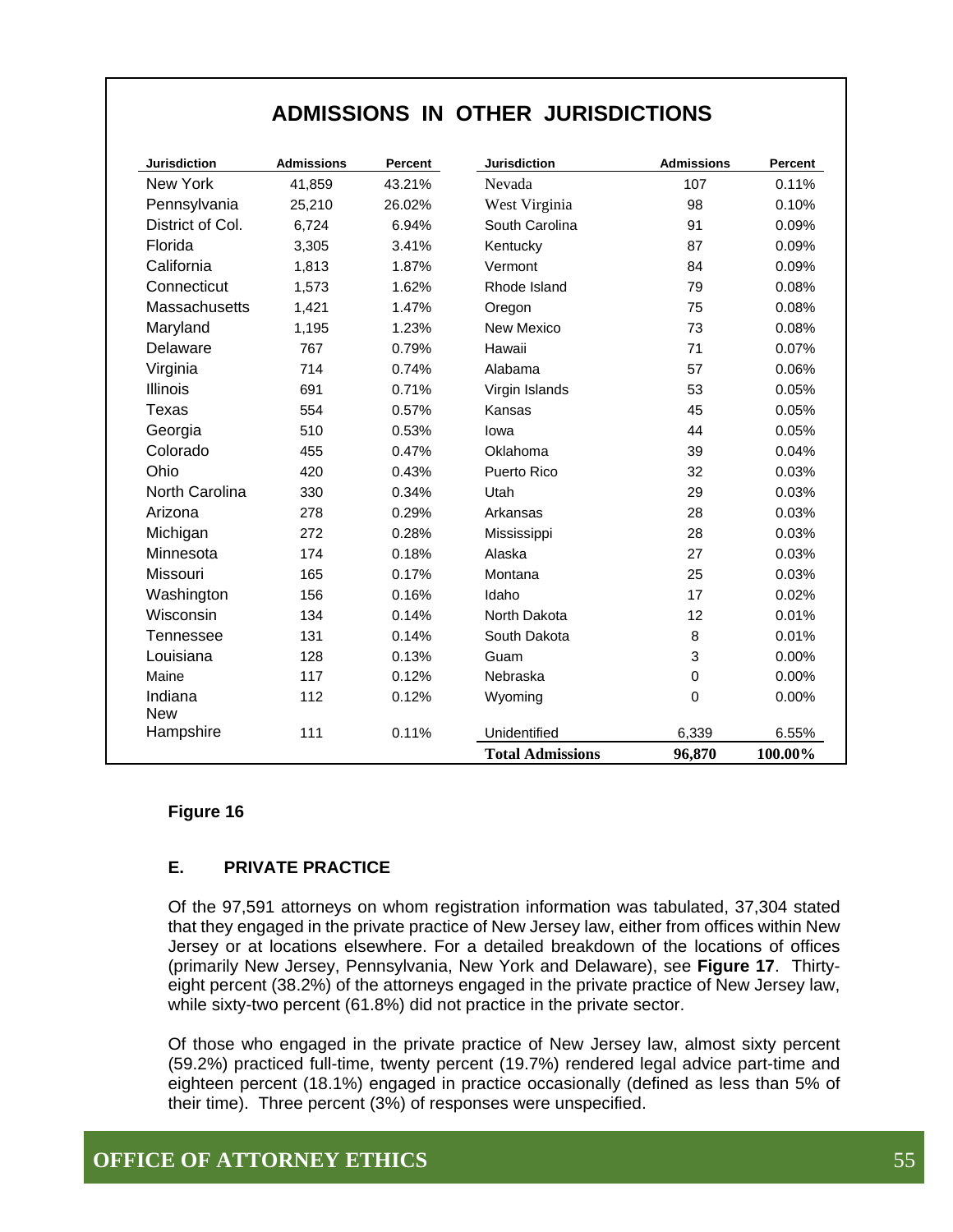| Response<br>NΟ<br><b>YES</b> |              |        | <b>Number</b><br>60,287<br>37,304 | <b>Percent</b><br>61.78%<br>38.22% |
|------------------------------|--------------|--------|-----------------------------------|------------------------------------|
|                              | Full-time    | 22,070 |                                   |                                    |
|                              | Part-time    | 7,363  |                                   |                                    |
|                              | Occasionally | 6,753  |                                   |                                    |
|                              | Unspecified  | 1,118  |                                   |                                    |
| Total                        |              |        | 97,591                            | 100%                               |
|                              |              |        |                                   |                                    |

#### **Private Practice of New Jersey Law**

#### **Figure 17**

#### *1. Private Practice Firm Structure*

Of the 37,304 attorneys who indicated they were engaged in the private practice of New Jersey law, 96.7% (36,062) provided information on the structure of their practice. Close to thirty-three percent (32.8%) of the responding attorneys practiced in sole proprietorships (sole practitioners (10,697) plus sole stockholders (1,133)). The next largest group was associates at 28.7% (10,364), partners at 28.3% (10,203), followed by attorneys who were of counsel with 6.5% (2,355) and other than sole stockholders with 3.6% (1,310).

| <b>Structure</b>  | <b>Number</b> | <b>Percent</b> |
|-------------------|---------------|----------------|
| Sole Practitioner | 10.697        | 29.66%         |
| Sole Stockholder  | 1,133         | 3.14%          |

Other Stockholders 1,310 3.63% Associate 10,364 28.74%

#### **Private Firm Structure**

| Total      |        | 36,062 100.00% |
|------------|--------|----------------|
| Partner    | 10,203 | 28.29%         |
| Of Counsel | 2,355  | 6.53%          |

#### **Figure 18**

#### *2. Private Practice Firm Size*

More than ninety-five percent (95.7%, or 35,697) of those attorneys who identified themselves as being engaged in the private practice of law indicated the size of the law firm of which they were a part. Almost one-third (31.9%, or 11,397) said they practiced alone; 9.5% (3,406) worked in two-person law firms; 14.1% (5,040) belonged to law firms of 3-5 attorneys; 26.7% (9,518) were members of law firms with 6-49 attorneys and 17.7% (6,336) worked in firms with 50 or more attorneys.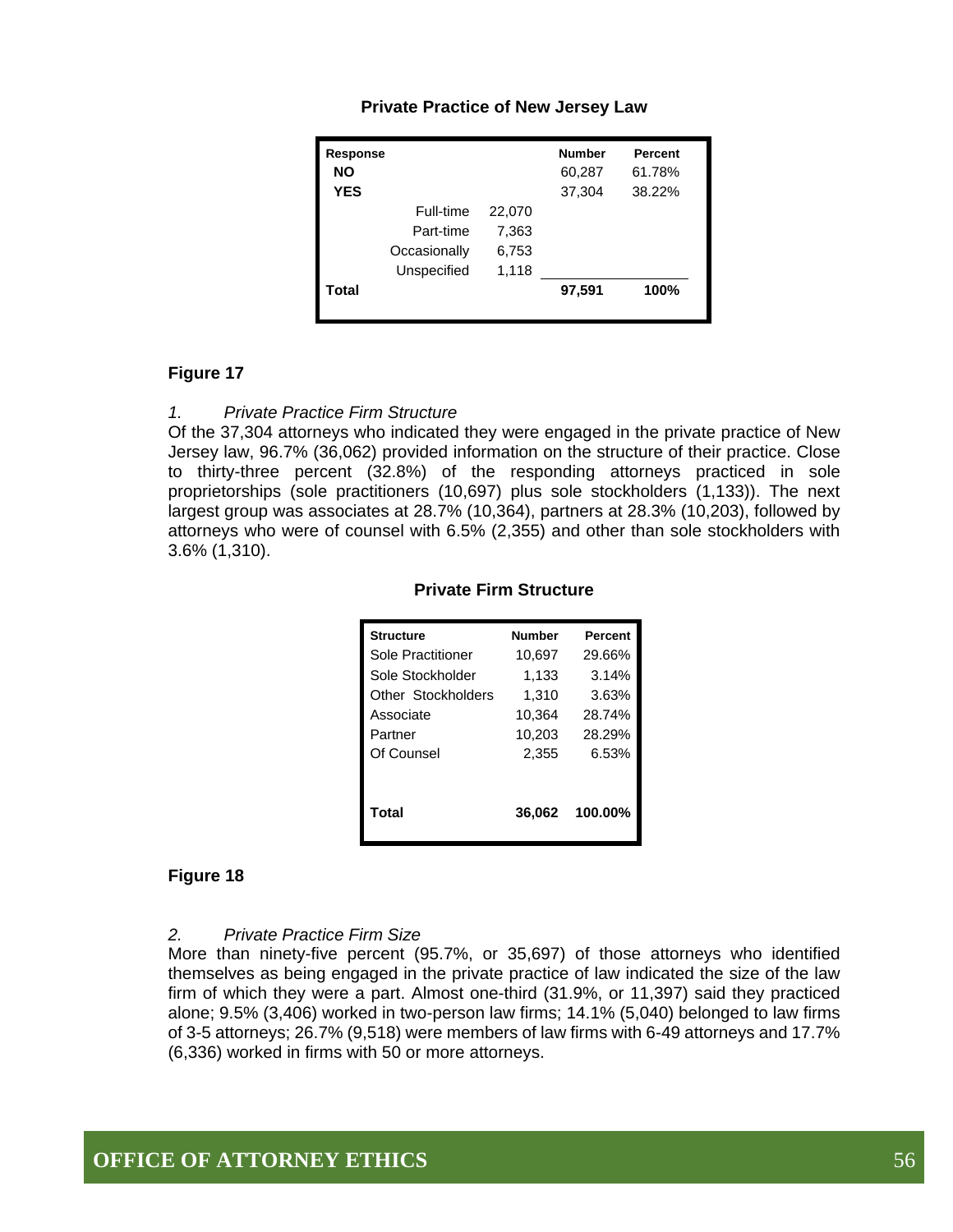| <b>PRIVATE FIRM SIZE</b> |               |         |  |  |  |
|--------------------------|---------------|---------|--|--|--|
| <b>Firm Size</b>         | <b>Number</b> | Percent |  |  |  |
| One                      | 11,397        | 31.93%  |  |  |  |
| Two                      | 3,406         | 9.54%   |  |  |  |
| 3 to 5                   | 5,040         | 14.12%  |  |  |  |
| 6 to 10                  | 3,416         | 9.57%   |  |  |  |
| 11 to 19                 | 2,585         | 7.24%   |  |  |  |
| 20 to 49                 | 3,517         | 9.85%   |  |  |  |
| 50 >                     | 6,336         | 17.75%  |  |  |  |
| Total                    | 35,697        | 100.00% |  |  |  |

#### **Figure 19**

#### *3. Private Practice Law Firm Number*

No exact figures exist on the number of law firms that engage in the private practice of New Jersey law. Nevertheless, a reasonably accurate estimate can be made based on the 37,304 attorneys who indicated they engaged in the private practice of New Jersey law. A total of 35,697 (95.7%) indicated the size of their law firm. In each firm size category that was non-exclusive (i.e., other than 1 or 2), the total number of attorneys responding was divided by the mid-point in that category. For firms in excess of 50 attorneys, the total number of attorneys responding was divided by 50. Three-quarters of all law firms (75.1%) were solo practice firms, while just 5.4% had 6 or more attorneys.

|                            | <b>NUMBER OF LAW FIRMS</b>    |                                     |                           |                          |
|----------------------------|-------------------------------|-------------------------------------|---------------------------|--------------------------|
| Size Of<br><b>Law Firm</b> | Number Of<br><b>Attorneys</b> | <b>Firm Size</b><br><b>Midpoint</b> | <b>Number</b><br>Of Firms | Individual<br>Category % |
| One                        | 11,397                        | 1                                   | 11,397                    | 75.05%                   |
| Two                        | 3,406                         | 2                                   | 1,703                     | 11.21%                   |
| 3 to 5                     | 5.040                         | 4                                   | 1,260                     | 8.30%                    |
| 6 to 10                    | 3,416                         | 8                                   | 427                       | 2.81%                    |
| 11 to 19                   | 2,585                         | 15                                  | 172                       | 1.13%                    |
| 20 to 49                   | 3,517                         | 35                                  | 100                       | 0.66%                    |
| 50 >                       | 6,336                         | 50                                  | 127                       | 0.83%                    |
| Total                      | 35,697                        |                                     | 15,187                    | 100.00%                  |

#### **Figure 20**

#### *4. Bona Fide New Jersey Offices*

New Jersey attorneys are no longer required to maintain a bona fide office in New Jersey. Nevertheless, seventy-nine percent (78.9%) of New Jersey attorneys (28,937) have a bona fide office in the state. Twenty-one percent (21.1%) of New Jersey attorneys (7,731) had offices located in other jurisdictions: New York 10.4% (3,817), Pennsylvania 9.2% (3,381), Delaware less than 1% (92), and various other United States jurisdictions represent -1% (382), while less than one percent (.59) failed to indicate their state.